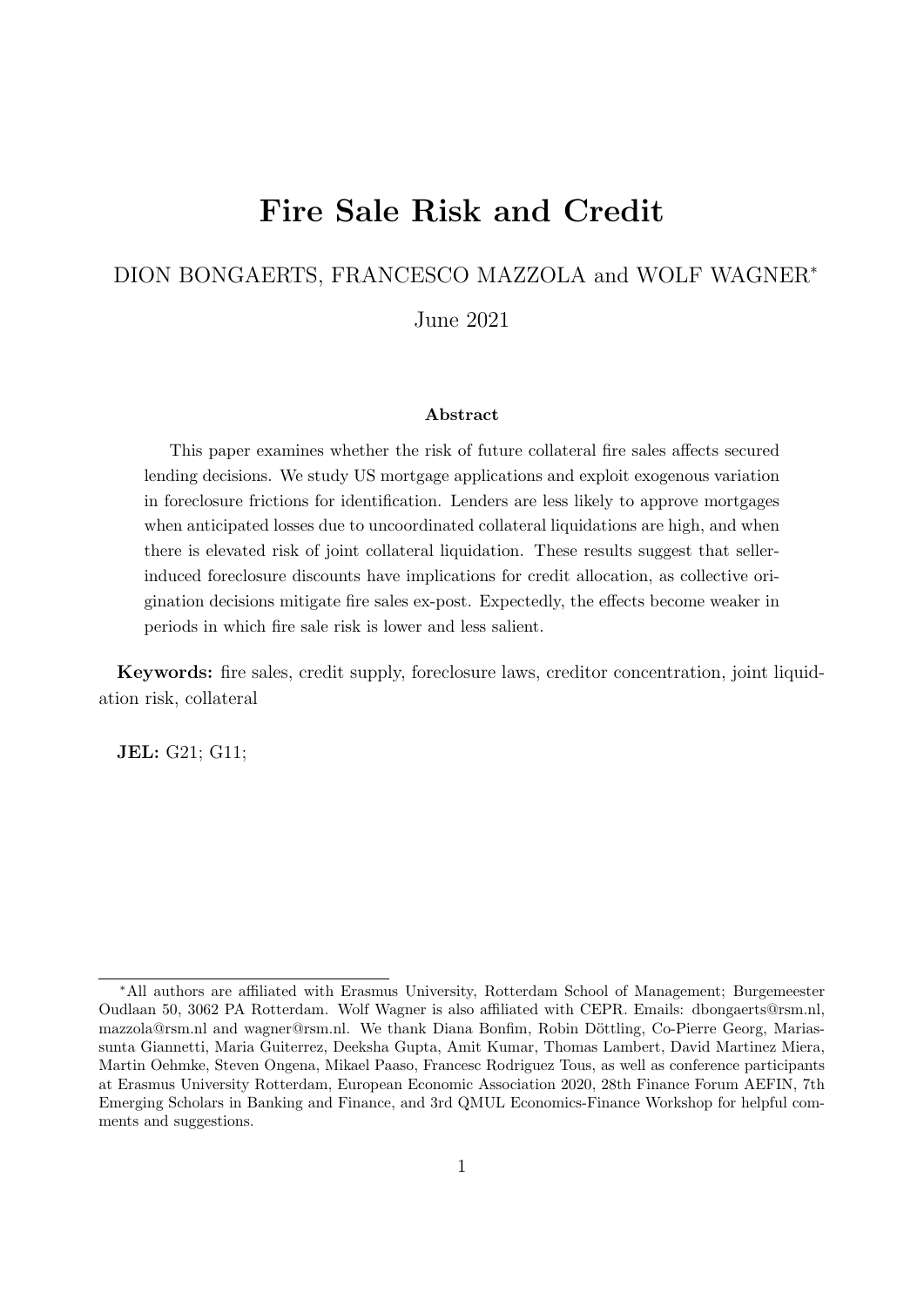## 1 Introduction

In illiquid markets, prematurely liquidated assets may trade at dislocated—or fire sale prices since investors have incentives to sell quickly, while potential buyers are unable to absorb the supply [\(Shleifer and Vishny, 1992;](#page-30-0) [Mayer, 1995\)](#page-29-0). The factors causing fire sales have been documented extensively.<sup>[1](#page-1-0)</sup> Nonetheless, little is known about whether, and how, investors internalize fire sale risk in their ex-ante portfolio decisions. Such rational internalization could in principle mitigate ex-post fire sales, reducing financial market runs [\(Bernardo](#page-27-0) [and Welch, 2004\)](#page-27-0). These are important questions since fire sales can result in large costs for individual investors, but also for society as they exacerbate economy-wide credit constraints and may result in feedback loops [\(Lorenzoni, 2008;](#page-29-1) [Jeanne and Korinek, 2010\)](#page-29-2).

This paper uses the U.S. residential mortgage market as a laboratory to study the exante consequences of seller-driven fire sale discounts. The advantage of this setting is that it consists of many local liquidation markets (i.e., neighborhoods) with each relatively homogeneous assets (i.e., residential dwellings). Houses are collateral assets that, under a foreclosure process, lenders can repossess and sell to third parties, typically at a price well below market value [\(Campbell et al., 2011;](#page-27-1) [Anenberg and Kung, 2014;](#page-27-2) [Ramcharan, 2020\)](#page-29-3). Using comprehensive micro-level data, our paper shows that mortgage credit is reduced in markets where anticipated losses from future disorderly foreclosures are high. This suggests that the individual actions of lenders, by allocating credit away from high-risk areas, lower the economy-wide incidence of fire sales.

We hypothesize two channels through which fire sale risk affects ex-ante credit. First, fire sale costs are expected to be lower in markets with higher lender concentration. In particular, lenders with a large share of local mortgage debt are more likely to internalize negative spillovers when deciding to foreclose a troubled mortgage [\(Favara and Giannetti,](#page-28-0) [2017,](#page-28-0) show theoretically and provide empirical evidence for this mechanism). This means that ex-post liquidation decisions are more efficient in the presence of high-market-share

<span id="page-1-0"></span><sup>1</sup>For a comprehensive overview on fire sales in finance and economics, see [Shleifer and Vishny](#page-29-4) [\(2011\)](#page-29-4).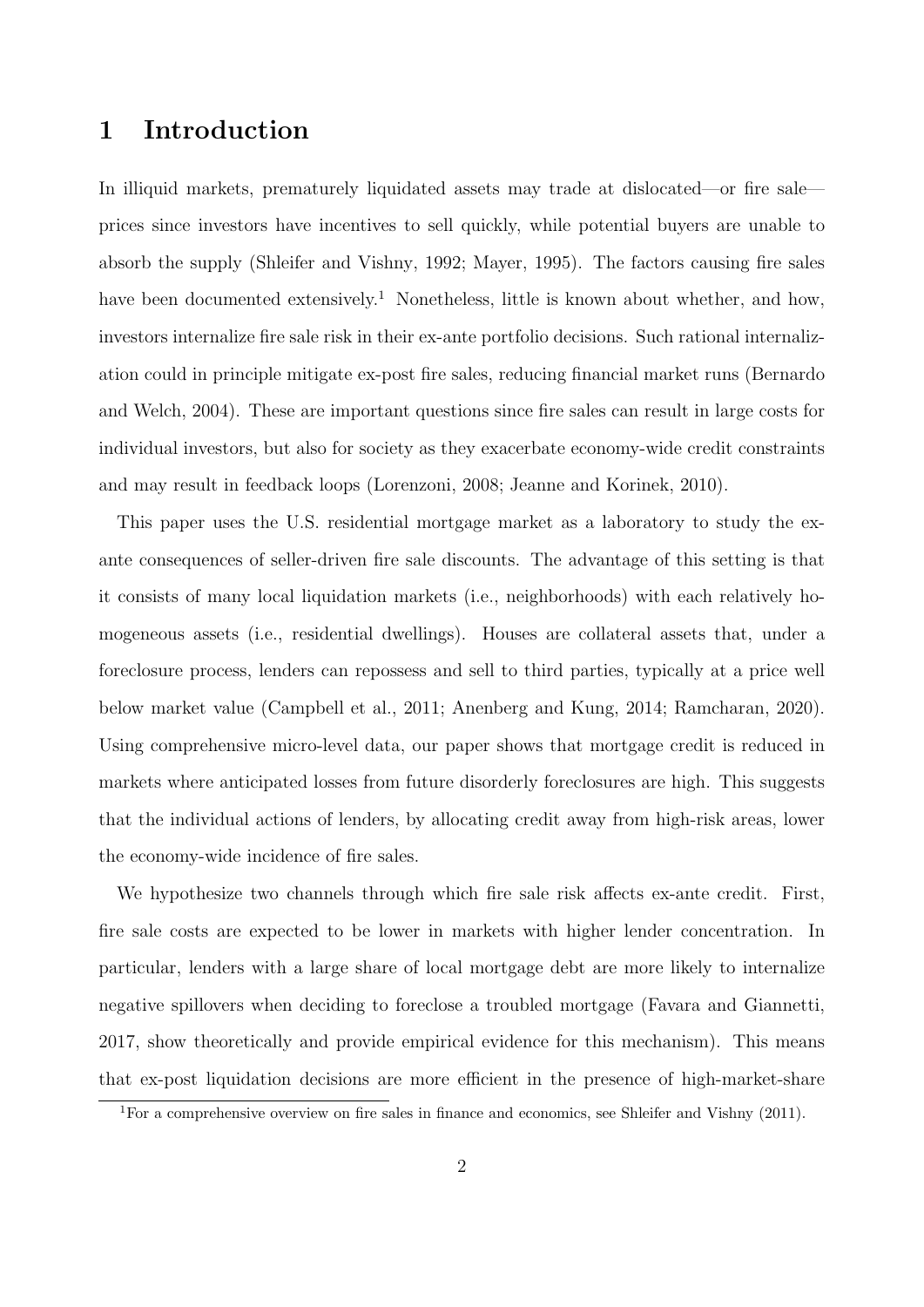lenders, and that lower (expected) fire sale costs can be exploited by expanding credit. By contrast, atomistic lenders may want to inefficiently "rush to the exit" to anticipate each other, creating strategic complementarities in liquidation decisions [\(Oehmke, 2014\)](#page-29-5). Therefore, the reason for a higher inclination to originate credit in more concentrated markets is twofold: both in terms of a lender's own market share (more efficient loss-mitigation) but also in terms of remaining concentration of outstanding debt positions (lower "rush to the exit" risk).<sup>[2](#page-2-0)</sup> Second, fire sales are more likely, and expected to be more severe, when locally active lenders get into financial distress at the same time. The risk of the latter is higher when lenders hold overlapping portfolios as they are then more exposed to common shocks (e.g., Greenwood et al., 2015). A rational lender should therefore prefer originating credit in a market with more dissimilar lenders [\(Wagner, 2011\)](#page-30-1).

Our empirical strategy involves regressing mortgage acceptance decisions on a lenders' own local market share, residual market concentration (excluding the lender herself), and portfolio dissimilarity with other local lenders. Since these variables may affect credit supply also through other channels, we obtain identification from interacting these variables with state-level legal foreclosure frictions.<sup>[3](#page-2-1)</sup> We hypothesize both channels to be weaker when these frictions are high, as higher barriers to foreclose should make each lender less worried about disorderly foreclosures; fire sales become then less relevant for any origination decisions.<sup>[4](#page-2-2)</sup>

To minimize the scope for unobserved heterogeneity, we saturate our models with fixed effects and base our analysis on granular application-level data and, which allows us to disentangle credit supply from demand. We mainly focus on the period of the Global Financial

<span id="page-2-0"></span><sup>2</sup>Note that in principle one's market share is not mechanically collinear with creditor concentration in the rest of the market. For example, within a market, a high-market-share lender might still well face either a concentrated creditor structure (e.g., a few high-market-share competitors) or a dispersed one (e.g., many atomistic lenders).

<span id="page-2-1"></span><sup>3</sup>The literature shows that foreclosure laws do not correlate with any state-level economic conditions [\(Ghent and Kudlyak, 2011;](#page-28-1) [Mian et al., 2015\)](#page-29-6), establishing an exogenous treatment that is useful for empirical identification. See figure [2](#page-38-0) for the cross-section of state legal costs.

<span id="page-2-2"></span><sup>&</sup>lt;sup>4</sup>In the United States, legal fees (e.g., attorney, notary, court, trustee, etc.) a lender must pay for each foreclosure service substantially differ across states. There is evidence that states with expensive and long legal foreclosure processes more than halve lenders' propensity to foreclose on a delinquent borrower [\(Mian](#page-29-6) [et al., 2015\)](#page-29-6).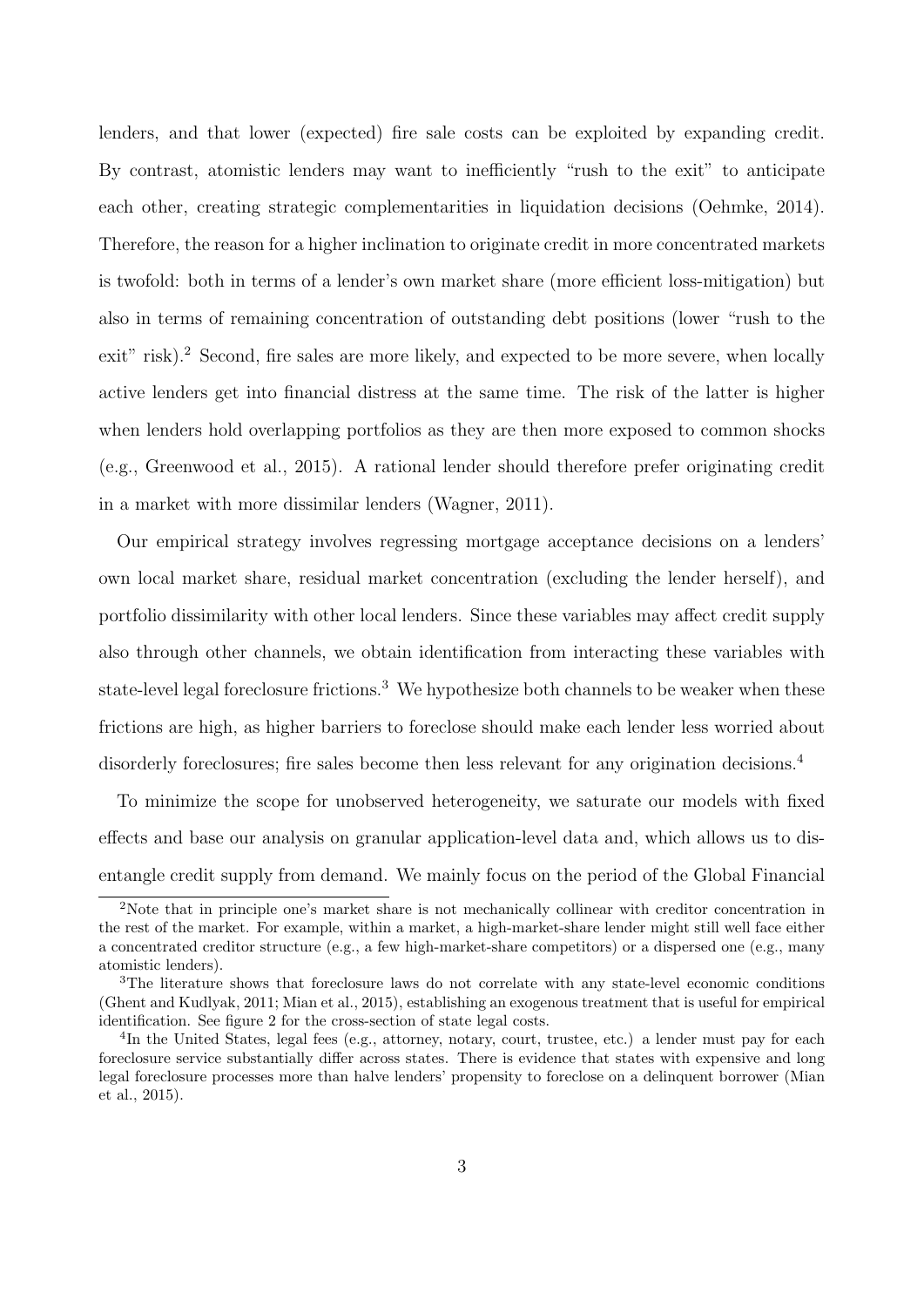Crisis for our baseline analysis. During this period foreclosures are salient and state legal Statutes do not have the time to react to foreclosure intensity. In addition, markets for private securitization are largely closed, providing for a cleaner setting for identification.

Our results show that a lender's propensity to approve mortgage applications decreases when her local market share is low, when the ownership of surrounding local mortgages is dispersed, and when other local lenders are similar to her. The estimated magnitudes are economically significant: a one-standard deviation increase in either fire sale risk proxies lowers the acceptance rate by an average of 1 percentage point in relative terms. Importantly, all three channels significantly weaken, both in statistical and economic terms, in states with higher foreclosure frictions. Whereas our main analysis is based on individual mortgages, we also examine credit allocation across markets. We find that credit supply in neighborhoods with high fire sale risk contracts relative to neighborhoods with low fire sale risk, with economically large magnitudes. This evidence suggests that (expected) nationwide fire sale costs, measured per unit of credit, are reduced going forward.

To further mitigate the risk of endogeneity driving our results (e.g., a high market shares may indicate operational synergies), we conduct an instrumental variable estimation. Following prior literature [\(Garmaise and Moskowitz, 2006;](#page-28-2) [Favara and Giannetti, 2017\)](#page-28-0), we exploit merger deals among large banks as a source of plausibly exogenous variation in a lender's market share. The analysis based on the instrumental variable method confirms, and even strengthens, the baseline estimates.

There are other potential channels through which fire sales and mortgage origination could be related. In particular, [Giannetti and Saidi](#page-28-3) [\(2018\)](#page-28-3) and [Gupta](#page-28-4) [\(2019\)](#page-28-4) propose that highmarket-share banks have incentives to provide liquidity when collateral prices are already depressed, as this can prop up industry-wide collateral prices and benefit their existing portfolio borrowers (propping-up hypothesis henceforth). By contrast, our channels are based on lenders anticipating the risk of future fire sales. We disentangle these two mutually exclusive mechanisms by focusing on scenarios in which both conjectures are unlikely to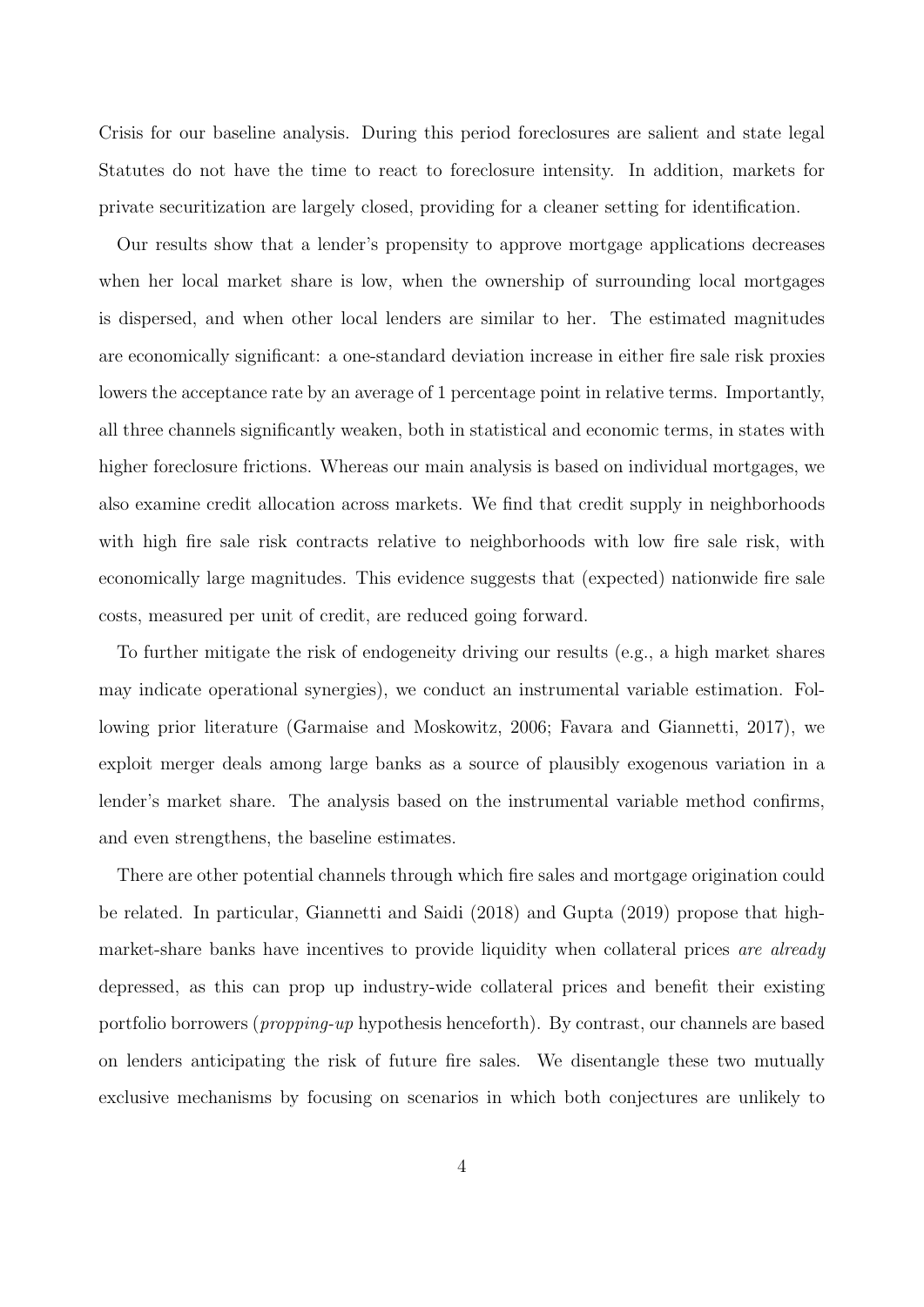hold simultaneously. We first analyze loans extended for home construction. Such loans should increase local housing supply and depress local collateral prices, rather than increasing them. Under the *propping-up* hypothesis lenders would therefore avoid financing new houses, whereas fire sale risk anticipations should be similar when financing either new houses or existing ones. Consistent with the latter, we do not find our fire sale proxies to affect lending decisions in areas with high or low construction intensity in a statistically different way.[5](#page-4-0) Secondly, we exploit variation in borrower default risk. Borrower delinquency is a key condition of fire sale risk, but irrelevant if the main purpose is to prop-up prices of existing collateral in the short-term. Consistent again with fire sale risk internalizations, we find stronger results for mortgage applications filed by riskier borrowers.

We conduct several additional tests to further the understanding of our results. First, we focus on loan applications in recourse states, where "underwater" borrowers are less likely to strategically default, as a means to isolate exogenous default risk [\(Demiroglu et al., 2014\)](#page-28-5). We find the results to be equivalent to our baseline analysis. Second, we find that fire sale risk affects origination decisions of lenders with weak balance sheets more strongly. This is not surprising given that shorter and more uncertain horizons create higher reliance on revenues from collateral sales [\(Morris and Shin, 2004;](#page-29-7) [Cella et al., 2013;](#page-27-3) [Ramcharan, 2020;](#page-29-3) [Demirci et al., 2020\)](#page-28-6). Third, we show that mortgage rates are lower when fire sale risk is low. Hence, approval and pricing decisions appear to be made in a consistent way. Fourth, we investigate actual credit origination (for a mortgage approval to translate into actual credit, borrowers should not reject the terms offered by the bank) and find the results to be similar to the ones obtained from mortgage approvals. Also, we find no evidence that Government Sponsored Enterprises (GSEs) securitization confounds the link between fire sale risk and origination decisions. Finally, we find our results to be weaker outside the Global Financial crisis, consistent with fire sale risk being lower and less salient.

<span id="page-4-0"></span><sup>&</sup>lt;sup>5</sup>New construction could increase, rather than decrease, local house prices through new amenities. To depart from this potential concern, we focus on rich neighborhoods, where the competition channel is predominant [\(Simons et al., 1998;](#page-30-2) [Ding et al., 2000;](#page-28-7) [Zahirovich-Herbert and Gibler, 2014\)](#page-30-3). In line with the fire sale risk hypothesis, we still find no change in lending behavior.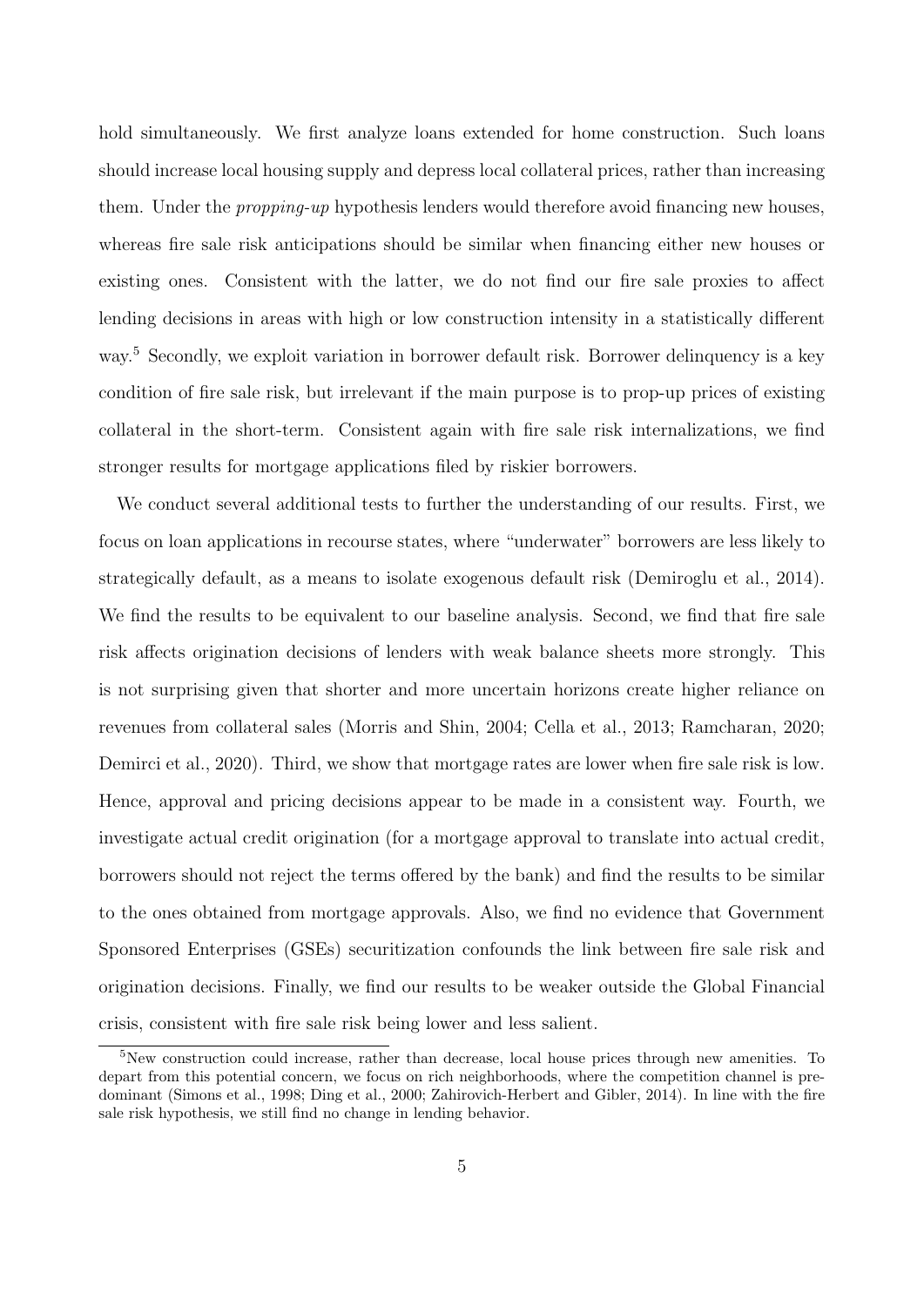Our study contributes to the literature linking credit supply to collateral fire sales. Several theoretical studies show that, in the presence of transaction costs and contractual incompleteness, the value of the option to liquidate collateral should affect the creditor's willingness to extend financing in the first place [\(Williamson, 1988;](#page-30-4) [Shleifer and Vishny, 1992;](#page-30-0) [Hart](#page-28-8) [and Moore, 1994;](#page-28-8) [Bolton and Scharfstein, 1996\)](#page-27-4). Empirical studies on expected liquidation payoffs primarily analyze forces coming from potential buyers, such as their financial conditions or collateral redeployability (i.e., value in other uses). For example, several papers [\(Benmelech et al., 2005;](#page-27-5) [Benmelech and Bergman, 2009;](#page-27-6) [Ortiz-Molina and Phillips, 2014;](#page-29-8) [Demirci et al., 2020\)](#page-28-6) show that asset collateral redeployability positively affects loan size and maturity, and negatively affects interest rates and the number of creditors. By contrast, our paper is the first one, to the best of our knowledge, to examine variation in fire sale costs arising from the supply side of the liquidation market, namely from differences in sellers' propensity to liquidate. For identification, we draw on a relatively recent literature that shows that stronger borrower protection laws negatively affect recovery values and lenders' propensity to foreclose ex-post [\(Mian et al., 2015\)](#page-29-6). Consequently banks originate fewer and smaller loans ex-ante in states where the foreclosure process is more expensive [\(Pence, 2006;](#page-29-9) [Dagher and Sun, 2016;](#page-27-7) [Milonas, 2017;](#page-29-10) [Degryse et al., 2020\)](#page-27-8). The saturation of the model with tight geographical fixed effects allows us to zoom *within* narrow local markets, where the direct effect of legal costs on credit supply is held constant.

We also contribute to the literature on credit market structure. A more concentrated banking sector may be prone to excessive risk-taking due to being too-big-to-fail [\(Stern](#page-30-5) [and Feldman, 2004\)](#page-30-5), it may impede the transmission of monetary policy [\(Scharfstein and](#page-29-11) [Sunderam, 2016\)](#page-29-11), or stifle innovation [\(Aladwani, 2001\)](#page-27-9). By contrast, our results suggest that banking concentration can alleviate credit constraints by reducing the negative effects of fire sales. This effect is distinct from other positive channels of banking concentration, such as greater scope for relationship lending [\(Petersen and Rajan, 1995\)](#page-29-12), or mitigation of industry-wide shocks and credit booms [\(Giannetti and Saidi, 2018;](#page-28-3) [Giannetti and Jang,](#page-28-9)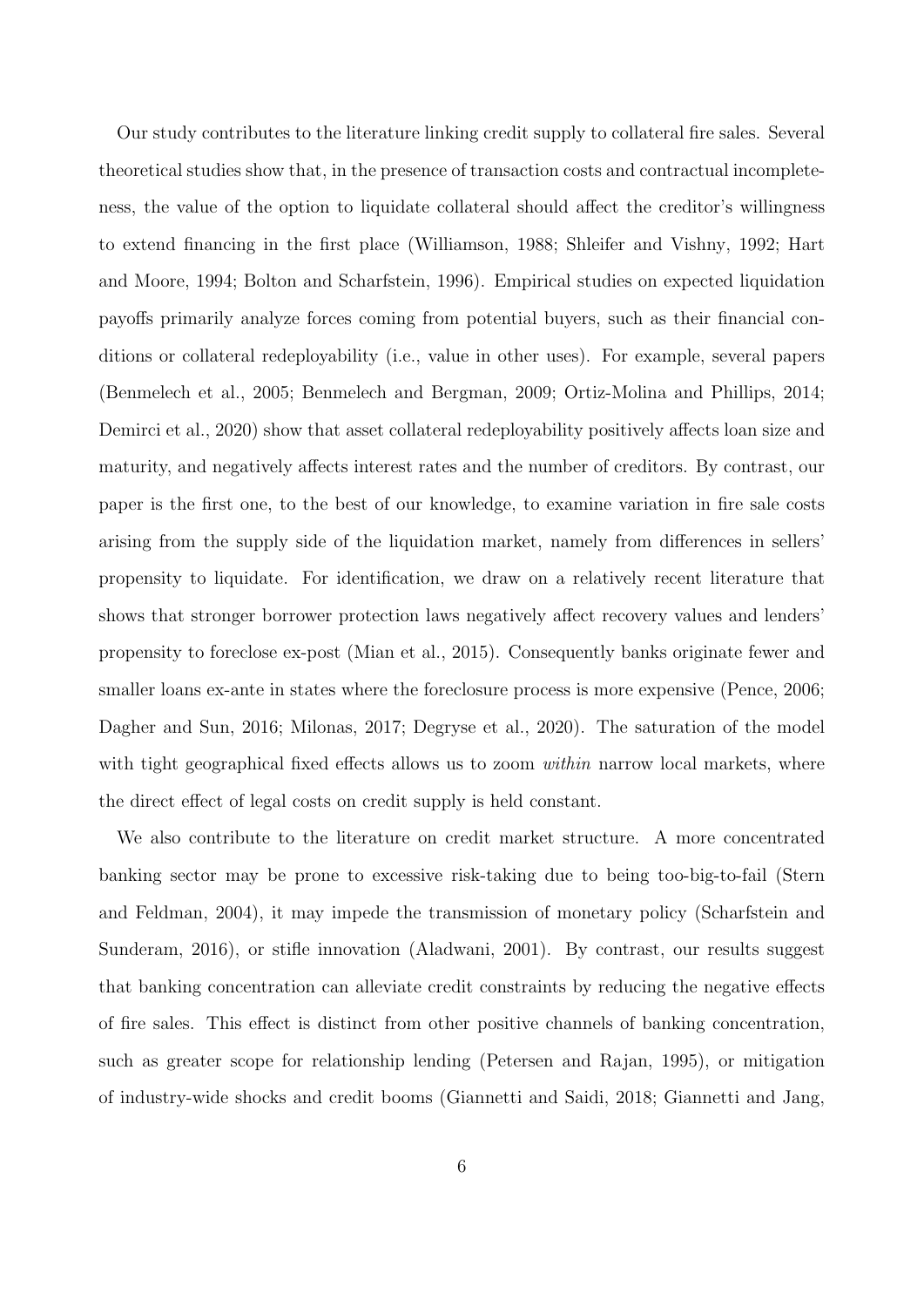[2021\)](#page-28-9).

Finally, we contribute to the literature on bank similarity. Several studies have analyzed perverse incentives for and consequences of banks becoming more similar to one another, for example due to being too many to fail or being exposed to the same regulator [\(Acharya](#page-27-10) [and Yorulmazer, 2007,](#page-27-10) [2008;](#page-27-11) [Farhi and Tirole, 2012\)](#page-28-10). Our study, however, provides evidence consistent with incentives for banks to become less similar, at least during crisis times, since this reduces their exposure to fire sale losses going forward. In that vein, fire sales have a beneficial disciplining effect. This echoes findings stressing that regulatory interventions expost (such as those that reduce the cost of fire sales to lenders) have potentially undesirable ex-ante implications (e.g., [Perotti and Suarez, 2002;](#page-29-13) [Acharya et al., 2011\)](#page-27-12).

## 2 Empirical predictions

In this section, we derive testable predictions that link credit supply to drivers of fire sale risk. We use these predictions as a basis for our empirical tests in Section [4.](#page-14-0)

The *liquidation value* of a collateralized loan corresponds to the recovery amount that, conditional on borrower's default, a lender can recoup after seizing the underlying asset and selling it to a third party. The price at which a collateral can be sold is often depressed due to asymmetric information, the need for immediacy, the absence of buyers that are efficient users for the collateral, and an excess of supply facing a shortage of demand for the collateral. The latter effect may even give rise to a disorderly rush to sell troubled loans, in order to avoid selling behind the rest of the market at even lower values [\(Morris and Shin, 2004;](#page-29-7) [Bernardo and Welch, 2004\)](#page-27-0). To protect themselves from fire sale costs, rational lenders may target loans with lower anticipated liquidation losses.

From an empirical perspective, measuring ex-ante fire sale risk is challenging. To understand their vulnerability to joint collateral liquidations, we assume that lenders form beliefs on the likelihood of future foreclosures by themselves, and others, given the most recent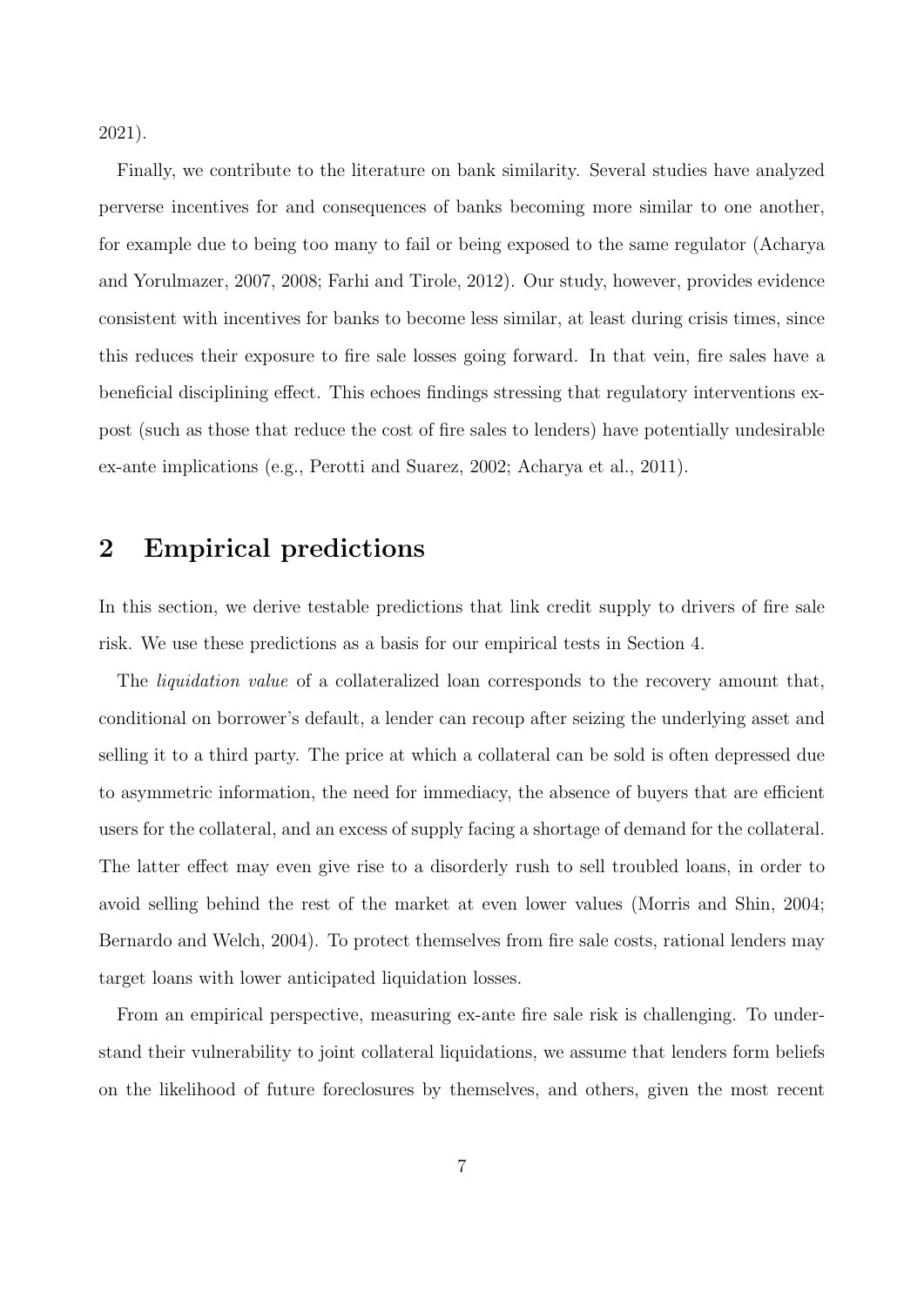state of a market they are operating in. This is a plausible assumption in the context of the US mortgage market, because financial institutions are required to publicly disclose their mortgage-portfolio allocations. As a result, financial institutions can be expected to have fairly common knowledge regarding lending portfolios.

#### <span id="page-7-1"></span>2.1 Fire sale risk channels

In this subsection, we draw on the existing literature on endogenous liquidations to identify channels that relate credit supply to fire sale risk, and construct associated empirical predictions.

When a lender forecloses defaulted mortgages, she increases the supply in the market for collateral assets, leading to lower prices for other properties that will be possibly foreclosed later on [\(Campbell et al., 2011\)](#page-27-1). Hence, mortgage foreclosures impose a negative externality on other loans that are scheduled for foreclosure. The literature has shown that the extent to which this negative externality materializes ex-post depends on market structure. Consider a lender who is active in a given local market. The degree to which she will suffer from fire sale externalities will, first, depend on her own market share. Lenders with a large share of local debt outstanding are more likely to internalize the negative externalities from foreclosures on their own portfolio of borrowers and, thus, avoid foreclosing all but the most troubled loans (for which foreclosure is the only option). [Favara and Giannetti](#page-28-0) [\(2017\)](#page-28-0) provide empirical evidence for this channel, showing that large lenders with substantial "skin-in-the-game" are more likely to renegotiate defaulted mortgages ex-post, resulting in lower fire sale discount per loan.

Second, the externality will depend on dispersion in the rest of the market. Given her own market share, a lender will expect lower fire sale losses when the other lenders in the market are more concentrated, as these other lenders will be less inclined to foreclose ex-post.<sup>[6](#page-7-0)</sup> This mechanism is also consistent with strategic complementarities that result in *disorderly* 

<span id="page-7-0"></span><sup>6</sup>[Favara and Giannetti](#page-28-0) [\(2017\)](#page-28-0) empirically show that on aggregate fewer foreclosures arise in concentrated markets than in dispersed ones.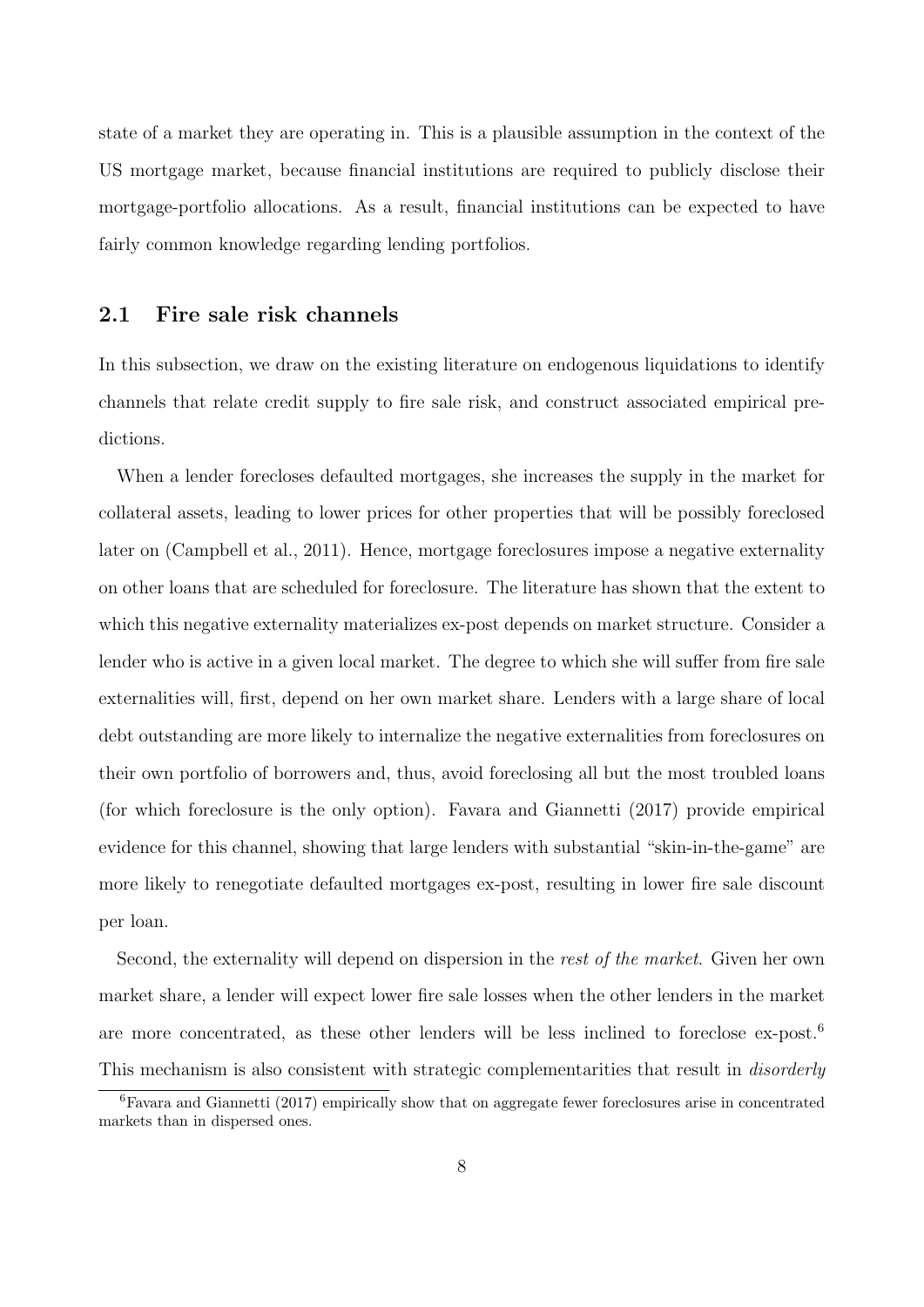fire sales. Akin to bank runs, there are incentives to "run to the exit" in order to avoid liquidations at later stages of the fire sale, when prices are very depressed [\(Bernardo and](#page-27-0) [Welch, 2004\)](#page-27-0). Again, the incentives for such strategic behavior will be larger in fragmented markets: [Oehmke](#page-29-5) [\(2014\)](#page-29-5) provides a model showing that disordely liquidations are more likely in markets with higher dispersion because lenders then do not internalize price effects of their liquidation decisions.

<span id="page-8-1"></span>Summing up, lenders are less exposed to fire sales when their local market share is large, and when the rest of the market is more concentrated. Hence, we derive the following two predictions regarding loan originations:

**Prediction 1** A lender's incentive to originate a mortgage increases in her local market share.

<span id="page-8-2"></span>**Prediction 2** A lender's incentive to originate a mortgage increases if the remaining local market (excluding her own share) is more concentrated.

The discussion so far has focused on fire sale risk arising from coordination failures in (discretionary) foreclosure decisions: lenders can expect more numerous foreclosures and, thus, larger fire sale discounts in local markets with high creditor dispersion. A second reason for low foreclosure prices arises when lenders are forced to collectively liquidate because of joint liquidity or capital needs (that is, when liquidations are also affected by lenders' financial positions, not only borrower defaults). This risk of joint liquidation is elevated when lenders have common asset exposures. [Greenwood et al.](#page-28-11) [\(2015\)](#page-28-11), in particular, show that banks suffer ex-post large fire sale costs when they hold more overlapping portfolios. [Wagner](#page-30-1) [\(2011\)](#page-30-1) shows theoretically that the gains from investing ex-ante in an asset declines if there is larger commonality with other banks that invest in the same asset, due to higher fire sale risk.<sup>[7](#page-8-0)</sup> Notably, this joint liquidation risk is driven by commonality in the entire asset

<span id="page-8-0"></span> $7G\text{eorg et al.}$  [\(2019\)](#page-28-12) provide evidence from US Money Market Mutual Funds (MMFs) consistent with this channel. They find that MMFs are less likely to invest in assets if they have portfolios similar to other investors in these assets.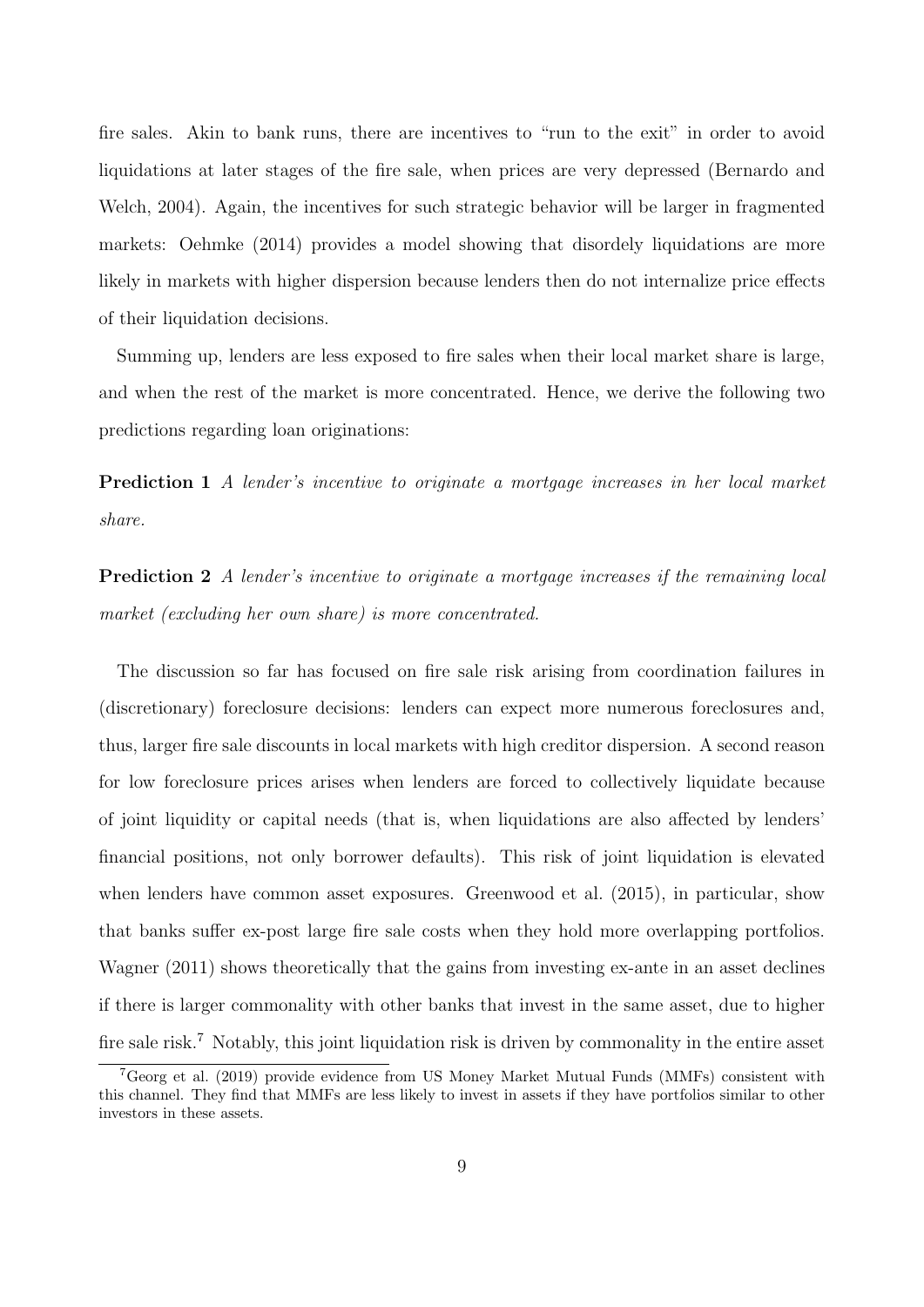portfolios of lenders, not just their portfolio in the local market. This mechanism leads to the following testable prediction:

<span id="page-9-0"></span>Prediction 3 A lender's incentive to originate a mortgage increases if her (entire) portfolio is dissimilar to that of the other lenders present in the local market.

Obviously, there are other channels that link market structure and portfolio overlap to origination incentives, irrespective of fire sale risk. To isolate the latter, we exploit frictions in the mortgage foreclosure process. In particular, we focus on examining how the sensitivity and magnitude of the channels underlying predictions [1](#page-8-1) to [3](#page-9-0) vary when there is exogenous variation in the feasibility of liquidating collaterals. Intuitively, one such source of variation corresponds to state judicial barriers associated with the foreclosure process. In the U.S., these legal costs (which are borne by lenders at various stages of the foreclosure process) differ widely across states and, importantly, have been found to be unrelated to economic conditions [\(Ghent and Kudlyak, 2011\)](#page-28-1). As shown in [Mian et al.](#page-29-6) [\(2015\)](#page-29-6), when legal costs to foreclose are high, foreclosure is simply not an attractive option for any lender. Consequently, we argue that fire sale-induced collateral prices should become much less relevant for private lending decisions. This leads to the following empirical implication:

<span id="page-9-1"></span>**Prediction 4** Foreclosure costs mitigate the impact of fire sale risk on mortgage origination.

### 3 Data

Our main data source is the comprehensive dataset made available under the Home Mortgage Disclosure Act (HMDA). It contains detailed information on nearly the full universe of mortgage applications in the United States. Most importantly for our analysis, individual application records include the lender's decisions (whether to originate, and possibly whether to securitize within the same calendar year) as well as the location of the property up to the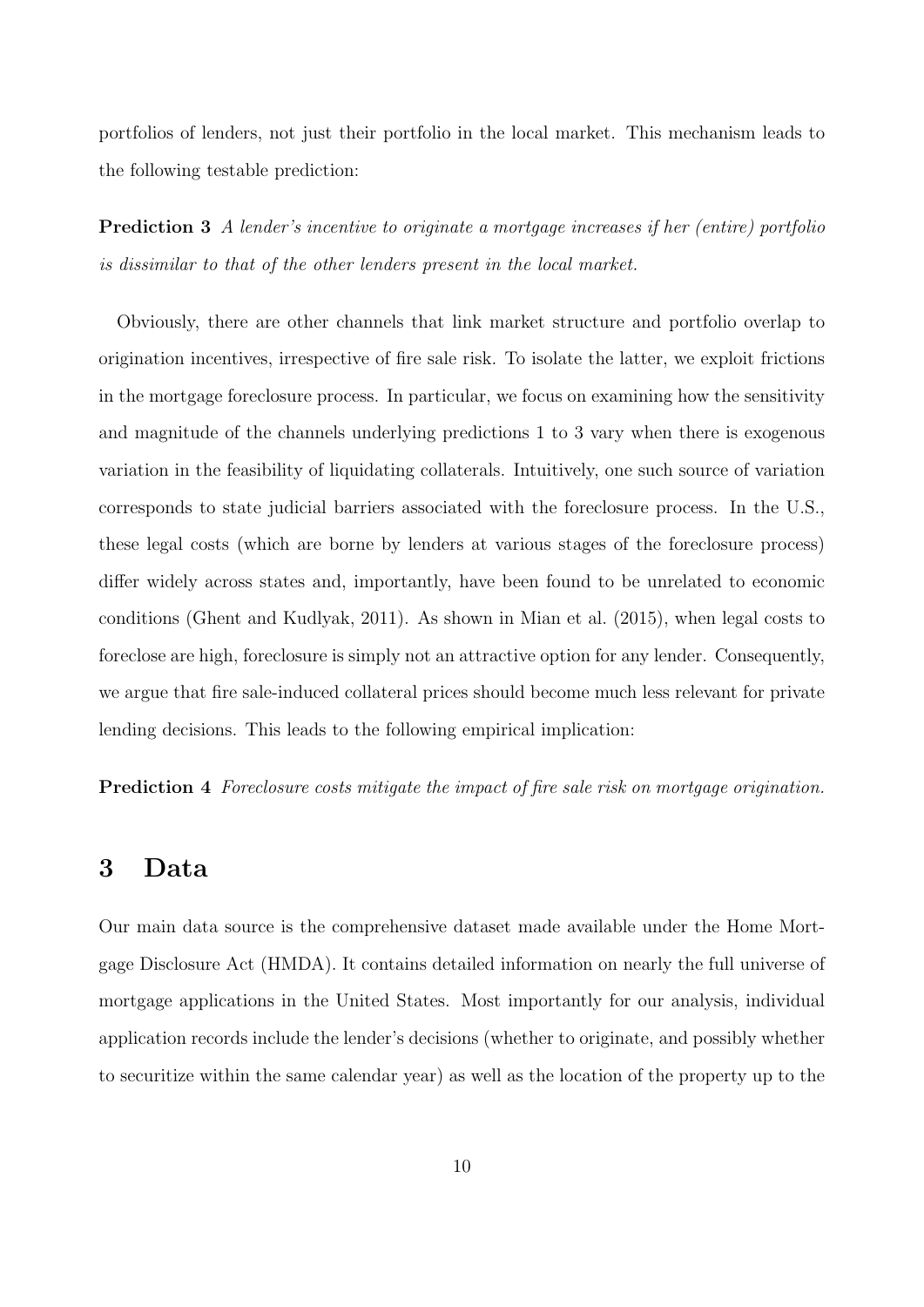census tract.[8](#page-10-0) In addition, the dataset contains information on the loan itself (such as loan purpose, amount and price), the applicant, and the type of underlying property securing the mortgage application. Following prior literature, we exclusively focus on mortgage applications for purchasing 1-4 family dwellings, since foreclosure laws may differ for other housing types and since government bailout programs may influence credit supply for other types of applications (e.g., mortgage refinancing). To minimize the potential impact of manual entry outliers, we truncate the final application dataset on the loan amount at 5% (on both sides of the distribution).

We source pre-crisis annual accounting data from Call reports and Thrift Financial Reports to measure financial distress of lending institutions. Furthermore, we use the annual information on locations and deposit amounts of all bank branches in the US from the Summary of Deposits database, available at the Federal Deposit Insurance Corporation (FDIC), to calculate instrumental variables for our analysis in Section [4.1.](#page-17-0)

Private securitization is common in the U.S. mortgage market (using structured products, and conduits), which potentially complicates any empirical analysis on mortgage credit supply. For example, the prospect of securitization may contaminate credit origination decisions (e.g., see [Berndt and Gupta](#page-27-13) [\(2009\)](#page-27-13) for the syndicated corporate loans, and [Keys et al.](#page-29-14) [\(2010\)](#page-29-14); [Dell'Ariccia et al.](#page-27-14) [\(2012\)](#page-27-14); [Rajan et al.](#page-29-15) [\(2015\)](#page-29-15) for the mortgage market). To minimize such issues, we focus our main analysis on mortgage applications made over the Global Financial Crisis (2007 to 2010). During this period the private securitization market was frozen.<sup>[9](#page-10-1)</sup> We construct fire sale risk proxies using only pre-crisis information, specifically from 2004 to 2006, to address any reverse causality concerns.

Since foreclosure spillovers arise within a small geographical radius [\(Campbell et al., 2011;](#page-27-1) [Anenberg and Kung, 2014;](#page-27-2) [Mian et al., 2015\)](#page-29-6), we define a local market at the neighborhood level using the census tract structure. For some of our analyses, we use data that are only

<span id="page-10-0"></span><sup>8</sup>A census tract ("neighborhood" in the empirical analysis) is a small area within a county and generally contains between 2,000 and 4,000 inhabitants.

<span id="page-10-1"></span><sup>&</sup>lt;sup>9</sup>Mortgage Credit Default Swap (ABX) indices indicate that turmoil in subprimce markets began in February 2007 [\(Brunnermeier, 2009\)](#page-27-15).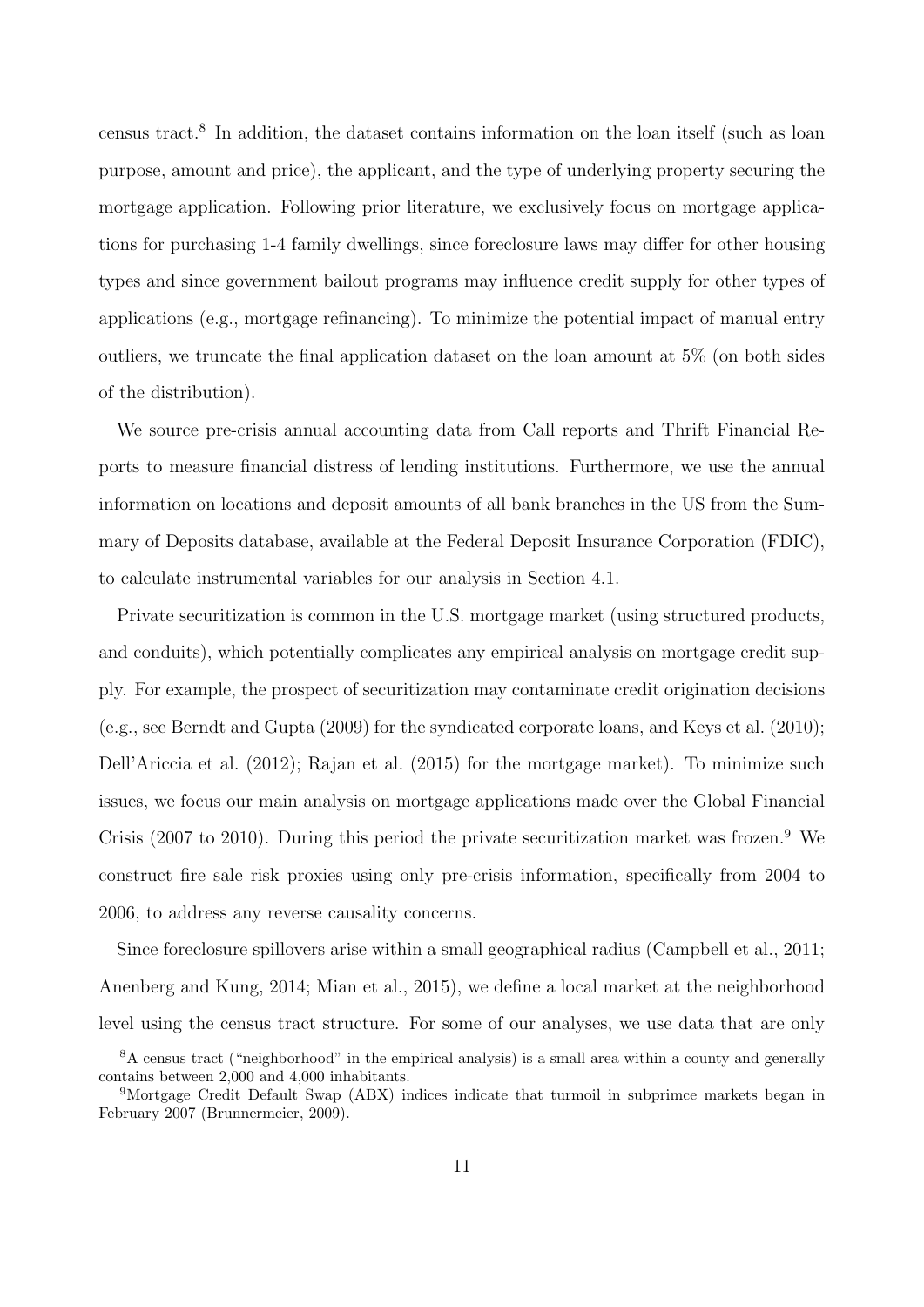available at the zip-code level. Therefore, we match neighborhoods to zip codes using data from the Missouri Census Data Center.<sup>[10](#page-11-0)</sup> We assign each mortgage application received by an affiliate or subsidiary lender to her respective parent company using information from the Federal Reserve's National Information Center (NIC), when this information is unavailable in HMDA. The types of lenders that need to report under HMDA the applications they receive consist of commercial banks, thrifts, and mortgage companies.<sup>[11](#page-11-1)</sup> To be able to construct pairwise portfolio overlaps, we only consider lenders that originate mortgages in at least two neighborhoods. After applying these standard filters, our main application-level dataset contains nearly 4 million mortgage applications, made to about 5,000 lenders for properties in 50,000 neighborhoods in the period from 2007 to 2010.

#### 3.1 Variables construction

Our primary analysis examines how lender  $i$ 's decision to finance mortgage applications for properties in neighborhood  $n$  is affected by her own local market share, the concentration of market shares of the other lenders in the same neighborhood as well as her portfolio overlap with local potential sellers. We follow [Favara and Giannetti](#page-28-0) [\(2017\)](#page-28-0) and measure a lender's own local market share by her retention share in the neighborhood over the 2004-2006 period:

$$
RetShare_{i,n,0406} = \frac{RetLoans_{i,n,0406}}{TotalLoans_{n,0406}}
$$

where  $RetLoans_{i,n,0406}$  is the number of mortgages that lender i has retained on her balance sheet in neighborhood n while  $TotalLoans_{n,0406}$  is the total number of mortgages originated - both retained *and* securitized - by all lenders in the same neighborhood over the same period. This variable will be used to test prediction [1.](#page-8-1)

We measure the concentration of competitor market shares by constructing residual con-

<span id="page-11-0"></span><sup>10</sup>Because a few census tracts cross two (or more) zip codes, we assign these neighborhoods to the overlapping zip code with the largest portion of housing stock therein. See more at [https://mcdc.missouri.](https://mcdc.missouri.edu/help/data-allocation/) [edu/help/data-allocation/](https://mcdc.missouri.edu/help/data-allocation/).

<span id="page-11-1"></span><sup>&</sup>lt;sup>11</sup>See table [8](#page-40-0) in the Appendix for a breakdown of the coverage by lender type and year.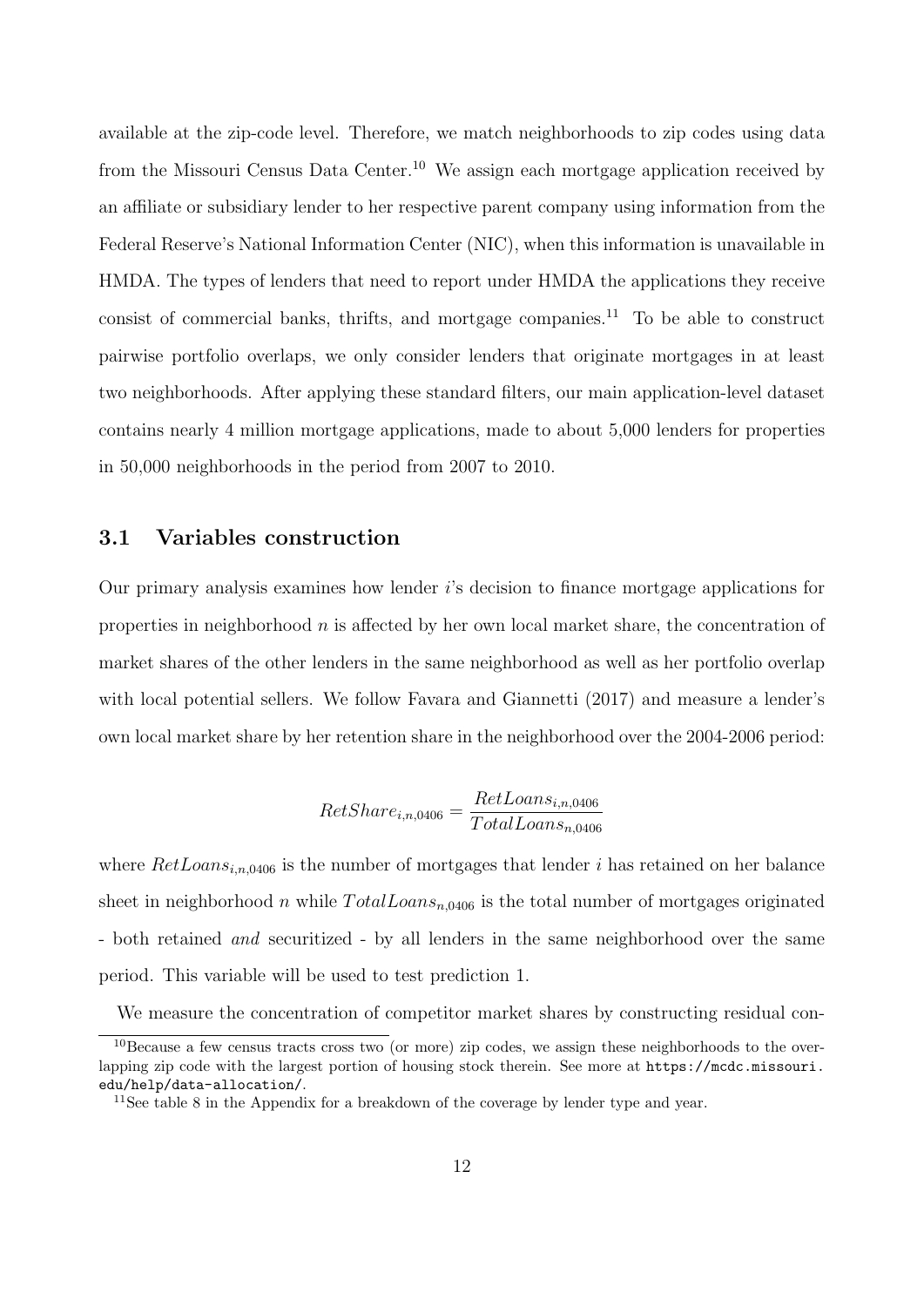centration measure of outstanding mortgages  $HHI_{(i),n,0406}$ . For each lender i we exclude her own retained loans, and define  $HHI_{(i),n,0406}$  as follows:

$$
HHI_{(i),n,0406} = (HHI_{n,0406} - RetShare_{i,n,0406}^2) \left(\frac{TotalLoans_{n,0406}}{TotalLoans_{n,0406} - L_{i,n,0406}}\right)^2
$$

where  $HHI_{n,0406}$  is the Herfindahl-Hirschman Index (HHI) in neighborhood n defined as  $\sum_{j} (RetShare_{j,n,0406})^2$ ;  $TotalLoans_{n,0406}$  is the total number of loans originated by all lenders in that neighborhood and  $L_{i,n,0406}$  is the number of loans that lender i has retained and securitized in the neighborhood n. A lender-specific vector  $HHI_{(i),n,0406}$  lies within 0 and 1, with larger values reflecting more concentrated creditor structure and thus lower fire sale risk, holding everything else constant [\(Favara and Giannetti, 2017;](#page-28-0) [Oehmke, 2014\)](#page-29-5). This variable will be used to test Prediction [2.](#page-8-2) Because  $HHI_{(i),n,0406}$  varies within neighborhood across lenders, and does not mechanically correlate with  $RetShare_{i,n,0406}$ ,<sup>[12](#page-12-0)</sup> it allows for the model to contain lender and neighborhood fixed effects.

To test Prediction [3,](#page-9-0) we construct a portfolio dissimilarity measure following the two-step approach of [Georg et al.](#page-28-12) [\(2019\)](#page-28-12). First, we calculate the pairwise "Euclidean distance" in nationwide retained-mortgages portfolios between lender  $i$  and lender  $j$ 

$$
EuclDist_{i,j,0406} = \sqrt{\sum_{n=1}^{N} \left( \frac{RetLoans_{i,n,0406}}{TotRet_{i,0406}} - \frac{RetLoans_{j,n,0406}}{TotRet_{j,0406}} \right)^2}
$$

where  $TotRet_{i,0406} = \sum_{n} RetLoans_{i,n,0406}$  is lender i total number of retained mortgages across all neighborhood in all states and the ratio  $\frac{RetL oans_{i,n,0406}}{TotRet_{i,0406}}$  measures the relative portfolio weight - in terms of retained mortgages - allocated by lender  $i$  to neighborhood  $n$ . By construction, each lender *i*'s portfolio weights add up to one, that is  $\Sigma_{n=1}^N$  $RetLoans<sub>i,n,0406</sub>$  $\frac{2\pi L oans_{i,n,0406}}{TotRet_{i,0406}} = 1.$ In our data, an average lender has retained mortgages in 514 neighborhoods.

 $EuclDist_{i,j,0406}$  measures portfolio dissimilarity between lender i and another lender j. In

<span id="page-12-0"></span><sup>12</sup>When we aggregate the data at lender-neighborhood (rather than application) level, we fail to find a perfect correlation between  $RetShare_{i,n,0406}$  and  $HHI_{(i),n,0406}$ , being instead 0.37. To a certain extent, this suggests that pre-crisis neighborhood market structures are polarized, or that the distribution of neighborhood concentration has fat tails.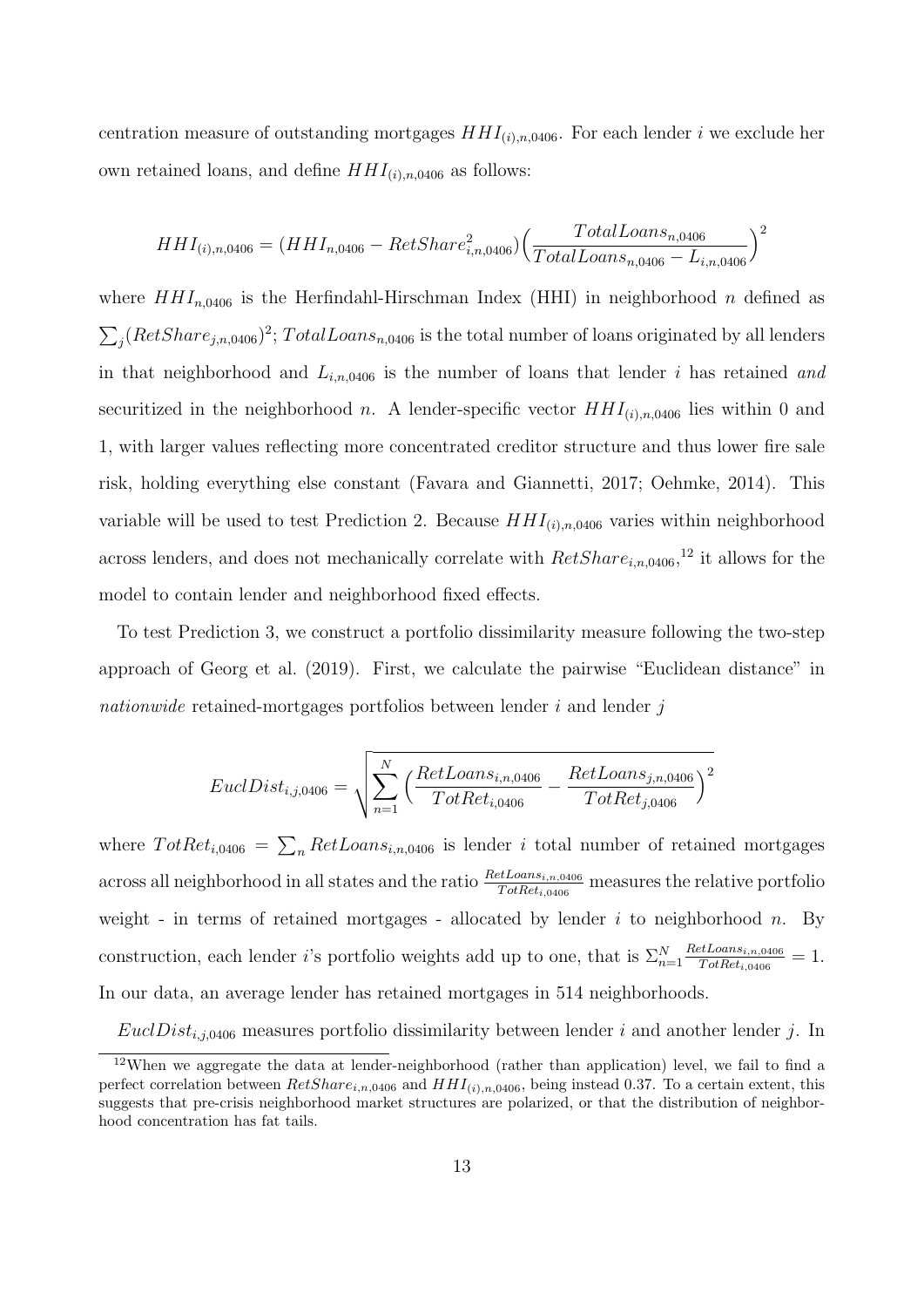a second step, we calculate a measure of average dissimilarity of lender  $i$  with all other lenders in a neighborhood,  $wDissimilarity_{i,n,0406}$ . We do this by aggregating the pairwise distances EuclDist<sub>i,j</sub>, weighted by the importance of neighborhood n in lender j's portfolio:<sup>[13](#page-13-0)</sup>

$$
wDissimilarity_{i,n,0406} = \sum_{j \neq i} \frac{RetLoans_{j,n,0406}}{TotRetLoans_{j,0406}} \times EuclDist_{i,j,0406}
$$

Intuitively, larger values of  $wDissimilarity_{i,n,0406}$  imply that in neighborhood n, lender i competes with other lenders that have less similar portfolios to her, decreasing joint liquidation risk for lender i (Prediction [3\)](#page-9-0).

To examine whether fire sales risk is attenuated by exogenous liquidation costs (prediction [4\)](#page-9-1), we complement our application-level dataset with information on foreclosure laws at state-level. We use the most granular and comprehensive definition of foreclosure legal costs, that is, the Fannie Mae Foreclosure Timeline index. Fannie Mae publicly outlines in their Servicing Guide the main Attorney's and Trustee's fees governing each state (in U.S. dollars). As in [Dagher and Sun](#page-27-7) [\(2016\)](#page-27-7), we standardize the index by the cost level of the most expensive state (i.e., NY) to construct an index  $LegalCost<sub>s</sub>$  bounded between 0 and 1.[14](#page-13-1) To examine Prediction [4](#page-9-1) we interact retention shares, residual concentration and portfolio dissimilarity measures with  $LegalCost_s$ . We focus our empirical analysis on these interactions, for reasons of identification.

Lastly, while our analyses primarily focus on approval decisions, we also use information on mortgage interest rates for some of our additional analyses. HMDA requires lenders to report the mortgage interest rate whenever it is higher than the rate on Treasury securities of comparable maturity. We create a dummy variable for each origination,  $HighCost_{i,n,0710}$ , that takes the value of one for any positive HMDA rate spread, and zero if no rate is reported.

<span id="page-13-0"></span><sup>&</sup>lt;sup>13</sup>In line with the spirit of most theoretical models on fire sales, the linear price impact of a fire sale is proportional to the total (dollar) size of the assets financial institutions liquidate in a market [\(Shleifer and](#page-29-4) [Vishny, 2011\)](#page-29-4). Therefore, in equilibrium, a lender can expect higher fire sale discount the larger the amounts of liquidations.

<span id="page-13-1"></span><sup>&</sup>lt;sup>14</sup>Figure [2](#page-38-0) in the Appendix plots the state-level costs. For more details on the measurement of foreclosure costs, see <https://singlefamily.fanniemae.com/media/18696/display>;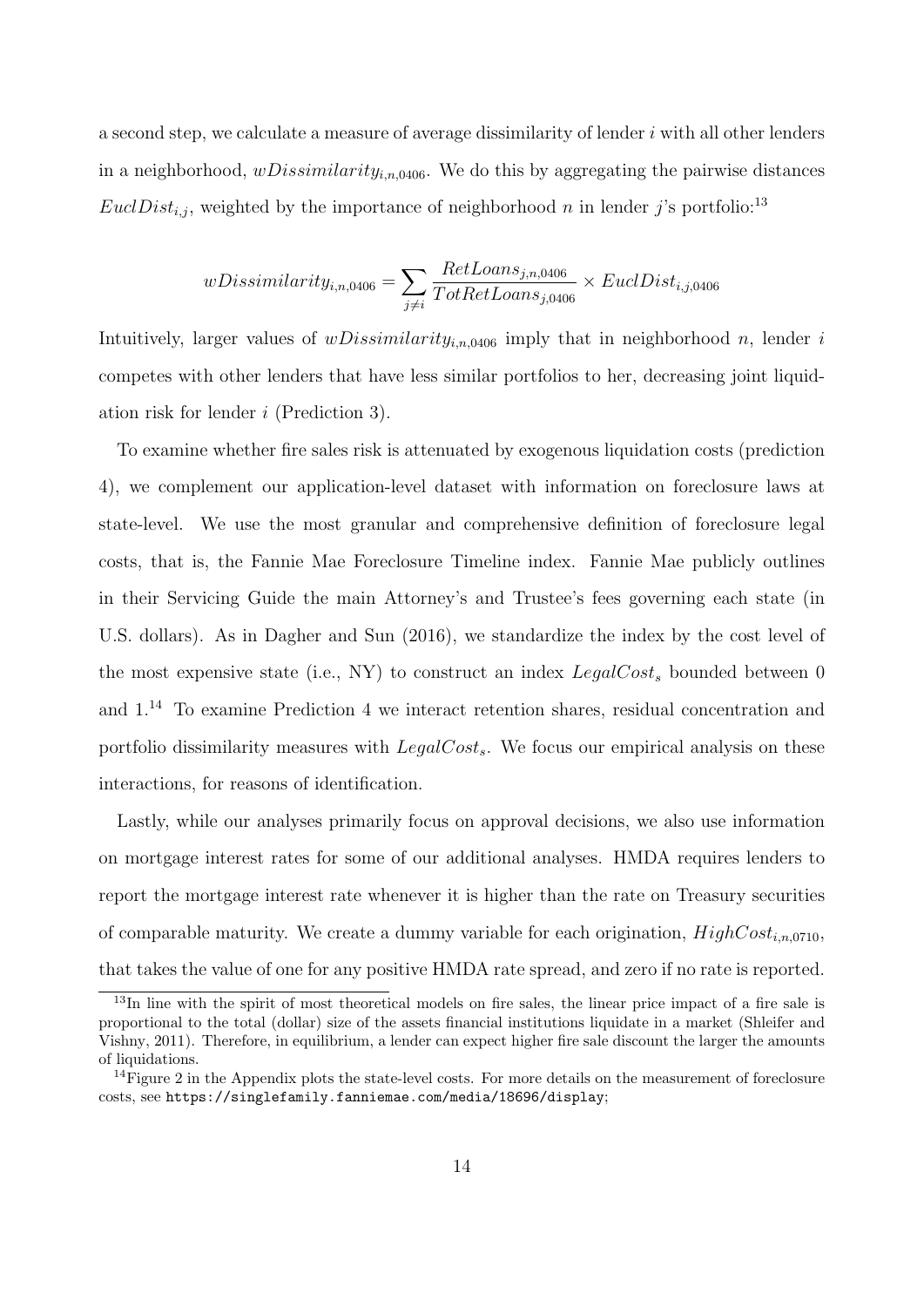#### [Table [1](#page-31-0) here]

Table [1](#page-31-0) describes the summary statistics of the variables used throughout the empirical analysis. Panel A contains the variables used in the baseline analysis and shows that lenders reject roughly one in seven (13.82% of) mortgage applications. The origination rate is very similar to the approval rate, which suggests that very few borrowers decline the lender's offer ex-post. Conditional on acceptance, the probability for a mortgage to come with a high interest rate is 7%. On average, a lender's local retention share equals 2.5%. The average concentration of competitor market shares  $HHI_{(i),n,0406}$  equals 0.013. Notably, both  $RetShare_{i,n,0406}$  and  $HHI_{(i),n,0406}$  averages are small over the full sample by construction, since we scaled retained market shares by all - sum of retained *and* securitized - local mortgages (as in [Favara and Giannetti, 2017\)](#page-28-0). The dissimilarity vis-a-vis other local lenders is low on average (4.5%), showing that there is a high degree of portfolio overlap. Importantly, all three measures show considerable cross-sectional variation.

## <span id="page-14-0"></span>4 Empirical strategy and results

We employ a linear probability model (LPM) at the mortgage application-level to study the extent to which lender i's decision to grant a mortgage depends on the associated fire sale risk.[15](#page-14-1) The baseline model takes the form:

<span id="page-14-2"></span>
$$
Appr_{i,n,m,0710} = \beta_1 FSR_{i,n,0406} + \beta_2 FSR_{i,n,0406} \times LC_s + \gamma' X_{m,0710} + \eta'_{i,n,t} + \varepsilon_{i,n,m,t} \tag{1}
$$

where the dependent variable  $Appr_{i,n,m,0710}$  equals one if lender i approves a borrower m application for a house in neighborhood n, in year  $t \in [2007; 2010]$ . The vector  $FSR_{i,n,0406}$  is one

<span id="page-14-1"></span><sup>&</sup>lt;sup>15</sup>With  $N \to \infty$  and T fixed, probit or logit models produce inconsistent estimates and have problems <sup>2</sup> With  $N \to \infty$  and *I* fixed, probit or logit models produce inconsistent estimates and have problems converging, while a linear probability model delivers  $\sqrt{N}$  consistent ones [\(Wooldridge, 2002\)](#page-30-6). Moreover, given the high-dimensional fixed effects in our loan application level specification, a LPM is computationally more efficient [\(Dell'Ariccia et al., 2012;](#page-27-14) [Dagher and Sun, 2016\)](#page-27-7).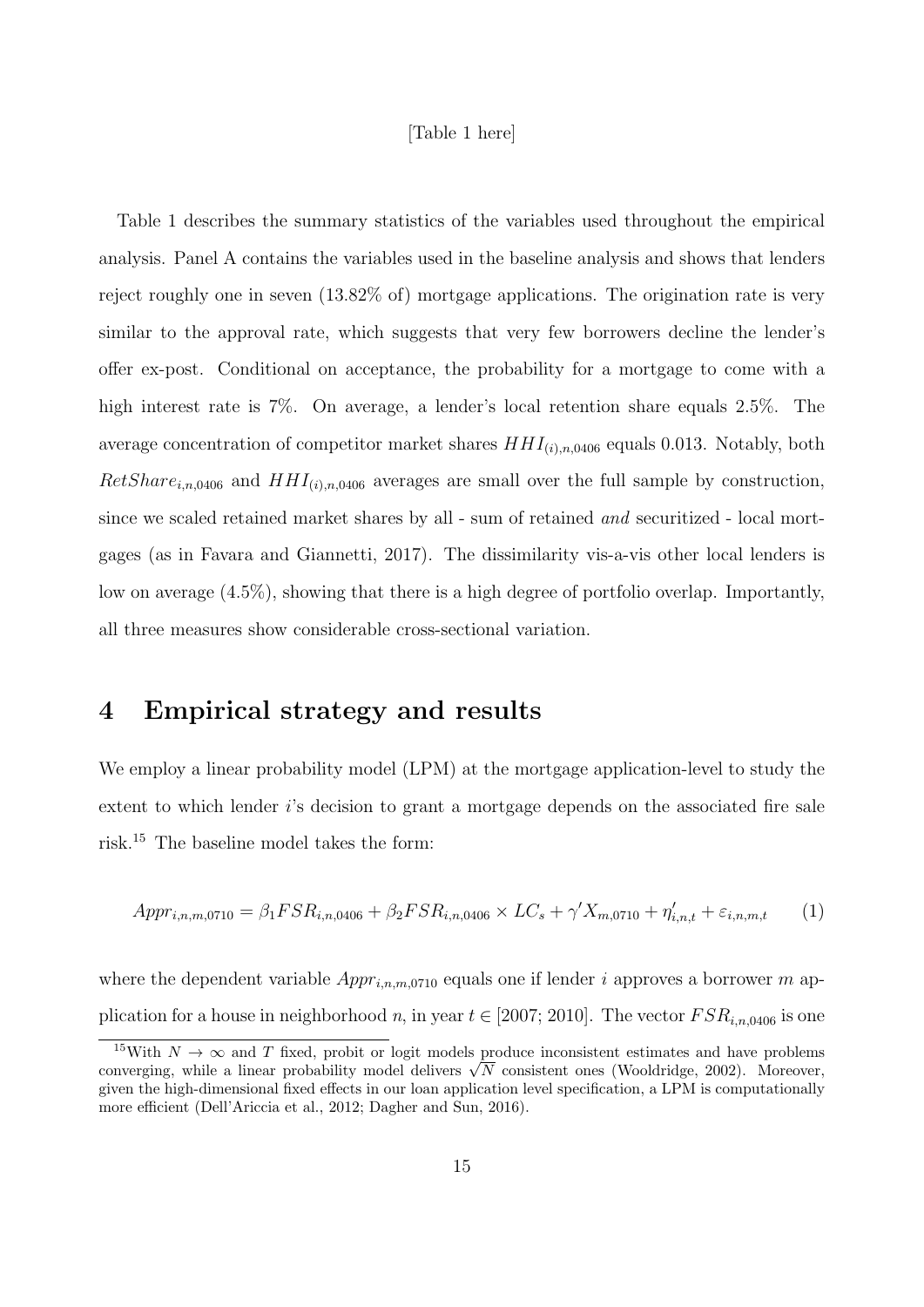of the (inverse) fire sale risk proxies (i.e.,  $RetShare_{i,n,0406}$ ,  $HHI_{(i),n,0406}$ , or  $wDissimilarity_{i,n,0406})$ ;  $LC_s$  is the (time-invariant) regulatory foreclosure cost of the state s that contains neighborhood *n*;  $X_{m,0710}$  is a vector of borrower or application controls, such as gender, ethnicity, loan amount, debt-to-income ratio, and a jumbo dummy,<sup>[16](#page-15-0)</sup>; finally,  $\eta_{i,n,t}$  is a vector of lender, neighborhood, and year fixed effects, which absorb any time-invariant effects such as foreclosure or mortgage demand, as well as any common trends over time [\(Petersen and Rajan,](#page-29-16) [2002;](#page-29-16) [Benmelech et al., 2005\)](#page-27-5). Following Predictions 1-3 we expect  $\beta_1 > 0$  as lower fire sale risk (that is, larger values for  $FSR_{i,n,0406}$ ) should increase lending. The interaction term is expected to be negative  $(\beta_2 < 0)$  as barriers to foreclosures mitigate the relevance of potential fire sales (Prediction [4\)](#page-9-1). Standard errors are clustered at zip code-level to account for residual correlation at the regional level. Table [2](#page-32-0) shows the coefficient estimates of the baseline model of equation [\(1\)](#page-14-2).

#### [Table [2](#page-32-0) here]

The first column shows that the probability of a lender approving an application increases in her (prior) retention share in the neighborhood (positive and significant coefficient on  $RetShare_{i,n,0406})$ . Column 2 adds the interaction term with  $LC_s$ . The negative and statistically significant coefficient is consistent with legal foreclosure frictions mitigating the relevance of disorderly liquidation risk for origination decisions. The third and fourth columns append the residual concentration to the model. These columns show that credit supply (approval rate) increases in the concentration of debt outstanding (larger values of  $HHI_{(i),n,0406}$ ); but do so less in states with large foreclosure costs (negative and significant coefficient on  $HHI_{(i),n,0406}\times LC_s$ , where the propensity of any lender to foreclose becomes a smaller threat.

<span id="page-15-0"></span><sup>&</sup>lt;sup>16</sup>Mortgages with a balance exceeding the securitization threshold for Government-Sponsored Enterprises (GSEs) of \$416k and with an Debt-to-Income ratio exceeding 80% are commonly called "jumbo" mortgages. Including this dummy in our model controls for loan-specific liquidity [\(Loutskina and Strahan, 2009\)](#page-29-17), and it is still needed in models covering in-crisis sample periods [\(Dagher and Kazimov, 2015\)](#page-27-16).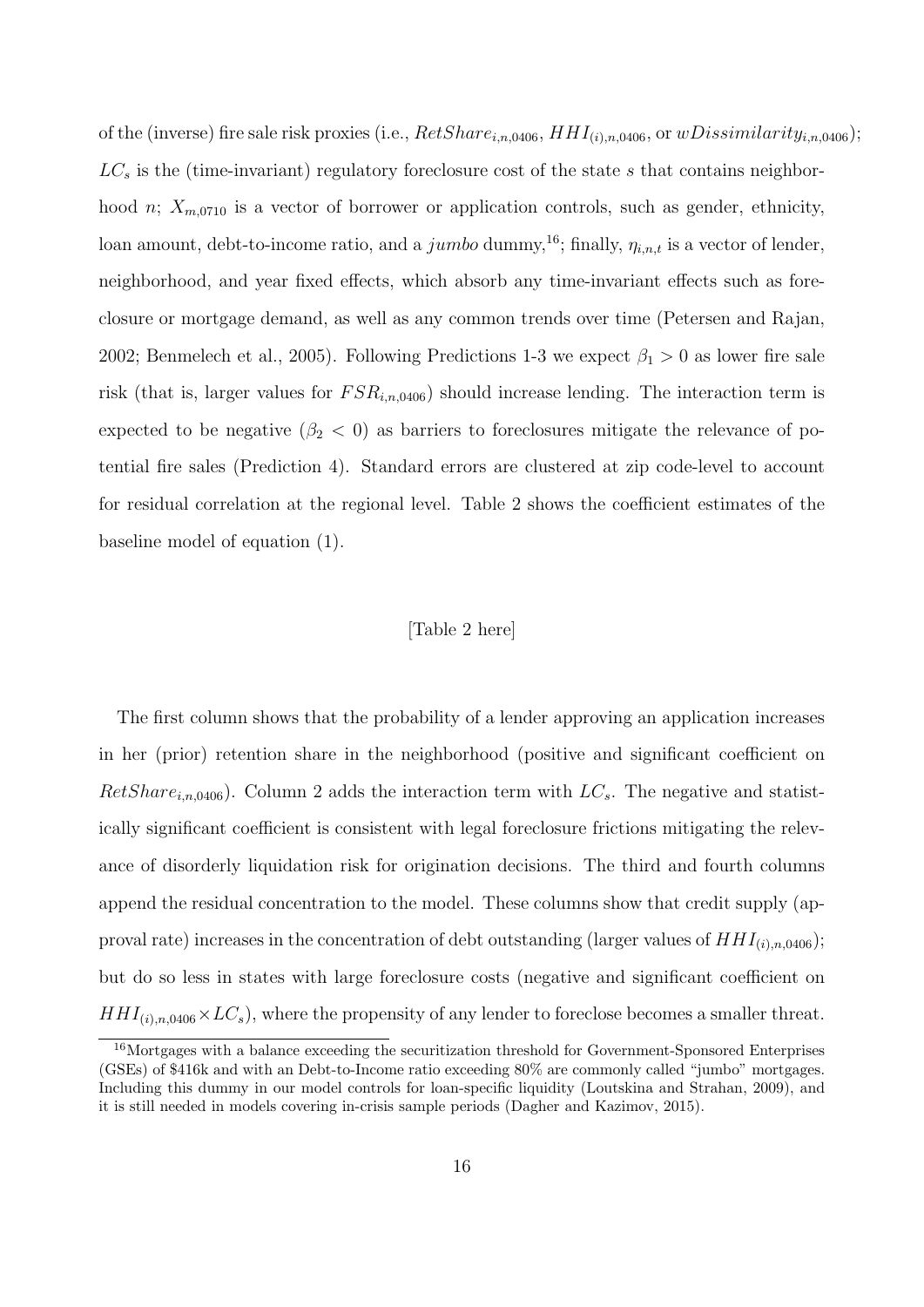Most importantly, the inclusion of  $HHI_{(i),n,0406}$  and its interaction to the specification barely alter the coefficients on  $RetShare_{i,n,0406}$  and  $RetShare_{i,n,0406} \times LC_s$ , strenghtening the need to split market concentration into prediction [1](#page-8-1) and prediction [2.](#page-8-2)[17](#page-16-0)

Finally, columns 5 and 6 add the portfolio overlap channel to the specification. In column 5 we can see that the coefficient on  $wDissimilarity_{i,n,0406}$  - as well as on the other channels is positive and statistically significant, suggesting that the more dissimilar lender  $i$ 's portfolio is to its competitors in neighborhood  $n$ , the higher the probability for lender i to accept a mortgage application. Column 6 shows that the effect of portfolio dissimilarity is weakened when foreclosure costs are higher.

The empirical results in table [2](#page-32-0) thus confirm the predictions derived in section [2.1.](#page-7-1) Whereas the direct links between the various proxies of fire sale risk and loan origination could also be driven by other channels (e.g., retention share may proxy for economies of scale which in turn affects incentives to originate), such channels would typically not predict dependence on foreclosure costs (that is, the interaction terms).<sup>[18](#page-16-1)</sup>

Since standard errors may be compressed due to the large sample size, it is important to also assess economic significance. In column 3, one-standard deviation increases in retention share, residual creditor concentration, and portfolio dissimilarity are associated with an average acceptance rate increase of 1.3%, 1.3%, and 0.85%, respectively. Given the sample size of 3.8 millions applications, each of these hypothetical shocks translate into 27,740 to 41,800 additional originations during our sample period. The impact of legal foreclosure costs on these effects is also meaningful: the same three shocks respectively lead to a 1.8%, 2.4%, and 1.3% higher approval probability in California (where the liquidation costs index  $LC_s$  is 0.46) while equivalent shocks would increase approval rates by only 1.27%, 1.34%, and 0.68% in a state with high foreclosure frictions such as South Carolina (where  $LC_s$  is at

<span id="page-16-0"></span> $17$ Moreover, any aggregate concentration effect is absorbed by the neighborhood fixed effects. As a result, all reported coefficients are net of such aggregate effects.

<span id="page-16-1"></span><sup>&</sup>lt;sup>18</sup>In a robustness test in Section [4.3,](#page-22-0) we anyway test more formally whether other issues such as better legal routines (for larger banks) explain our results. Even when controlling for bank size heterogeneous effects, baseline internalization effects do not change statistically and economically.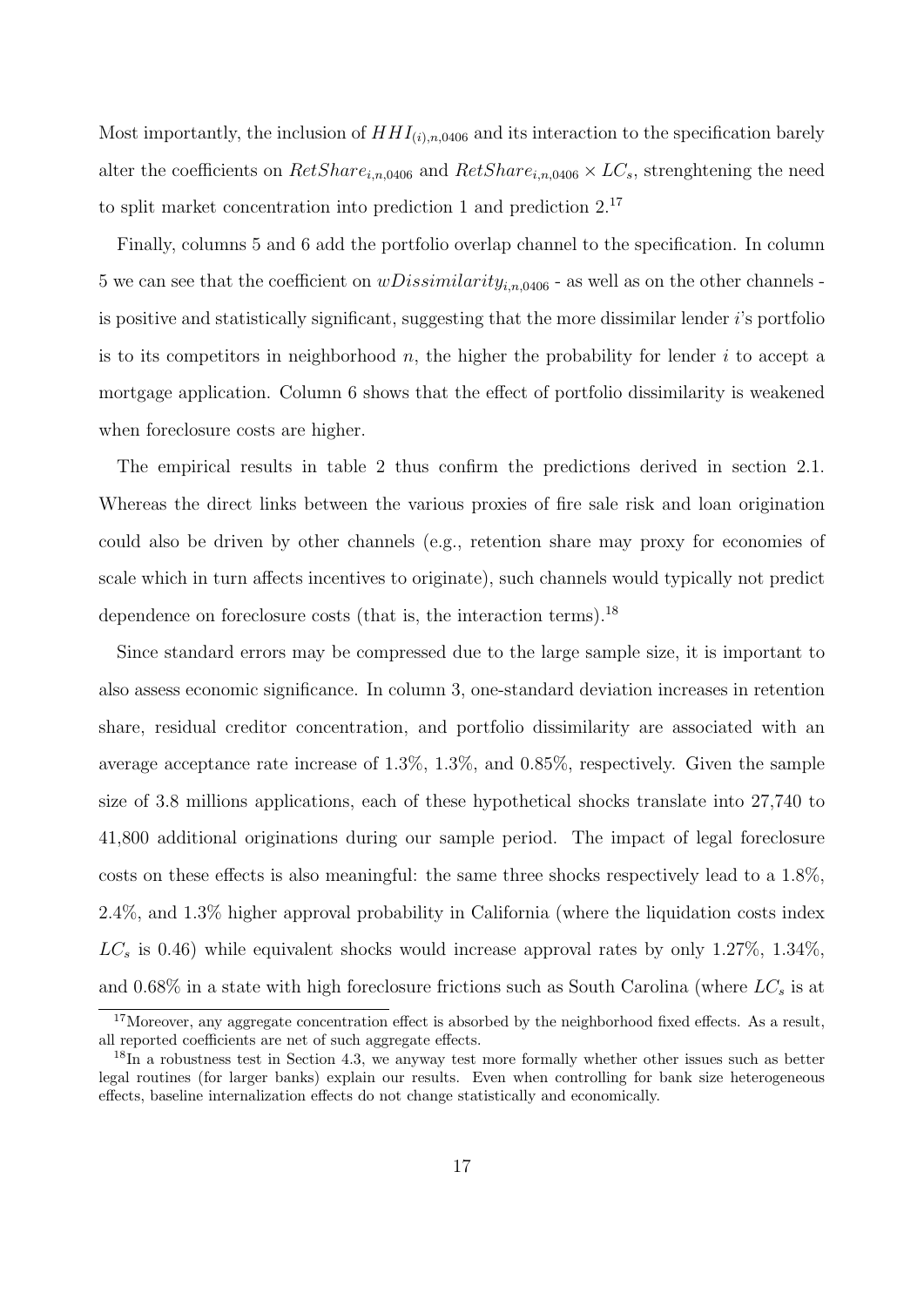$(0.75)$ .

Figure [1](#page-37-0) presents the aggregate implications of fire sale risk in a different way. The figure plots changes in credit supply at the neighborhood level against (pre-crisis) average local market concentration (Panel (a)) and portfolio dissimilarity (Panel (b)), weighted by lenders' retention shares. Change in credit supply is measured by the change in total mortgages originated during 2007-2010 relative to the period 2004-2006 (following [Dagher and Kazimov,](#page-27-16) [2015,](#page-27-16) approach). Consistent with the micro-evidence reported in the baseline analysis, we see that lending declines less in concentrated neighborhoods, and in those where lenders have dissimilar portfolios (the slope of the regression lines is positive). Importantly, the slope of the regression line for neighborhoods with high foreclosure costs (orange line) is flatter than the corresponding line for low foreclosure costs (red line), consistent with Prediction 4.[19](#page-17-1)

#### <span id="page-17-0"></span>4.1 M&A exogenous shocks

While our identification strategy based on exploiting exogenous variation in legal foreclosure costs goes a long way in ruling out alternative channels, there may still be some residual concerns about endogeneity. For example, the anticipation of low (or high) fire sale risk could affect market conditions ex-ante, thereby leading to reverse causality. Also, any source of information advantage may explain why high-market-share lenders originate more. To address such endogeneous effects at the supply side, we conduct an Instrumental Variable (IV) analysis. Following [Favara and Giannetti](#page-28-0) [\(2017\)](#page-28-0), we use large ( $\geq$  \$1 billion in assets) M&As in the banking sector as events that affect market conditions (and hence fire sale risk proxies) for exogenous reasons. These deals are typically taken at the level of top management, rather than based on fire sale synergies at the level of an individual neighborhood, making the exclusion restriction likely to hold. We identify 253 surviving banks involved in

<span id="page-17-1"></span><sup>&</sup>lt;sup>19</sup>The slope estimates in Figure [1](#page-37-0) still suggest economically large effects of fire sale risk, even larger than the one obtained from the mortgage-level regressions. In particular, a one-standard deviation increase in the local market concentration increases mortgage lending by around 2.6 (2.8) percentage points in areas with high (low) foreclosure costs, whereas the corresponding figures for an increase in the dissimilarity index are 2.3 (2.5) percentage points.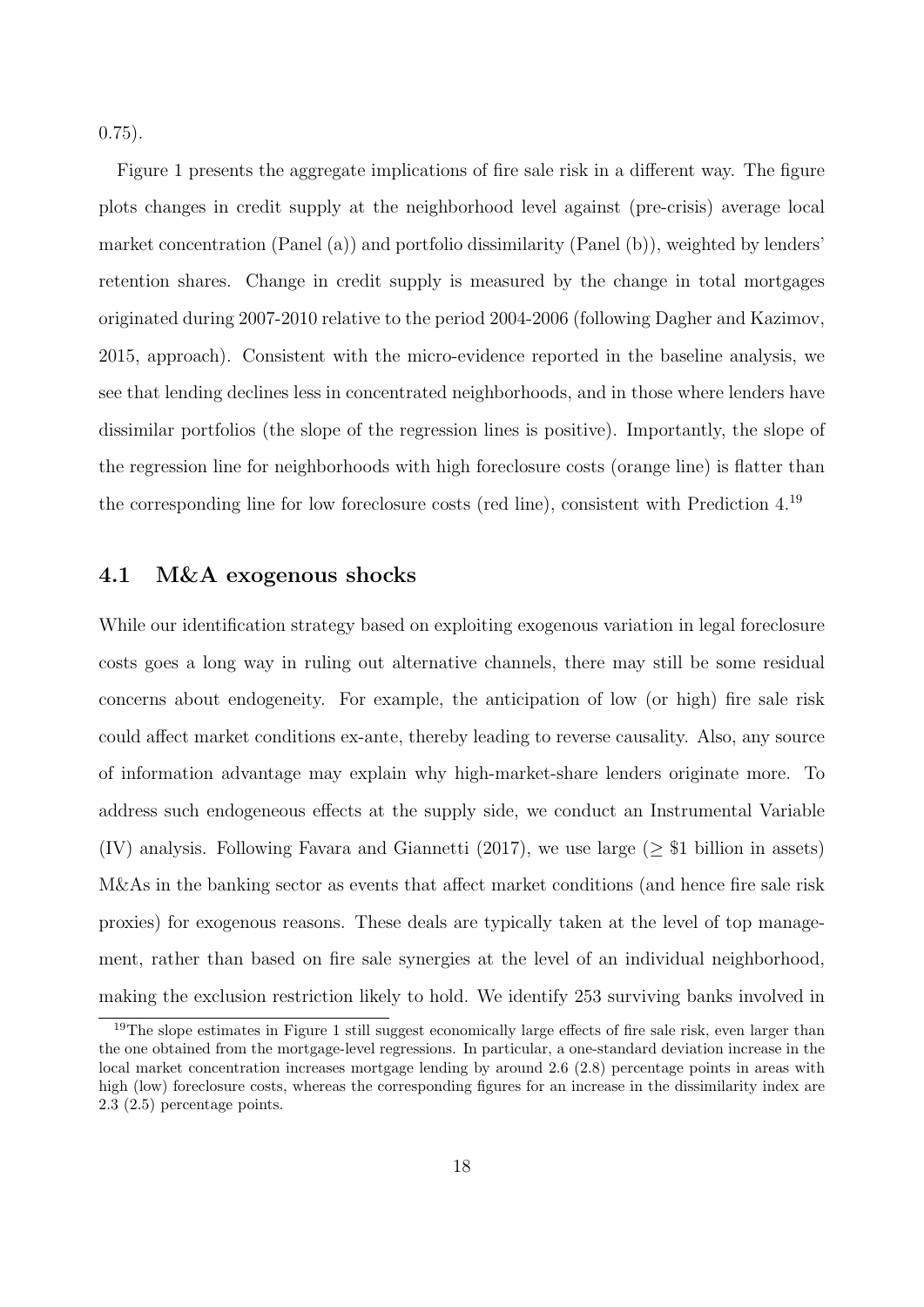a M&A at some point between 2004 and 2006 through the list of deals of the Federal Reserve Bank (FRB) of Chicago. Using this information and following [Favara and Giannetti](#page-28-0) [\(2017\)](#page-28-0), we construct a measure of local M&A intensity using bank branch data from the Summary of Deposits:

$$
Mergers_{i,z,0406} = \frac{\sum SurveyBranches_zDeposits}{\sum TotalBranches_zDeposits}
$$

where  $\sum SurvivorBranches_zDeposits$  is the sum of deposits survivor banks have in their branches in a zip code z, and  $\sum TotalBranches_zDeposits$  is the sum of all banks deposits in the same area. The ratio  $Mergers_{i,z,0406}$  denotes the merger intensity (and deposit inflows) of the survivor bank  $i$  within a zip code  $z$ . Because of positive exogenous shocks, banks can retain more mortgages, and  $RetShare_{i,n,0406}$  is expected to increase with merger intensity. The results of the IV estimation are presented in table [3.](#page-33-0)

#### [Table [3](#page-33-0) here]

The first two columns of table [3](#page-33-0) show the results of the first stage estimation. As before, we include borrowers' controls and lender, year and neighborhood fixed effects. Higher merger intensity (higher values for  $Mergers_{i,z,0406}$ ) expands the liability side of the balance sheet, which allow banks to retain more loans. The overall positive and statistically significant coefficients on the first stage variables ( $Mergers_{i,z,0406}$  and  $Mergers_{i,z,0406} \times LC_s$ ) are consistent with this prior. Most importantly, the second stage results (third column) confirm our earlier results.

Notably, the economic magnitude of the IV analysis is larger than the one of the OLS (table [2,](#page-32-0) column 6), consistent with [Favara and Giannetti](#page-28-0) [\(2017\)](#page-28-0). The effects stretch and now vary almost threefold relative to OLS: a one standard deviation shock in  $RetShare_{i,n,0406}$ , in  $HHI_{(i),n,0406}$  and in  $wDissimilarity_{i,n,0406}$ , lead to respectively a 4.5%, 7.1%, and 3.3%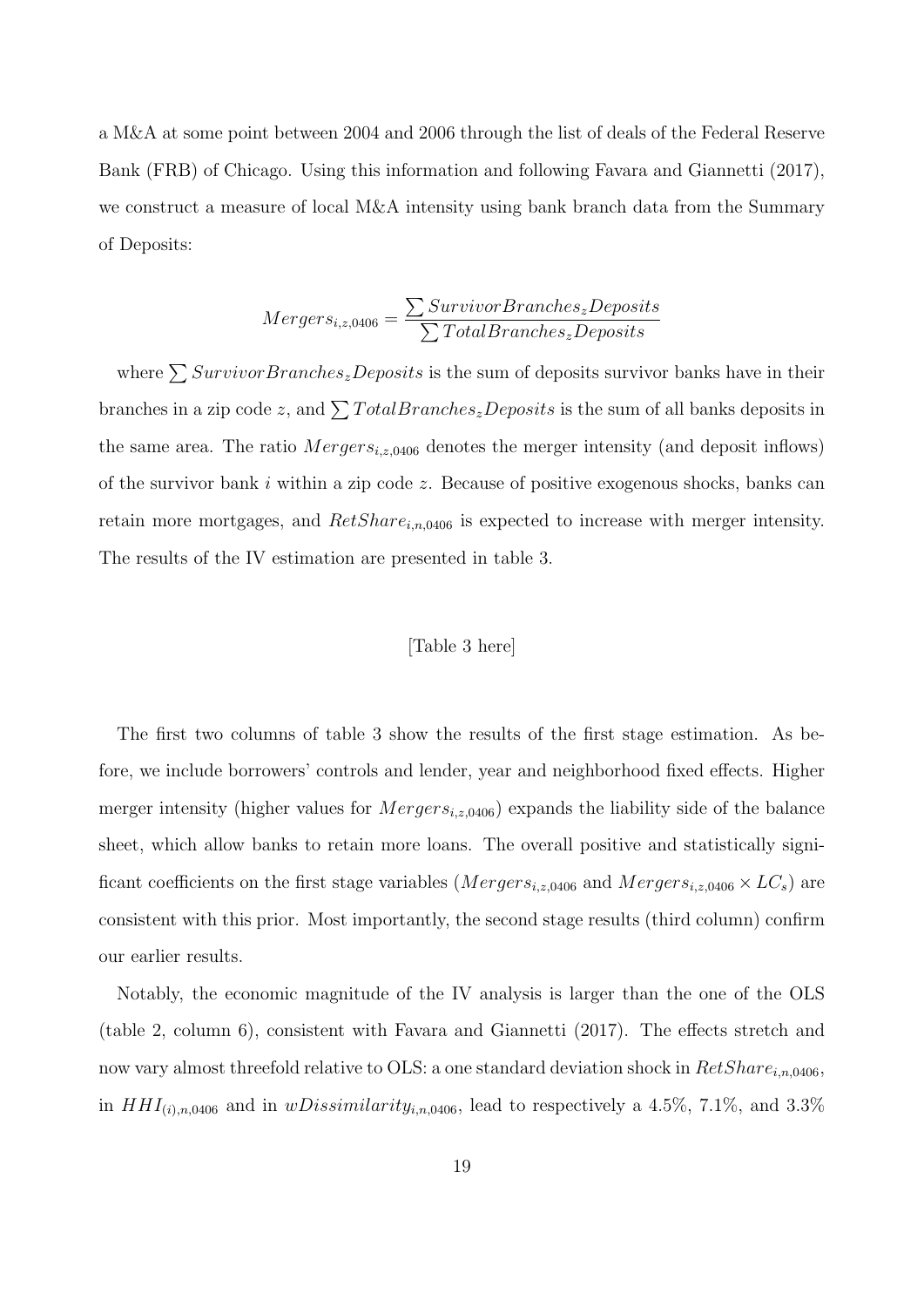higher approval probability in California (where  $LC_s$  is 0.46), while 0.46\%, 1.5\%, and 0.15\% in South Carolina (where  $LC_s$  is at 0.75). An explanation for the higher effects is that instrumenting a local retention share with M&A shocks captures changes in merged banks only and leads to the largest changes in concentration. These institutions are likely the ones most efficient, on average. They should also be arguably the entities that use a centralized risk management system for their lending decisions and should be hence able to anticipate fire sale risk more systematically.

#### 4.2 The propping-up channel

There is an alternative channel through which high market shares could make loan origination more attractive (Prediction 1 and 2). Once a market is distressed, lenders with larger market shares may have incentives to "prop-up" local house prices by extending more mortgage credit. This mechanism benefits their existing lending portfolio, among others, by disincentivizing borrowers to strategically default [\(Giannetti and Saidi, 2018;](#page-28-3) [Gupta, 2019;](#page-28-4) [Elul et al., 2020\)](#page-28-13).[20](#page-19-0) In contrast, in our predictions lending decisions are driven by the fear of future fire sale losses, not by the current fire sales themselves. Below, we conduct two additional tests to try and separate the propping-up hypothesis (an ex-post perspective) from fire sale risks (which are ex-ante channels).

For our first test, we examine loans to finance new houses (construction loans). Such loans are undesirable under the propping-up channel, as they increase local housing supply and hence depress prices (rather than to increase them). By contrast, the fire sale risk channels should not affect mortgage lending for existing and new housing in a statistically different way. Unfortunately, HMDA application data does not specify whether a borrower applies for a mortgage for a newly built property or an existing one. To overcome this limitation, we create a measure of home construction intensity at the neighborhood level to proxy for

<span id="page-19-0"></span> $20$ [Giannetti and Jang](#page-28-9) [\(2021\)](#page-28-9) investigate a related point. The study syndicated lending in years immediately prior to a banking crisis, that is, when informed banks may anticipate declines in collateral values. They find that large local lenders extend less credit in such periods, but this behaviour is not present in credit booms that are not followed by crises.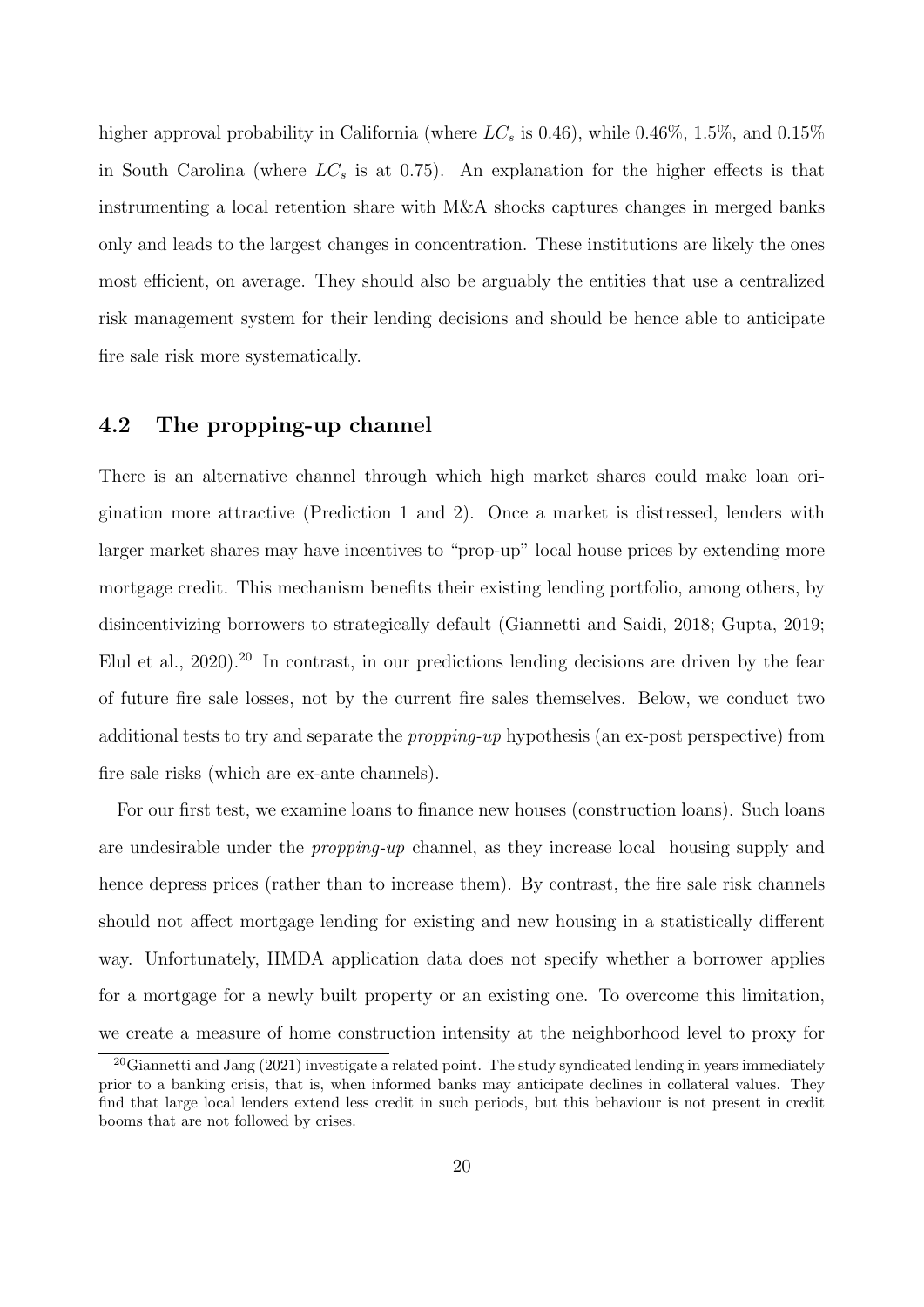construction loans. We obtain Building Permit Survey (BPS) data from the U.S. Census Bur-eau, Manufacturing and Construction.<sup>[21](#page-20-0)</sup> This dataset contains annual residential building permits released, at the census tract-level for all U.S. states. The variable  $NewHouse_{n.0710}$ , with support on the unit interval, is defined as the number of permits for new houses in a census tract  $n$  in year  $t$  as a fraction of total housing stock in that census tract.

For our second test, we exploit heterogeneity in borrower default risk. Under the proppingup hypothesis, the riskiness of the applicant does not matter for acceptance decisions, as the ultimate purpose is to stimulate local house prices. Fire sale risk, by contrast, closely depends on borrower default risk. We use the Loan-to-Income ratio (LTI), defined as the ratio between the loan amount requested and the annual income of the applicant and denoted by  $LTI_m$ , to proxy for borrower credit risk.

Table [4](#page-34-0) contains the results of both tests. To avoid identification from triple interactions that are hard to interpret, we replace the interactions with foreclosure costs by interactions with home construction intensity and interactions with the loan-to-income ratio (compared to specification 6 in Table [2\)](#page-32-0).

#### [Table [4](#page-34-0) here]

Panel A contains the analysis using residential construction intensity. The first column of Table [4](#page-34-0) shows coefficient estimates of the new specification, keeping the same controls and fixed effects as in the baseline (column 6 of Table [2\)](#page-32-0). The first column shows that all coefficients are positive and statistically different from zero as before. In column 2 and 3, we include interactions with  $NewHouse_{n.0710}$ , on all mortgage applications that BPS offers data

<span id="page-20-0"></span><sup>&</sup>lt;sup>21</sup>Note that the BPS dataset does not fully match with HMDA for three reasons: first, BPS does not include all neighborhoods; second, some neighborhoods with construction permits could even receive no HMDA applications in that year; lastly, matched neighborhoods could be the ones where banks received fewer applications. As a result, the number of observations drops to one fourth with respect to the baseline sample, that is, to 1 million mortgage applications coming from nearly 15 thousand distinct neighborhoods. For more information, see <https://www.census.gov/construction/bps/>.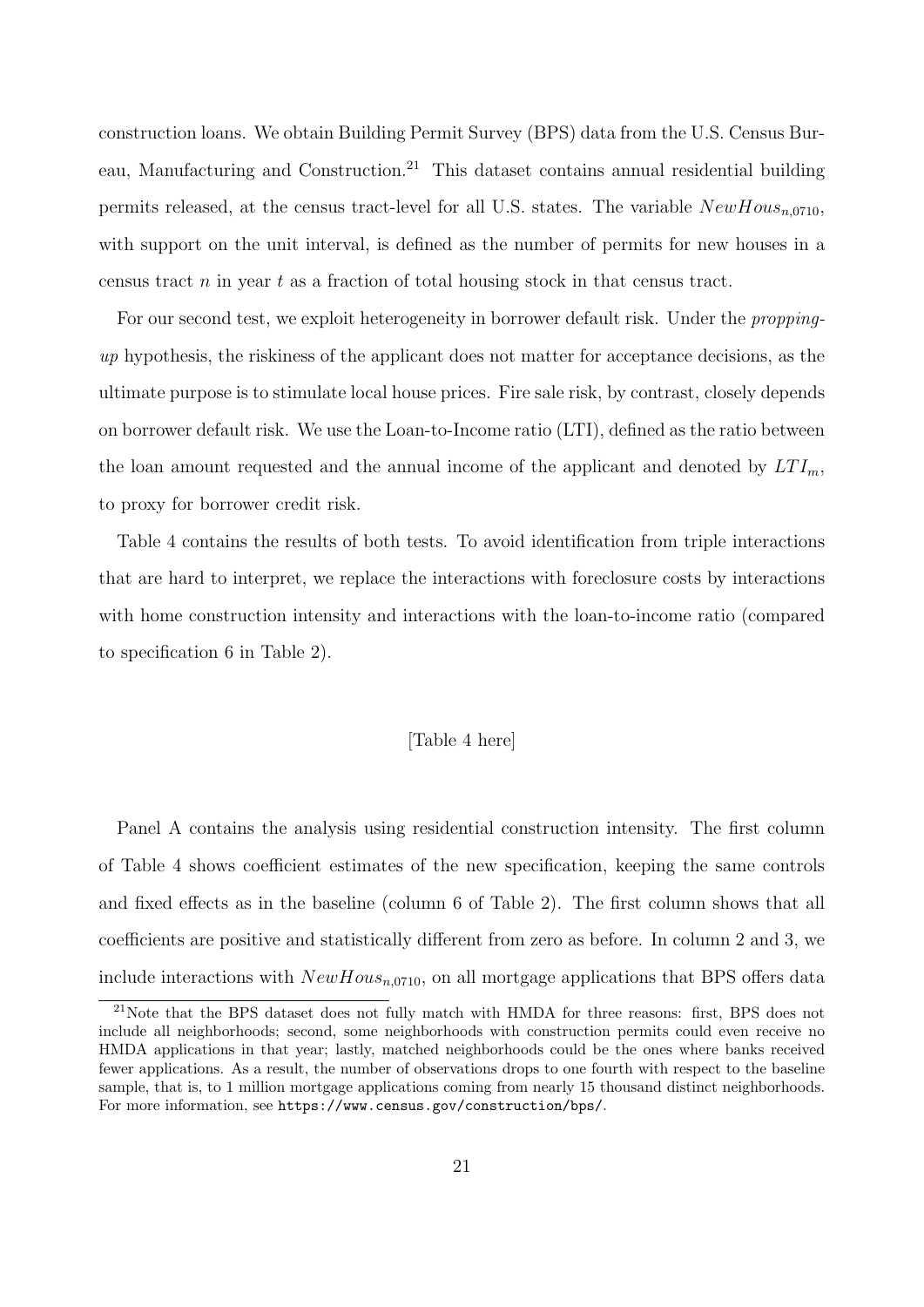for. Coefficients on  $RetShare_{i,n,0406}$ ,  $HHI_{(i),n,0406}$  and  $wDissimilarity_{i,n,0406}$  are still positive and statistically significant. The interaction coefficients are not statistically significant, other than  $HHI_{(i),n,0406} \times NewHouse$ , which takes the opposite sign as the one predicted by the *propping-up* hypothesis. <sup>[22](#page-21-0)</sup> We obtain similar results if we change the definition of construction intensity in column 3, that is when  $NewHouse_{n,0710}$  equals one if the number of houses newly built in neighborhood  $n$  is higher than the county-average in a year, and zero otherwise. The coefficient estimates on the interaction terms are all statistically insignificant.[23](#page-21-1) The analysis of mortgage acceptance across areas with differing construction activities is thus consistent with fire sale risk hypotheses, but not with the propping-up channel.

In panel B we examine how the effects differ across borrower default risk. Column 4 serves as benchmark. In column 5, we include interaction terms of the borrower default risk measure,  $LTI_m$ , with either fire sale risk proxies. We find that only the interaction with  $RetShare_{i,n,0406}$  is positive. However, this may be due to using an absolute measure of credit risk, when in fact credit standards differ substantially across local markets. Therefore, in column 6 we change the definition of variable  $LTI_m$  to a dummy taking value of one if the borrower LTI is higher than the annual county-average and zero otherwise (as  $NewHouse_{n,0710}$ dummy in column 3). In this case, all interaction coefficients are positive and statistically significant. This is consistent with higher fire sale risk in the case of riskier borrowers. By and large, although we cannot perfectly rule this alternative hypothesis (out of the scope of this paper), both exercises provide some evidence that is more in line with the fire sale risk channel than with the propping-up hypothesis.

<span id="page-21-0"></span> $22$ The positive sign on this interaction might be explained by the fact that loans for new houses are riskier, and hence pose higher fire sale risk

<span id="page-21-1"></span><sup>23</sup>New residential buildings may prop up - instead of decrease - local prices, through an indirect amenity effect. Following the housing economics literature, we focus on richest neighborhoods (those with household income above the MSA median), where existing houses do not marginally benefit from new services [\(Simons](#page-30-2) [et al., 1998;](#page-30-2) [Ding et al., 2000\)](#page-28-7), and still find insignificant coefficients on the fire sale risk variables interacted with  $NewHouse_{n,t}$  (not shown for brevity).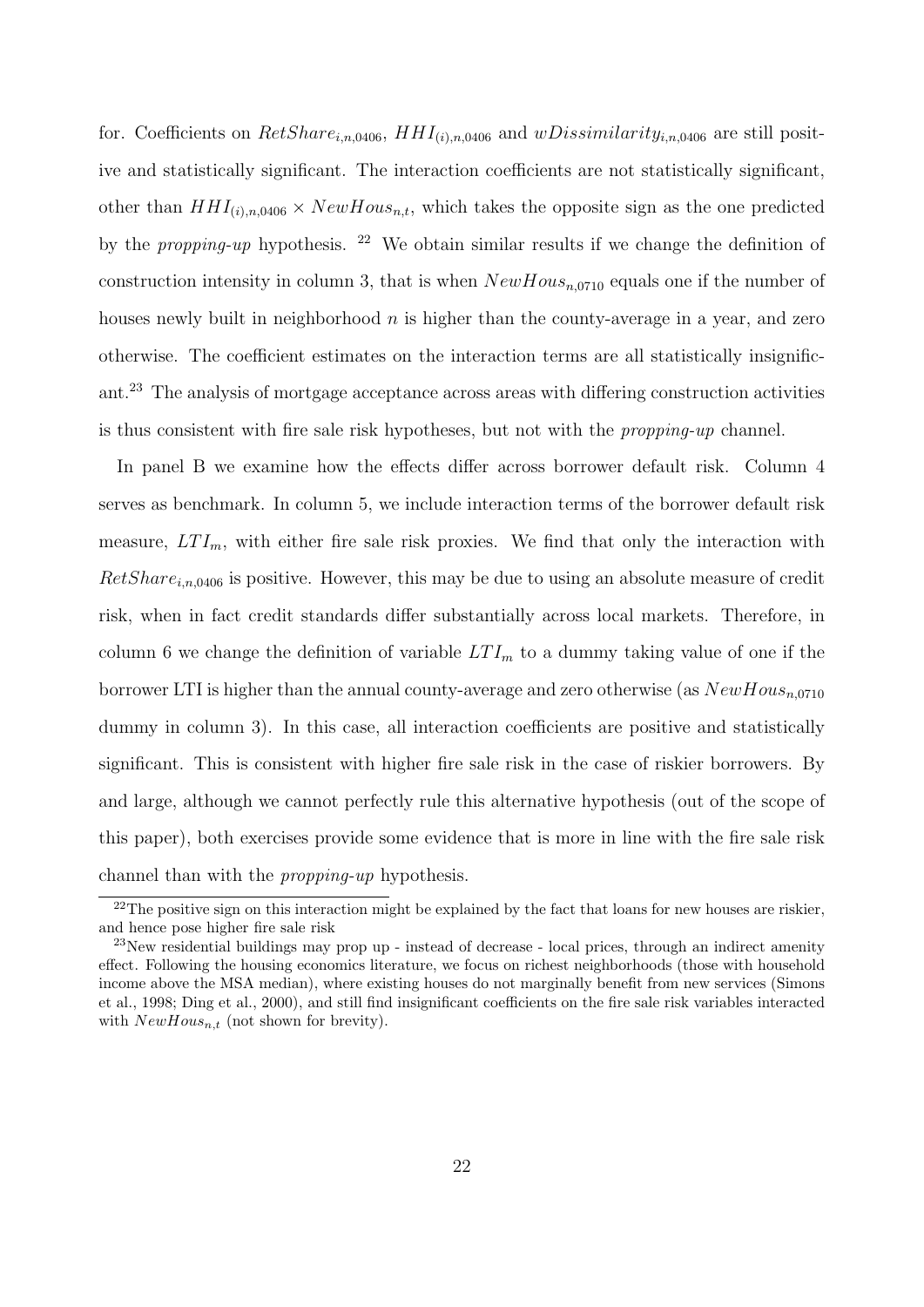#### <span id="page-22-0"></span>4.3 Further analyses

Negative home equity represents an important reason for households to strategically default [\(Guiso et al., 2013\)](#page-28-14). In particular, almost 40% of defaulting households in the United States have a debt outstanding that is higher than the value of their house [\(Gerardi et al., 2017\)](#page-28-15). Strategic defaults could add additional pressure on housing markets and lead to additional fire sale losses (compared to the mechanisms described in Section [2.1\)](#page-7-1). To abstract from strategic default risk affecting lending decisions, we repeat the analysis conducted in the baseline equation [\(1\)](#page-14-2) for a sub-sample of states with recourse laws only (41 out of 51 states, see figure [2](#page-38-0) in the Appendix). In these states (orthogonal to judicial costs, see [Ghent and](#page-28-1) [Kudlyak, 2011\)](#page-28-1) lenders are entitled to a deficiency judgement. Should the foreclosure payoff not be sufficient to cover losses, lenders can collect also other assets of the borrower. We present the results of this analysis in Table [5.](#page-35-0)

#### [Table [5](#page-35-0) here]

The first specification in Table [5](#page-35-0) confirms our earlier results (estimates are even slightly larger). Next, we investigate whether fire sale risk considerations vary with the financial strength of the lender. The risk of joint liquidation arising from insufficient capital or liquidity (Prediction 3) is clearly higher for weaker financial institutions. Additionally, weak lenders have been shown to be forced to foreclose properties that they rather would not as a means of generating liquidity and shed risk [\(Ramcharan, 2020\)](#page-29-3). Thus, fire sale risk arising from borrower default (Prediction 1 and 2) is also expected to be higher for weaker lenders. We follow [Ramcharan](#page-29-3) [\(2020\)](#page-29-3) and proxy lender financial health by (tier 1) capital divided by (risk-weighted) assets, taken as annual averages. Since lenders in our dataset are very diverse in liability structure (e.g., depository vs. non-depository institutions) and face different regulatory regimes, this measure is conditional on lender type. Specifically, we consider from each category (i.e., commercial bank, credit union or thrift) only the weakest quartile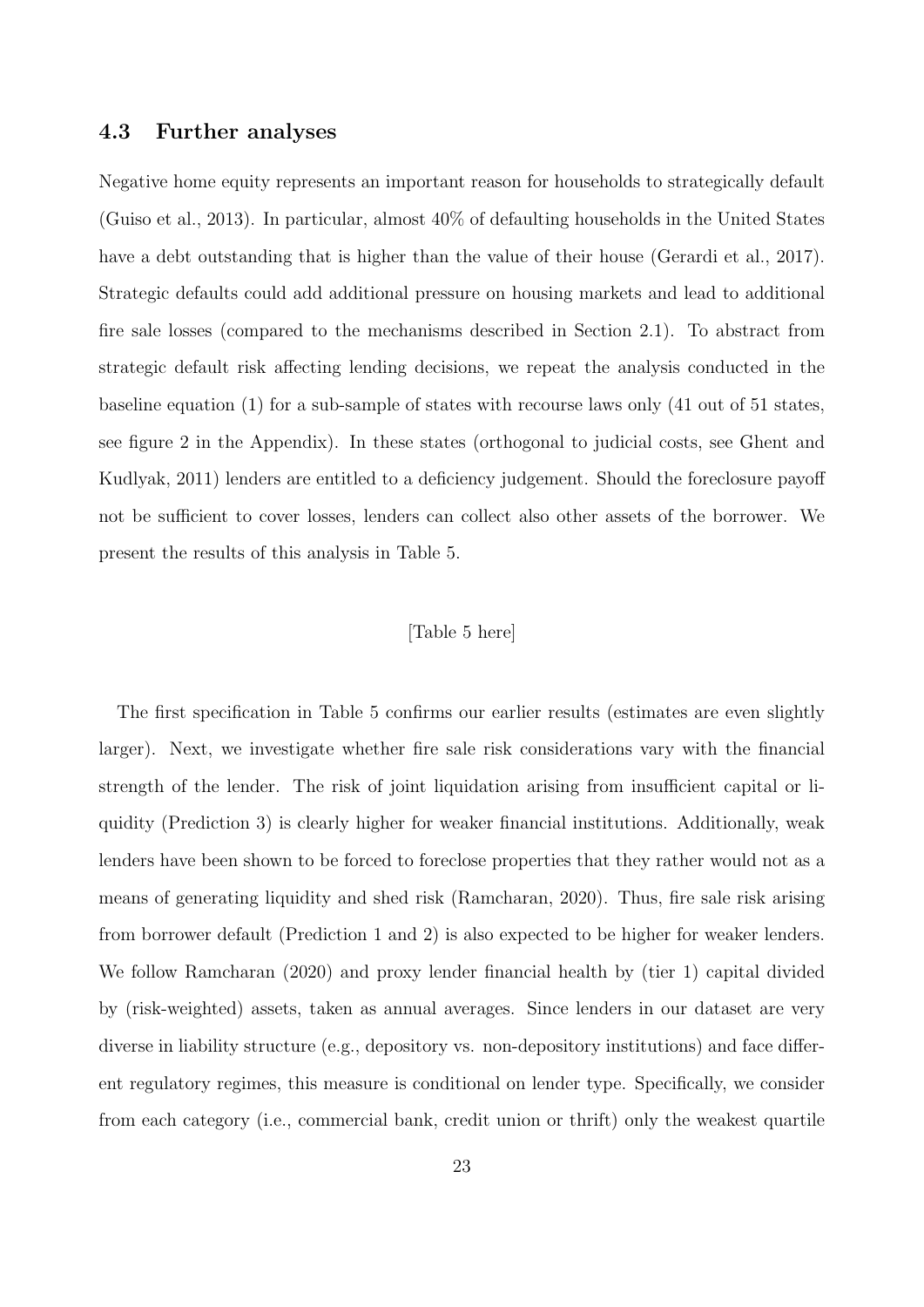according to our measure of financial health. Column 2 considers mortgage acceptances in this subsample. As predicted, all estimates are substantially larger in magnitude than in the baseline. Interestingly, the coefficient on  $wDissimilarity_{i,n,0406}$  increases the most (in relative terms), consistent with the joint liquidation risk being directly driven by lender health [\(Wagner, 2011\)](#page-30-1). In column 3, we do a sub-sample analysis on the riskiest borrowers. These are defined as the borrowers with an  $LTI$  higher than the county-year average (similarly to column 6 in table [4\)](#page-34-0). The coefficients increase in magnitude with respect to the baseline, suggesting that lenders perceive higher fire sale risk arising from lending to riskier borrowers.

Next, we run the same specification as in equation [\(1\)](#page-14-2) focusing on second-lien and unsecured mortgage applications in HMDA. For second-lien mortgages the decision to foreclose may not be with the originating lender (in particular if she is not also the first-lien lender), whereas for unsecured lending collateral is irrelevant. We would thus expect our fire sale risk channels to be weaker for these types of applications. Column 4 shows that for this sample coefficients on fire sale risk proxies are insignificant, except for  $RetShare_{i,n,0406}$ . A possible explanation for the significant coefficient on  $RetShare_{in,0406}$  is that the originator of the second lien is more likely to also hold the first lien when  $RetShare_{i,n,0406}$  is higher. Finally, lenders can differ with respect to their approach towards handling legal issues at the foreclosure stage, which in turn could affect origination decisions. On top of that, because current foreclosure intensity may affect mortgage lending decisions through market price extraction for appraisals [\(Gupta, 2016\)](#page-28-16) or through risk aversion [\(Huo et al., 2021\)](#page-29-18), it is important to check that our results are not driven by individual loan officers' discretion.<sup>[24](#page-23-0)</sup> To address these concerns, we control for lender size (defined as average lender total assets over 2004-2006) in column 5, and find that the results on the main coefficients remain in line with priors and statistically significant.

So far, we have analyzed fire sale risk *during* the GFC, arguably when fire sale risk was

<span id="page-23-0"></span><sup>24</sup>Mortgage credit supply could be affected by changes in loan officers' perception of local foreclosurerelated news, especially for banks that use decentralized lending decisions at local branches (i.e. small banks). In those that adopt automatic risk management systems any lender-decision-making channels are much weaker.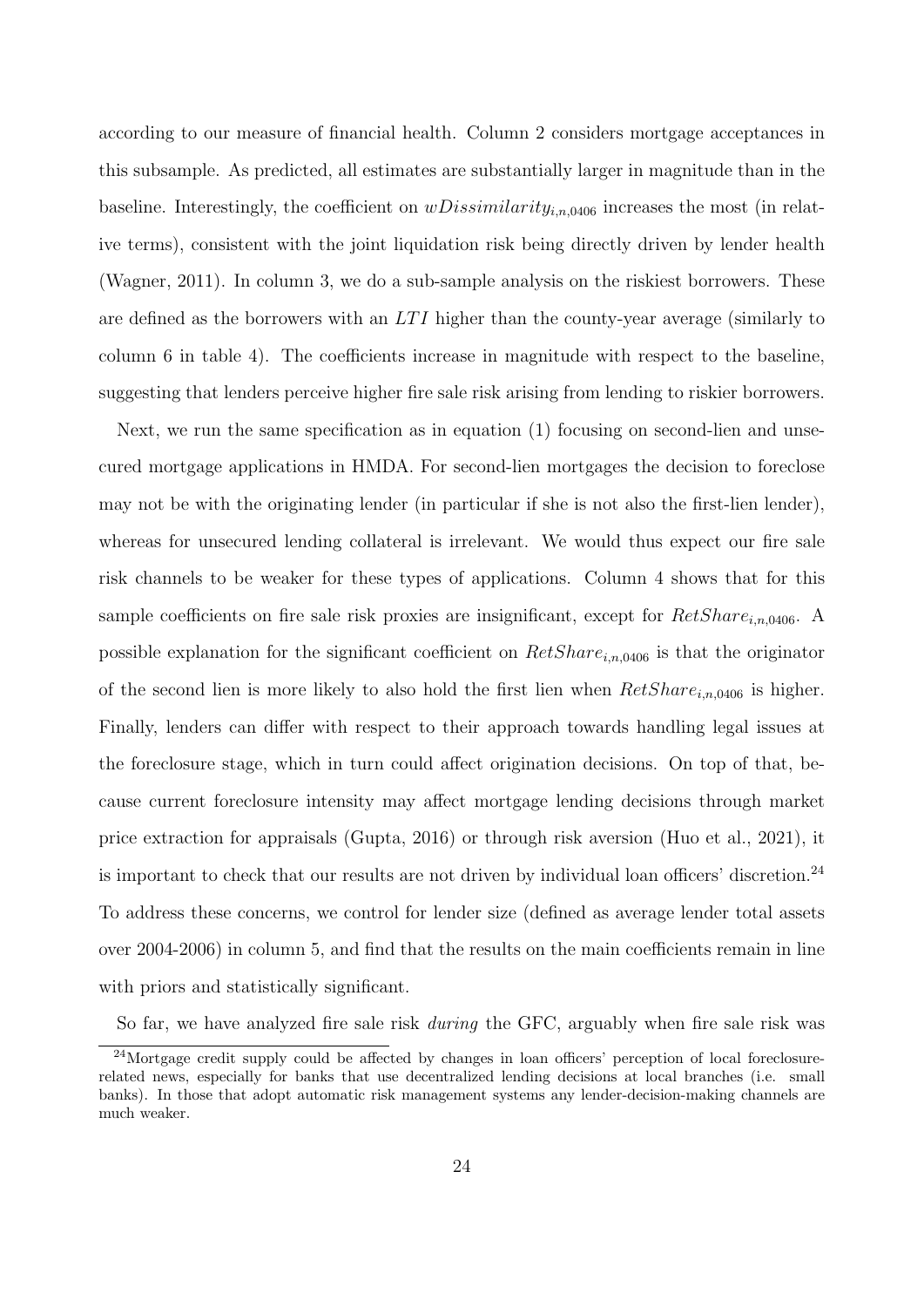most salient for lenders. Nevertheless, we acknowledge that investments made during a bad state might be subject to external validity concerns. In particular, the U.S. Treasury implemented the Troubled Asset Relief Program (TARP) beginning 2008, which injected billions of dollars into financial institutions in the form of preferred equity. We address this concern by testing the fire sale risk conjecture for applications made during 2007, a sample period in which delinquency rates were already salient, but neither foreclosure crisis nor bailout programs really were yet.

#### [Table [6](#page-36-0) here]

In column 1 of table [6,](#page-36-0) we can see that before crisis results are very similar to the baseline sample (column 6, table [2\)](#page-32-0). Next we examine whether fire sale risk also affects lending decisions after the crisis period. We would expect the results to weaken, for several reasons. First, loans extended outside the crisis are likely to be safer, hence less likely to be collectively foreclosed, resulting in fewer fire sales (e.g., [Lorenzoni, 2008\)](#page-29-1). Additionally, lenders are likely to be in better health, and hence joint liquidation risk is no longer elevated. Third, fire sales may simply be less salient for lenders, and hence affect lending decisions less [\(Gennaioli et al.,](#page-28-17) [2012\)](#page-28-17). Lastly, post crisis securitization markets were operative again, potentially permitting lenders to pass through mortgages with high fire sale risk.

Column 2 in table [6](#page-36-0) reports regression results where the dependent variable is mortgage approval during 2011-2014. We still condition on fire sale risk proxies from 2004 to 2006 as market conditions and lender portfolios during a crisis will be less informative about structural fire sale risk. We can see that market power and concentration (measured by  $RetShare_{i,n,0406}$  and  $HHI_{(i),n,0406}$  respectively) as well as their interaction with foreclosure costs are still significant with the expecting sign. However, the size of the effects is smaller than their equivalent in-crisis estimates, as expected. The coefficients on portfolio dissimilarity are now insignificant, possibly indicating that lenders were in much better health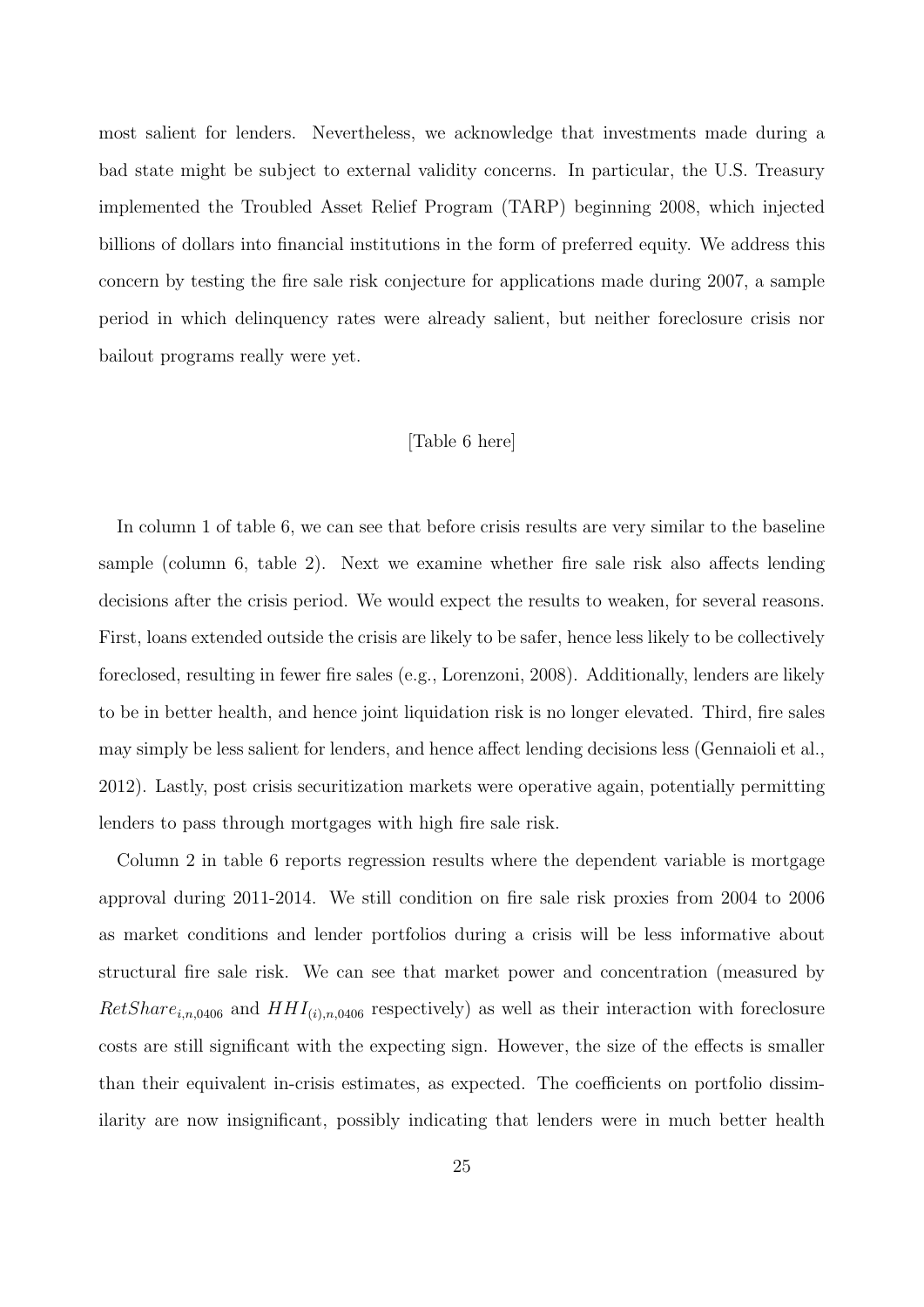post-crisis, making simultaneous liquidations far less likely.

An interesting question is to ask whether lenders leverage canonical securitization channels to shed fire sale risk. In fact, after a loan is accepted, lenders could simply pass mortgages through private investors or GSEs, rather than keeping them into their own balance sheet. In column 3, we replace our approval decision with  $Retained_{Ln,0710}$ , which takes value of one if the lender accepts a borrower application, while zero for either rejections or securitization (either private and GSEs). Although this approach might suffer from a look-back bias, we find no evidence that the securitization option changes credit supply internalization of fire sale risk. All in all, this is in line with the idea that any private securitization arbitrage was quite constrained during the GFC.

We next examine whether fire sale risk also affects mortgage rates. Conditional on accepting a mortgage, a lender should require a higher compensation when fire sale risk is high (as predicted by the model in [Oehmke, 2014\)](#page-29-5). In addition, lender decisions on interest rate and mortgage approval may, to a certain extent, be substitutes.<sup>[25](#page-25-0)</sup> We re-estimate equa-tion [\(1\)](#page-14-2), replacing the dependent variable with the high-cost dummy  $HighCost_{i,n,0710}$ , which equals one if the spread with a US treasury of similar maturity is strictly positive and zero otherwise. The coefficients on  $RetShare_{i,n,0406}$  and  $HH_{(i),n,0406}$  in column 4 are negative and statistical significant, while interaction coefficients are positive and mostly statistically significant. The respective signs suggest that lenders require lower interest rates when fire sale is less pronounced.

Lastly, we consider actual loan originations. A loan is only originated if subsequent to mortgage approval by the lender, the borrower also approves the loan. Mortgage approvals (by lenders) may not translate into new credit if borrowers reject offers due to unfavorable mortgage terms. We therefore replace  $Approved_{i,n,0710}$  by  $Orig_{i,n,0710}$  as dependent variable, where  $Orig_{i,n,0710}$  takes value of one if the mortgage is originated (accepted by both the lender *and* borrower) and zero otherwise. The results in column 5 are very similar to our

<span id="page-25-0"></span> $25$ Note that this may lead to either under- or over-estimation of the fire sale risk effect in the mortgage approval regressions.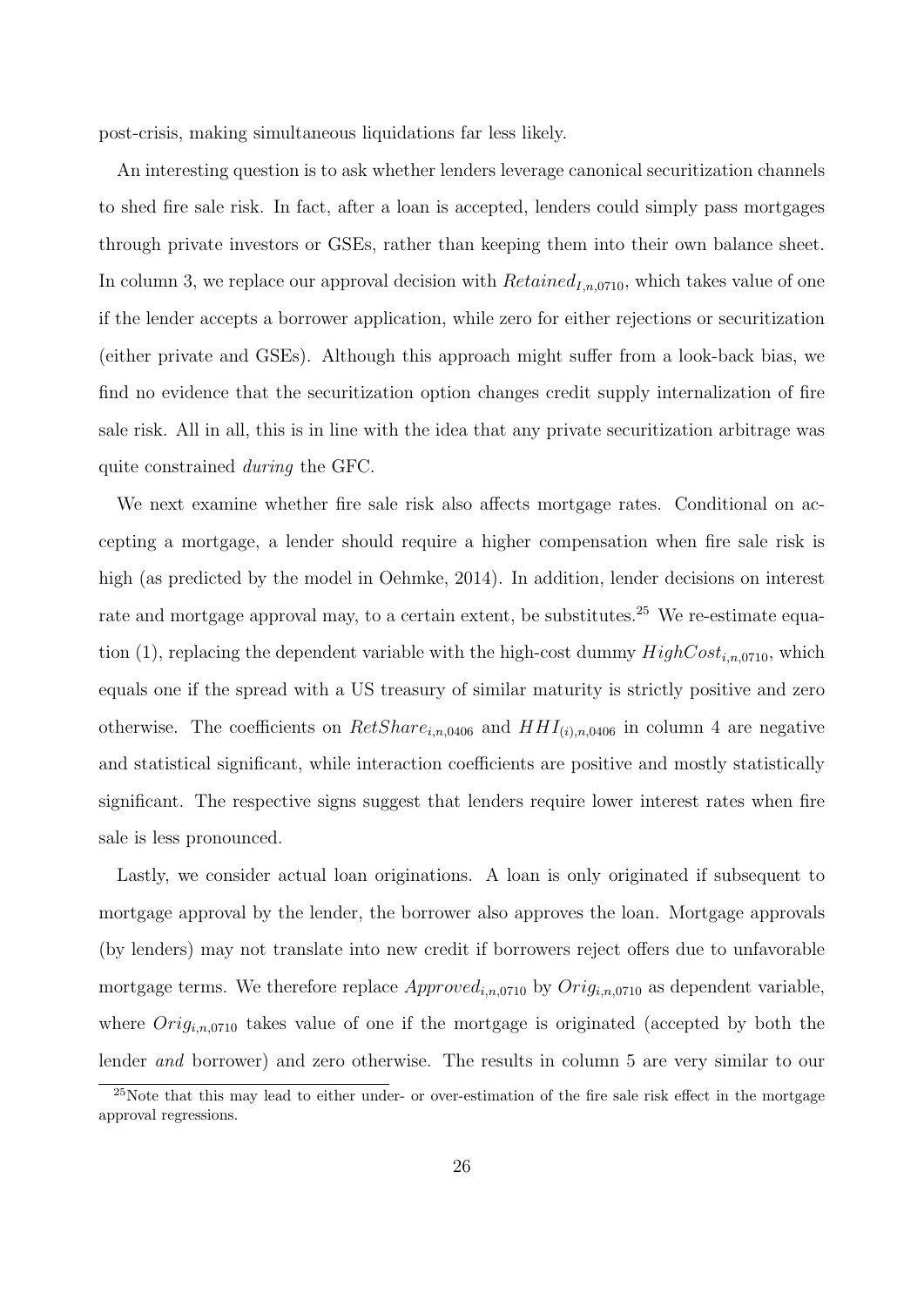baseline results in column 6 of Table [2.](#page-32-0)

## 5 Conclusion

This paper examines lenders' incentives to internalize fire sale risk into their mortgage lending decisions. We study mortgage applications in all U.S. states and build proxies of fire sale risk using channels emphasized in prior literature. We find that foreclosure supply affects credit supply by lowering acceptance rates on mortgage applications. We also show that these effects decrease in states where legal foreclosure costs are higher, strengthening identification. An analysis of mortgage interest rate provide results consistent to the approval results: lenders charge higher rates when fire sale risk is high, but this effect is mitigated in the presence of foreclosure frictions.

The internalization of fire sale risk suggests that banks, by maximizing their private payoffs from lending, lower the incidence and severity of fire sales. Financial institutions rationally shift credit allocations from the areas with high fire sale risk to areas with low fire sale risk. These dynamics make local mortgage markets more concentrated and lenders more diverse, possibly reducing inefficient fire sales going forward, and improving financial stability.

Our analyses have noteworthy implications for policy. The results in this paper suggest that the existence of fire sales has important disciplining effects for banks ex-ante, and that taking lenders' characteristics into account could provide a useful indicator for bail-out or bail-in programs. Policies that systematically seek to lessen the costs of fire sales to banks expost (such as through regulatory forbearance) may hence have unintended consequences, by creating moral hazard ex-ante (due to higher risk-taking). If anything, our results suggests that regulatory efforts should condition on financial institutions' behavior history and focus on strengthening lenders' incentives to internalize fire sale risk, rather than focusing solely on addressing ex-post inefficiencies arising from fire sales.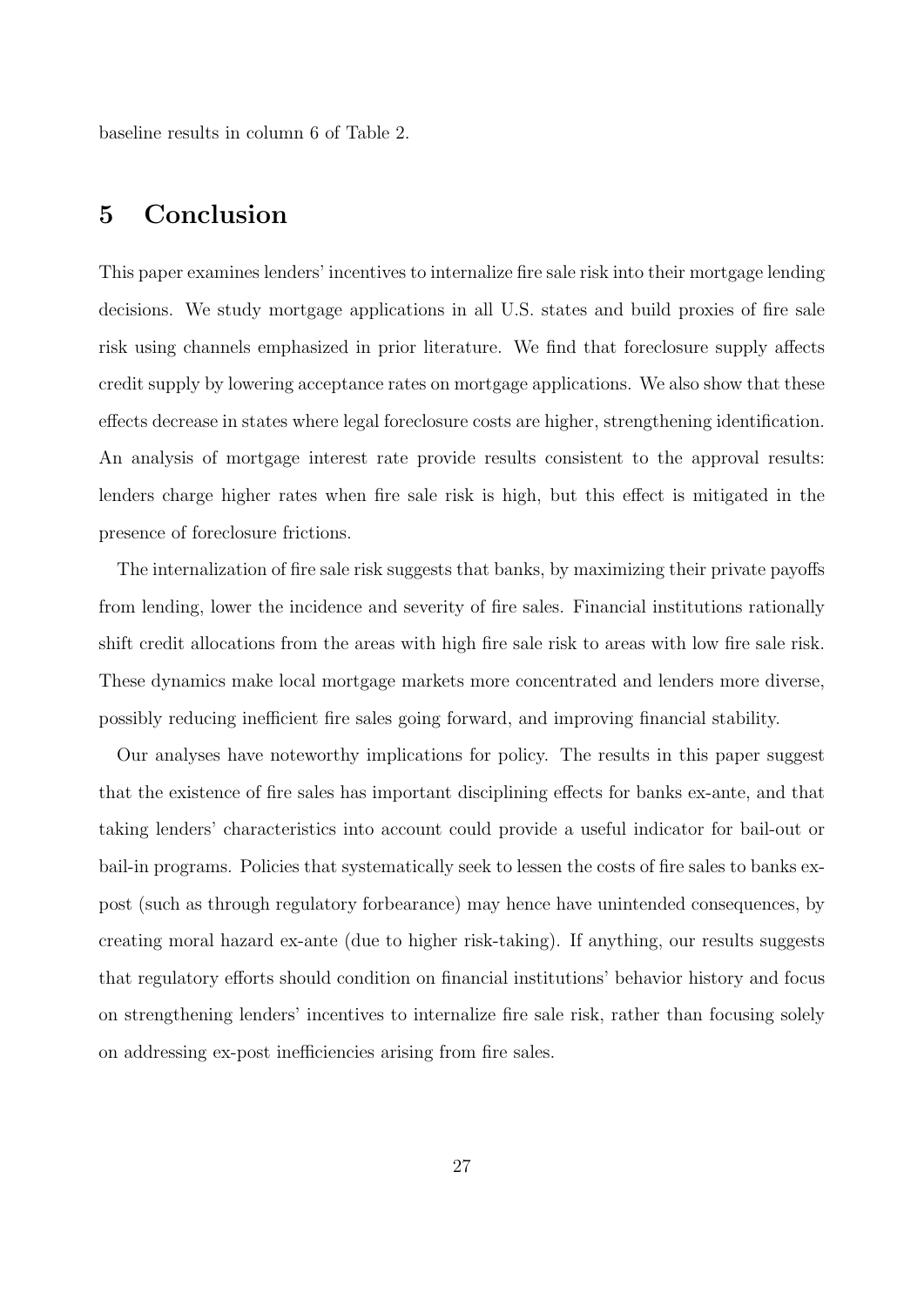## References

- <span id="page-27-12"></span>Acharya, V. V., Shin, H. S., and Yorulmazer, T. (2011). Crisis Resolution and Bank Liquidity. Review of Financial Studies, 24(6):2166–2205.
- <span id="page-27-10"></span>Acharya, V. V. and Yorulmazer, T. (2007). Too many to fail—an analysis of timeinconsistency in bank closure policies. Journal of Financial Intermediation,  $16(1):1-31$ .
- <span id="page-27-11"></span>Acharya, V. V. and Yorulmazer, T. (2008). Information contagion and bank herding. Journal of money, credit and Banking, 40(1):215–231.
- <span id="page-27-9"></span>Aladwani, A. M. (2001). Online banking: a field study of drivers, development challenges, and expectations. International Journal of Information Management, 21(3):213–225.
- <span id="page-27-2"></span>Anenberg, E. and Kung, E. (2014). Estimates of the size and source of price declines due to nearby foreclosures. American Economic Review,  $104(8):2527-51$ .
- <span id="page-27-6"></span>Benmelech, E. and Bergman, N. K. (2009). Collateral pricing. *Journal of Financial Eco*nomics, 91(3):339–360.
- <span id="page-27-5"></span>Benmelech, E., Garmaise, M. J., and Moskowitz, T. J. (2005). Do liquidation values affect financial contracts? evidence from commercial loan contracts and zoning regulation. Quarterly Journal of Economics, 120(3):1121–1154.
- <span id="page-27-0"></span>Bernardo, A. E. and Welch, I. (2004). Liquidity and financial market runs. *Quarterly Journal* of Economics, 119(1):135–158.
- <span id="page-27-13"></span>Berndt, A. and Gupta, A. (2009). Moral hazard and adverse selection in the originate-todistribute model of bank credit. Journal of Monetary Economics, 56(5):725–743.
- <span id="page-27-4"></span>Bolton, P. and Scharfstein, D. S. (1996). Optimal debt structure and the number of creditors. Journal of Political Economy, 104(1):1–25.
- <span id="page-27-15"></span>Brunnermeier, M. K. (2009). Deciphering the liquidity and credit crunch 2007-2008. Journal of Economic Perspectives, 23(1):77–100.
- <span id="page-27-1"></span>Campbell, J. Y., Giglio, S., and Pathak, P. (2011). Forced sales and house prices. American Economic Review, 101(5):2108–31.
- <span id="page-27-3"></span>Cella, C., Ellul, A., and Giannetti, M. (2013). Investors' horizons and the amplification of market shocks. Review of Financial Studies, 26(7):1607–1648.
- <span id="page-27-16"></span>Dagher, J. and Kazimov, K. (2015). Banks liability structure and mortgage lending during the financial crisis. Journal of Financial Economics, 116(3):565–582.
- <span id="page-27-7"></span>Dagher, J. and Sun, Y. (2016). Borrower protection and the supply of credit: Evidence from foreclosure laws. Journal of Financial Economics, 121(1):195–209.
- <span id="page-27-8"></span>Degryse, H., Ioannidou, V., Liberti, J. M., and Sturgess, J. (2020). How do laws and institutions affect recovery rates for collateral? Review of Corporate Finance Studies,  $9(1):1-43.$
- <span id="page-27-14"></span>Dell'Ariccia, G., Igan, D., and Laeven, L. U. (2012). Credit booms and lending standards: Evidence from the subprime mortgage market. Journal of Money, Credit and Banking, 44(2-3):367–384.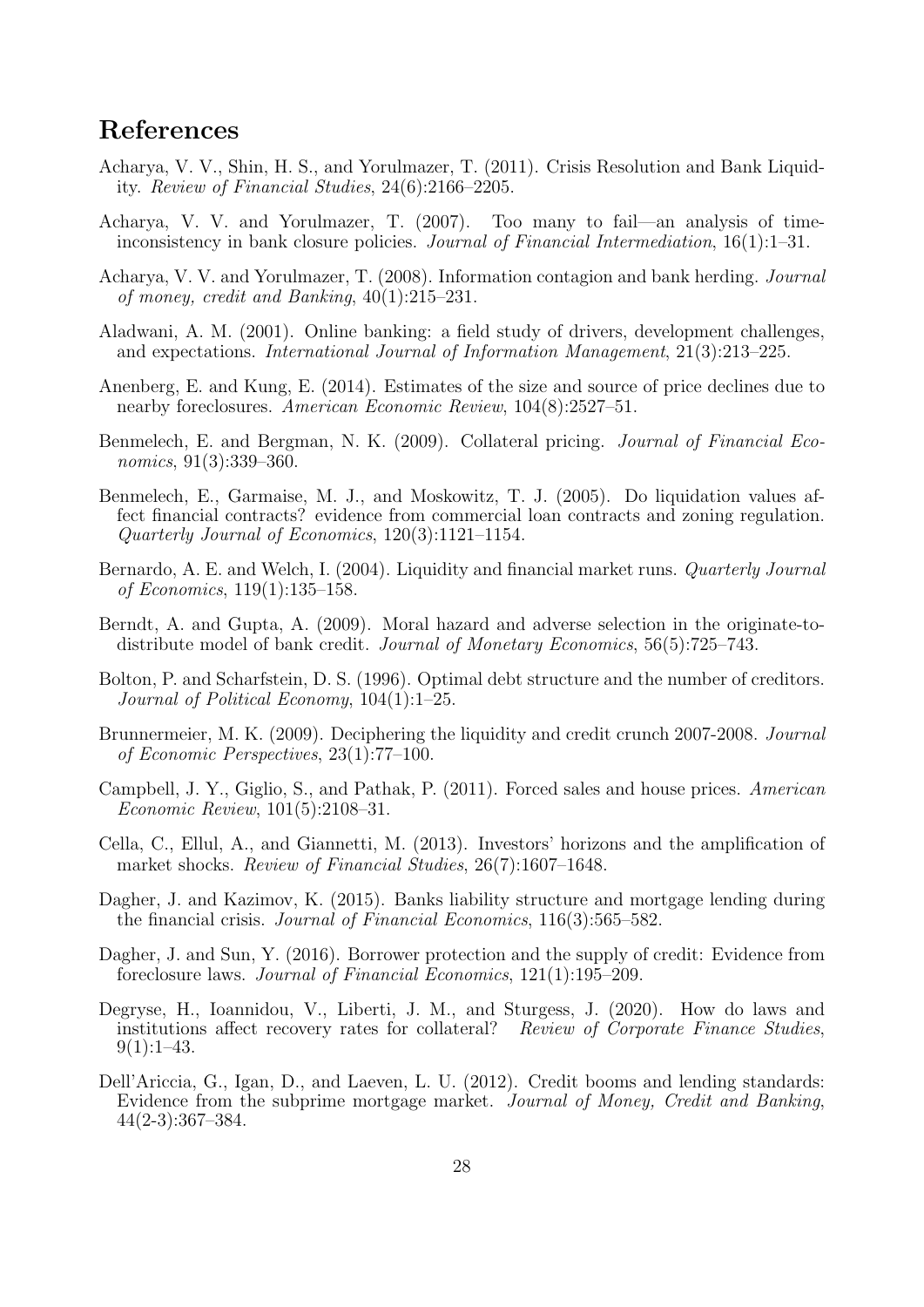- <span id="page-28-6"></span>Demirci, I., Gurun, U. G., and Yönder, E. (2020). Shuffling through the bargain bin: Realestate holdings of public firms. Review of Finance, 24(3):647–675.
- <span id="page-28-5"></span>Demiroglu, C., Dudley, E., and James, C. M. (2014). State foreclosure laws and the incidence of mortgage default. Journal of Law and Economics, 57(1):225–280.
- <span id="page-28-7"></span>Ding, C., Simons, R., and Baku, E. (2000). The effect of residential investment on nearby property values: evidence from cleveland, ohio. Journal of Real Estate Research, 19(1):23– 48.
- <span id="page-28-13"></span>Elul, R., Gupta, D., and Musto, D. K. (2020). Concentration in Mortgage Markets: GSE Exposure and Risk-Taking in Uncertain Times. (20-04R).
- <span id="page-28-10"></span>Farhi, E. and Tirole, J. (2012). Collective moral hazard, maturity mismatch, and systemic bailouts. American Economic Review, 102(1):60–93.
- <span id="page-28-0"></span>Favara, G. and Giannetti, M. (2017). Forced asset sales and the concentration of outstanding debt: evidence from the mortgage market. Journal of Finance, 72(3):1081–1118.
- <span id="page-28-2"></span>Garmaise, M. J. and Moskowitz, T. J. (2006). Bank mergers and crime: The real and social effects of credit market competition. Journal of Finance, 61(2):495–538.
- <span id="page-28-17"></span>Gennaioli, N., Shleifer, A., and Vishny, R. (2012). Neglected risks, financial innovation, and financial fragility. Journal of Financial Economics, 104(3):452–468.
- <span id="page-28-12"></span>Georg, C.-P., Pierret, D., and Steffen, S. (2019). Similar investors. Available at SSRN 3250826.
- <span id="page-28-15"></span>Gerardi, K., Herkenhoff, K. F., Ohanian, L. E., and Willen, P. S. (2017). Can't pay or won't pay? unemployment, negative equity, and strategic default. Review of Financial Studies, 31(3):1098–1131.
- <span id="page-28-1"></span>Ghent, A. C. and Kudlyak, M. (2011). Recourse and residential mortgage default: evidence from us states. Review of Financial Studies, 24(9):3139–3186.
- <span id="page-28-9"></span>Giannetti, M. and Jang, Y. (2021). Who Lends Before Banking Crises? Evidence from the International Syndicated Loan Market. (15737).
- <span id="page-28-3"></span>Giannetti, M. and Saidi, F. (2018). Shock propagation and banking structure. Review of Financial Studies, 32(7):2499–2540.
- <span id="page-28-11"></span>Greenwood, R., Landier, A., and Thesmar, D. (2015). Vulnerable banks. *Journal of Financial* Economics, 115(3):471–485.
- <span id="page-28-14"></span>Guiso, L., Sapienza, P., and Zingales, L. (2013). The determinants of attitudes toward strategic default on mortgages. Journal of Finance, 68(4):1473–1515.
- <span id="page-28-16"></span>Gupta, A. (2016). Foreclosure contagion and the neighborhood spillover effects of mortgage defaults. *Journal of Finance*.
- <span id="page-28-4"></span>Gupta, D. (2019). Too much skin-in-the-game?: The effect of mortgage market concentration on credit and house prices. forthcoming, Review of Financial Studies.
- <span id="page-28-8"></span>Hart, O. and Moore, J. (1994). A theory of debt based on the inalienability of human capital. Quarterly Journal of Economics, 109(4):841–879.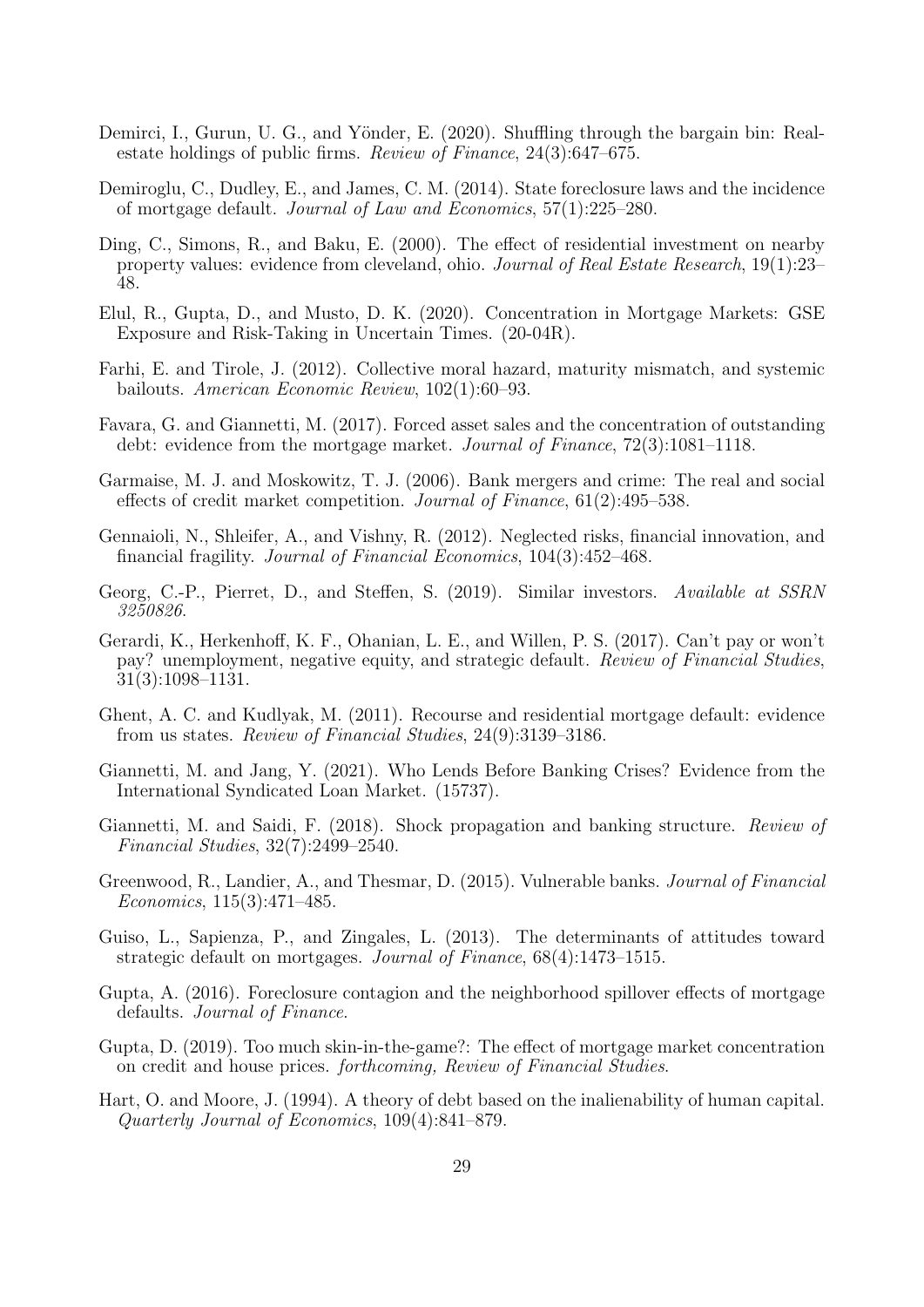- <span id="page-29-18"></span>Huo, D., Tai, M., and Xuan, Y. (2021). Lending next to the courthouse: Exposure to adverse events and mortgage lending decisions.
- <span id="page-29-2"></span>Jeanne, O. and Korinek, A. (2010). Excessive Volatility in Capital Flows: A Pigouvian Taxation Approach. American Economic Review, 100(2):403–407.
- <span id="page-29-14"></span>Keys, B. J., Mukherjee, T., Seru, A., and Vig, V. (2010). Did securitization lead to lax screening? evidence from subprime loans. Quarterly Journal of Economics, 125(1):307– 362.
- <span id="page-29-1"></span>Lorenzoni, G. (2008). Inefficient credit booms. Review of Economic Studies, 75(3):809–833.
- <span id="page-29-17"></span>Loutskina, E. and Strahan, P. E. (2009). Securitization and the declining impact of bank finance on loan supply: Evidence from mortgage originations. Journal of Finance, 64(2):861– 889.
- <span id="page-29-0"></span>Mayer, C. J. (1995). A model of negotiated sales applied to real estate auctions. *Journal of* Urban Economics, 38(1):1–22.
- <span id="page-29-6"></span>Mian, A., Sufi, A., and Trebbi, F. (2015). Foreclosures, house prices, and the real economy. Journal of Finance, 70(6):2587–2634.
- <span id="page-29-10"></span>Milonas, K. (2017). The effect of foreclosure laws on securitization: Evidence from us states. Journal of Financial Stability, 33:1–22.
- <span id="page-29-7"></span>Morris, S. and Shin, H. S. (2004). Liquidity black holes. Review of Finance,  $8(1):1-18$ .
- <span id="page-29-5"></span>Oehmke, M. (2014). Liquidating illiquid collateral. Journal of Economic Theory, 149:183– 210.
- <span id="page-29-8"></span>Ortiz-Molina, H. and Phillips, G. M. (2014). Real asset illiquidity and the cost of capital. Journal of Financial and Quantitative Analysis, pages 1–32.
- <span id="page-29-9"></span>Pence, K. M. (2006). Foreclosing on opportunity: State laws and mortgage credit. Review of Economics and Statistics, 88(1):177–182.
- <span id="page-29-13"></span>Perotti, E. C. and Suarez, J. (2002). Last bank standing: What do I gain if you fail? European Economic Review, 46(9):1599–1622.
- <span id="page-29-12"></span>Petersen, M. A. and Rajan, R. G. (1995). The effect of credit market competition on lending relationships. Quarterly Journal of Economics, 110(2):407–443.
- <span id="page-29-16"></span>Petersen, M. A. and Rajan, R. G. (2002). Does distance still matter? the information revolution in small business lending. Journal of Finance, 57(6):2533–2570.
- <span id="page-29-15"></span>Rajan, U., Seru, A., and Vig, V. (2015). The failure of models that predict failure: Distance, incentives, and defaults. Journal of Financial Economics, 115(2):237–260.
- <span id="page-29-3"></span>Ramcharan, R. (2020). Banks' balance sheets and liquidation values: Evidence from real estate collateral. Review of Financial Studies, 33(2):504–535.
- <span id="page-29-11"></span>Scharfstein, D. and Sunderam, A. (2016). Market power in mortgage lending and the transmission of monetary policy. Unpublished working paper. Harvard University, 2.
- <span id="page-29-4"></span>Shleifer, A. and Vishny, R. (2011). Fire sales in finance and macroeconomics. *Journal of* Economic Perspectives, 25(1):29–48.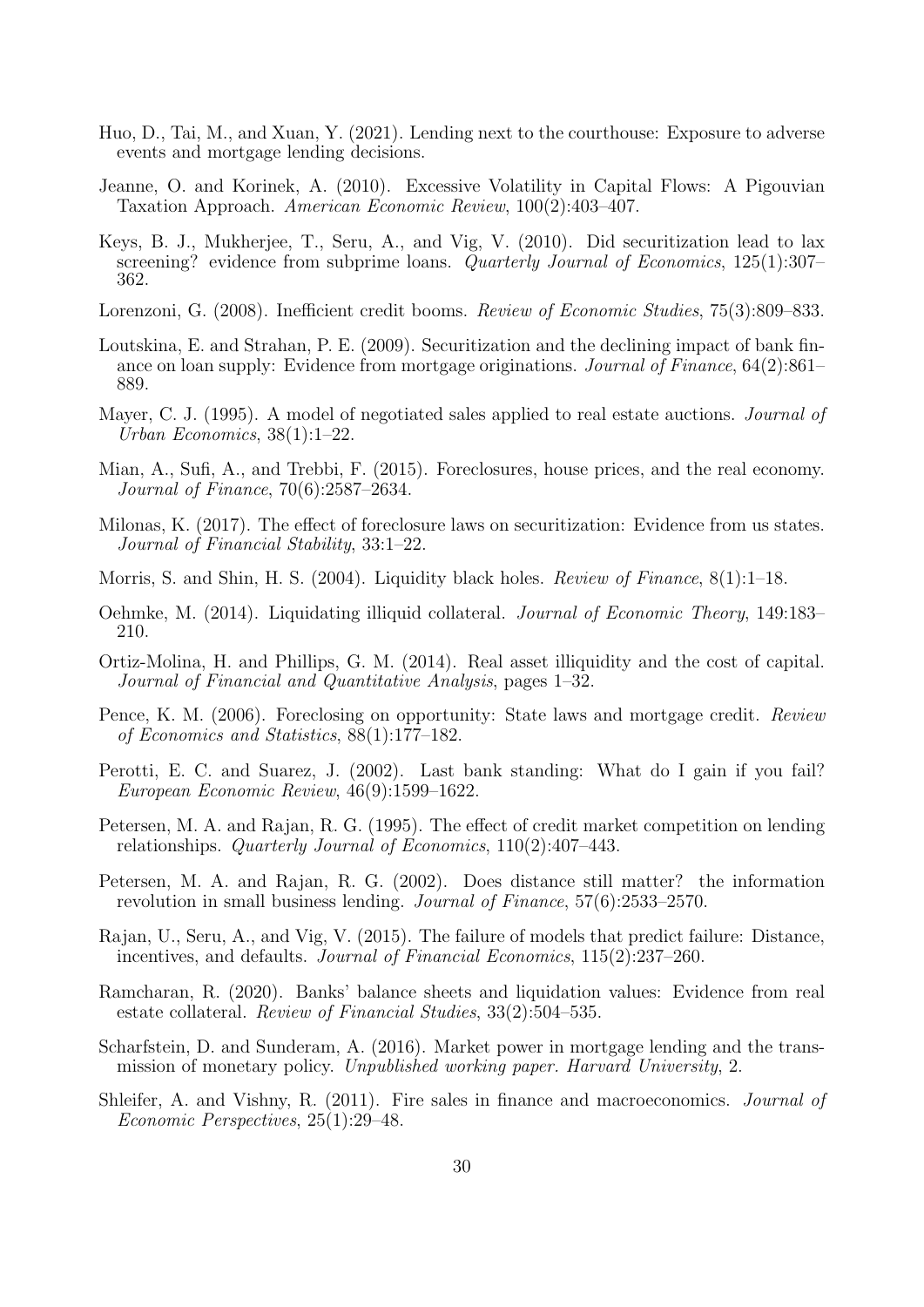- <span id="page-30-0"></span>Shleifer, A. and Vishny, R. W. (1992). Liquidation values and debt capacity: A market equilibrium approach. Journal of Finance, 47(4):1343–1366.
- <span id="page-30-2"></span>Simons, R., Quercia, R., and Levin, I. (1998). The value impact of new residential construction and neighborhood disinvestment on residential sales price. Journal of Real Estate Research, 15(2):147–161.
- <span id="page-30-5"></span>Stern, G. H. and Feldman, R. J. (2004). Too big to fail: The hazards of bank bailouts. Brookings Institution Press.
- <span id="page-30-1"></span>Wagner, W. (2011). Systemic liquidation risk and the diversity–diversification trade-off. Journal of Finance, 66(4):1141–1175.
- <span id="page-30-4"></span>Williamson, O. E. (1988). Corporate finance and corporate governance. *Journal of Finance*, 43(3):567–591.
- <span id="page-30-6"></span>Wooldridge, J. M. (2002). Econometric analysis of cross section and panel data, mit press. Cambridge, MA, 108.
- <span id="page-30-3"></span>Zahirovich-Herbert, V. and Gibler, K. M. (2014). The effect of new residential construction on housing prices. Journal of Housing Economics, 26:1–18.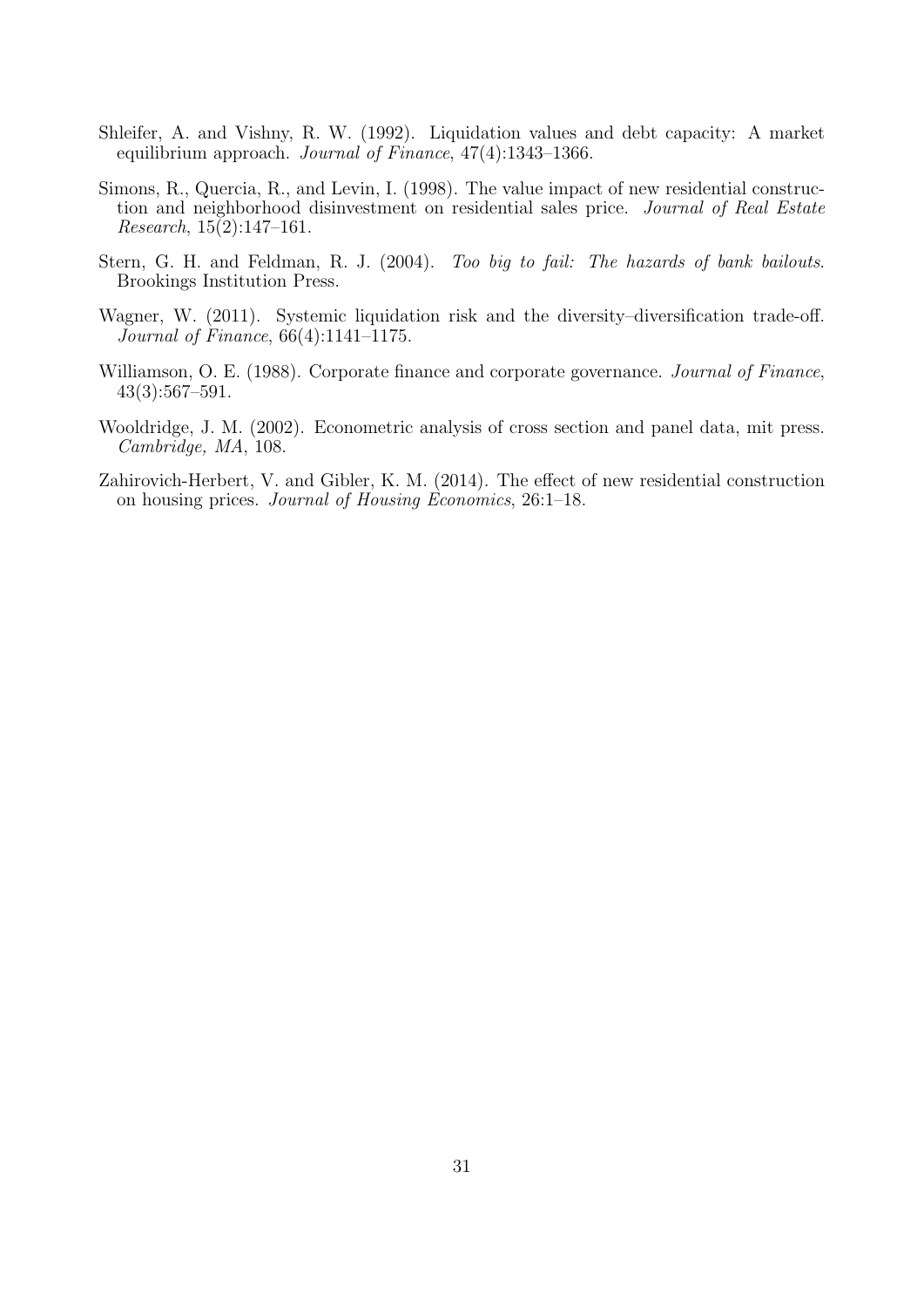## <span id="page-31-0"></span>Tables

|  | Table 1: Summary statistics |  |
|--|-----------------------------|--|
|--|-----------------------------|--|

|                                                                                                                                                                                                                               |                                                                                                                                     |                                                                                | Panel A: Main sample                                                           |                                                                                                                         |                                                                                               |                                                                                                                   |
|-------------------------------------------------------------------------------------------------------------------------------------------------------------------------------------------------------------------------------|-------------------------------------------------------------------------------------------------------------------------------------|--------------------------------------------------------------------------------|--------------------------------------------------------------------------------|-------------------------------------------------------------------------------------------------------------------------|-----------------------------------------------------------------------------------------------|-------------------------------------------------------------------------------------------------------------------|
|                                                                                                                                                                                                                               | Source                                                                                                                              |                                                                                | Mean Std.Dev.                                                                  | P <sub>5</sub>                                                                                                          | P <sub>95</sub>                                                                               | Observ.                                                                                                           |
| Approval <sub><math>i,n,0710</math></sub><br>RetentionShare $_{i,n,0406}$<br>$\text{HHI}_{(i),n,0406}$<br>wDissimilarity <sub>i,n,0406</sub><br>Loan Amount $(000s)$<br>Minority<br>Female<br>Jumbo<br>$Loan-to-Income (LTI)$ | <b>HMDA</b><br><b>HMDA</b><br><b>HMDA</b><br><b>HMDA</b><br><b>HMDA</b><br><b>HMDA</b><br><b>HMDA</b><br><b>HMDA</b><br><b>HMDA</b> | .8618<br>.0246<br>.0129<br>.0450<br>195.73<br>.1526<br>.3127<br>.0160<br>2.622 | .3451<br>.0323<br>.0133<br>.0680<br>101.61<br>.3596<br>.4636<br>.1255<br>1.146 | $\boldsymbol{0}$<br>.0019<br>.0049<br>.00095.1803<br>70<br>$\overline{0}$<br>$\overline{0}$<br>$\boldsymbol{0}$<br>.929 | $\mathbf{1}$<br>.0769<br>.0291<br>410<br>$\mathbf{1}$<br>$\mathbf{1}$<br>$\mathbf 1$<br>4.600 | 3,876,615<br>3,876,615<br>3,876,615<br>3,876,615<br>3,876,615<br>3,876,615<br>3,876,615<br>3,876,615<br>3,876,615 |
| $LC_s$                                                                                                                                                                                                                        | Fannie Mae                                                                                                                          | .6744                                                                          | .2260                                                                          | .4286                                                                                                                   | $\mathbf{1}$                                                                                  | 3,876,615                                                                                                         |
|                                                                                                                                                                                                                               | Source                                                                                                                              |                                                                                | Panel B: Further analysis<br>Mean Std.Dev.                                     | P <sub>5</sub>                                                                                                          | P <sub>95</sub>                                                                               | Observ.                                                                                                           |
| $Mergers_{i,0406}$                                                                                                                                                                                                            | FRB Chicago<br>$&$ SoD                                                                                                              | .0375                                                                          | .1163                                                                          | $\boldsymbol{0}$                                                                                                        | .2656                                                                                         | 3,876,615                                                                                                         |
| LTI Dummy (=1 if LTI $\geq LTI_{C,t}$ )<br>$NewHouse_{n,0710}$                                                                                                                                                                | <b>HMDA</b><br><b>BPS</b>                                                                                                           | .5257<br>.0567                                                                 | .4993<br>.1129                                                                 | $\boldsymbol{0}$<br>$\boldsymbol{0}$                                                                                    | $\mathbf{1}$<br>.259                                                                          | 3,875,594<br>1,012,211                                                                                            |
| NewHous <sub>n,0710</sub> (=1 if NH $\geq NH_{C,t}$ )                                                                                                                                                                         | <b>BPS</b>                                                                                                                          | .225                                                                           | .417                                                                           | $\overline{0}$                                                                                                          | 1                                                                                             | 1,012,211                                                                                                         |
| Recourse dummy                                                                                                                                                                                                                | Ghent and<br>Kudlyak<br>(2011)                                                                                                      | .7734                                                                          | .4186                                                                          | $\boldsymbol{0}$                                                                                                        | 1                                                                                             | 3,876,615                                                                                                         |
| $WeaknessQ_i,0406$<br>$\mathrm{Appendi}_{i,n,1114}$<br>$Retained_{i,n,0710}$                                                                                                                                                  | CR & TFR<br><b>HMDA</b><br><b>HMDA</b>                                                                                              | 1.87<br>.8630<br>.3270                                                         | 1.23<br>.3438<br>.4691                                                         | $\mathbf{1}$<br>$\boldsymbol{0}$<br>$\overline{0}$                                                                      | 4<br>$\mathbf 1$<br>$\mathbf 1$                                                               | 2,957,241<br>1,924,446<br>3,876,615                                                                               |
| TotAssets <sub>i,0406</sub> (Billion, \$)<br>$HighCost_{i,n,0710}$<br>Origination <sub>i,n,0710</sub>                                                                                                                         | <b>HMDA</b><br><b>HMDA</b><br><b>HMDA</b>                                                                                           | 1.990<br>.0657<br>.8513                                                        | 2.780<br>.2440<br>.3557                                                        | 10<br>$\overline{0}$<br>$\overline{0}$                                                                                  | 8.570<br>1<br>1                                                                               | 3,876,615<br>3,067,126<br>3,602,856                                                                               |

Note: This table shows the source and summary statistics (average, standard deviation, 5th and 95th percentile, and number of observations) for the variables used in the application-level analysis. HMDA stands for "Home Mortgage Disclosure Act" data; BPS for the "Building Permit Survey"; FRB and SoD for "Federal Reserve Bank" and "Summary of Deposits", respectively; CR and TFR for "Call Reports" and "Thrift Financial Report". For variable definitions see table [7](#page-39-0) in the Appendix.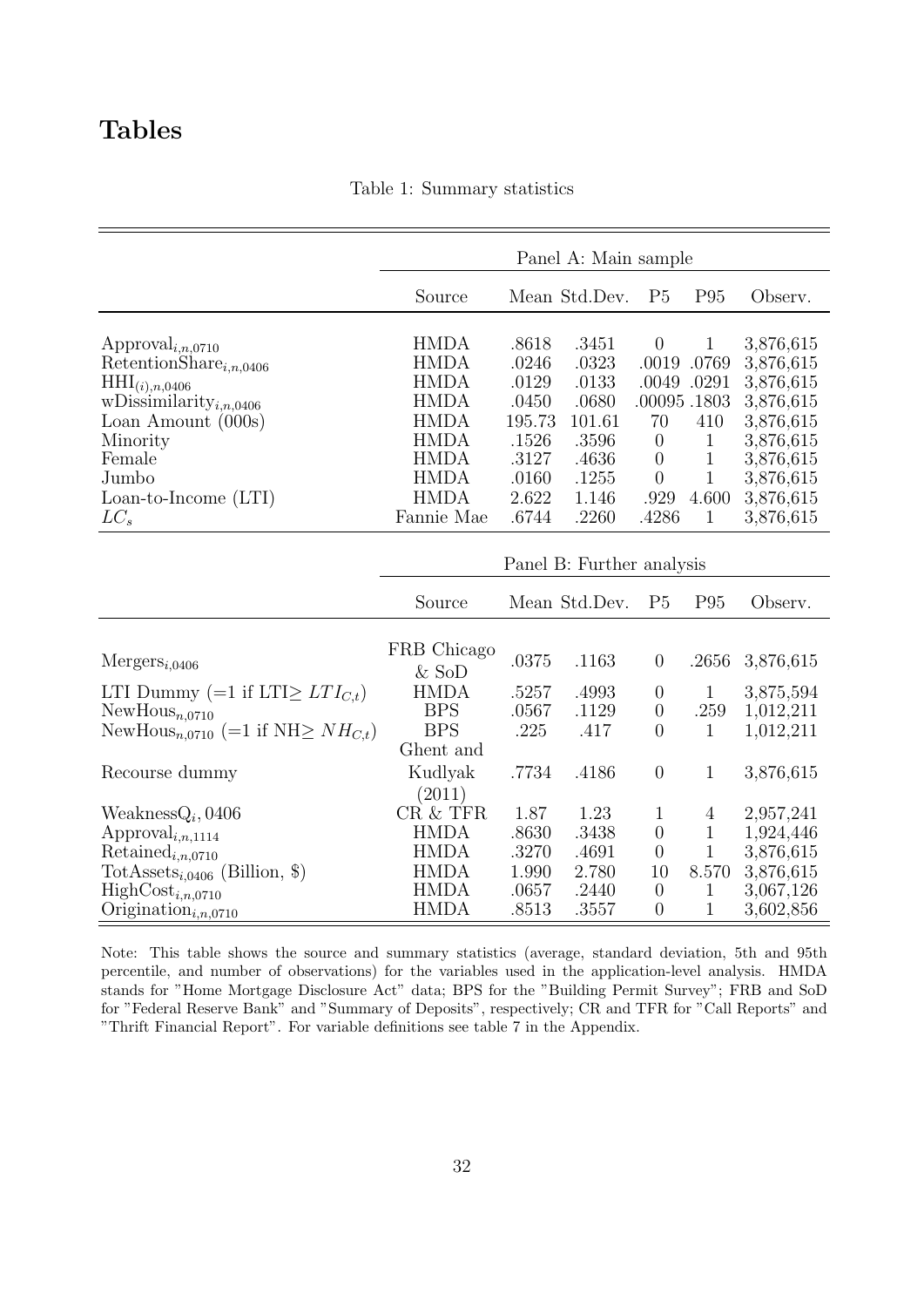<span id="page-32-0"></span>

| Dep. variable: Approval      | (1)                  | (2)                   | (3)                  | (4)                   | (5)                  | (6)                   |
|------------------------------|----------------------|-----------------------|----------------------|-----------------------|----------------------|-----------------------|
| RetShare                     | $.259***$<br>(.0123) | $.434***$<br>(.0382)  | $.339***$<br>(.0159) | $.679***$<br>(.0445)  | $.345***$<br>(.0162) | $.696***$<br>(.0449)  |
| $HHI_{(i)}$                  |                      |                       | $.838***$<br>(.119)  | $2.709***$<br>(.366)  | $.838***$<br>(.119)  | $2.688***$<br>(.366)  |
| wDissimilarity               |                      |                       |                      |                       | $.108***$<br>(.0264) | $.299***$<br>(.0843)  |
| RetShare $\times LC_s$       |                      | $-.243***$<br>(.0498) |                      | $-.459***$<br>(.0581) |                      | $-.474***$<br>(.0588) |
| $HHI_{(i)} \times LC_s$      |                      |                       |                      | $-2.477***$<br>(.476) |                      | $-2.422***$<br>(.476) |
| wDissimilarity $\times LC_s$ |                      |                       |                      |                       |                      | $-.283**$<br>(.120)   |
| Borrowers' controls          |                      |                       |                      |                       |                      |                       |
| Lender FE                    |                      |                       |                      |                       |                      |                       |
| Year FE<br>Neighborhood FE   |                      |                       |                      |                       |                      |                       |
| $#$ of Observations          | 3,875,594            | 3,875,594             | 3,875,594            | 3,875,594             | 3,875,594            | 3,875,594             |
| $\tilde{R}^2$                | .121                 | .121                  | .121                 | .121                  | .121                 | .121                  |
| adj. $R^2$                   | .109                 | .109                  | .109                 | .109                  | .109                 | .109                  |

Table 2: Fire Sale Risk and Mortgage Approval

Note: This table presents application-level OLS estimates for the effect of the fire sale risk on the probability to accept a mortgage application.  $Append_{i,n,0710}$  is a dummy variable taking value of one if a lender i accepts over 2007-2010 a mortgage application in neighborhood  $n$ , and zero otherwise. Proxies for (decreasing) fire sale risk are:  $RetShare_{i,n,0406}$ , calculated as the number of lender i's retained mortgages as a fraction of total mortgages in neighborhood n over 2004-2006;  $HHI_{(i),n,0406}$  as the sum of squared retention share of all lenders in n, except for lender i's, and  $wDissimilarity_{i,n,0406}$ , as the euclidean distance of retainedportfolio mortgages between a lender  $i$  and all other lenders in neighborhood  $n$ . State  $s$  fixed regulatory costs of foreclosure are denoted with  $LC_s \in [0,1]$ ). Borrowers' controls (loan-to-income, loan amount, race, gender, jumbo cutoff) and lender (5,079), neighborhood (48,633) and year (4) fixed effects are included in all specifications. Zip code-clustered standard errors are in parentheses. \*, \*\*, \*\*\* represent p-values below 0.05, 0.01 and 0.001, respectively. For variable definitions see table [7](#page-39-0) in the Appendix.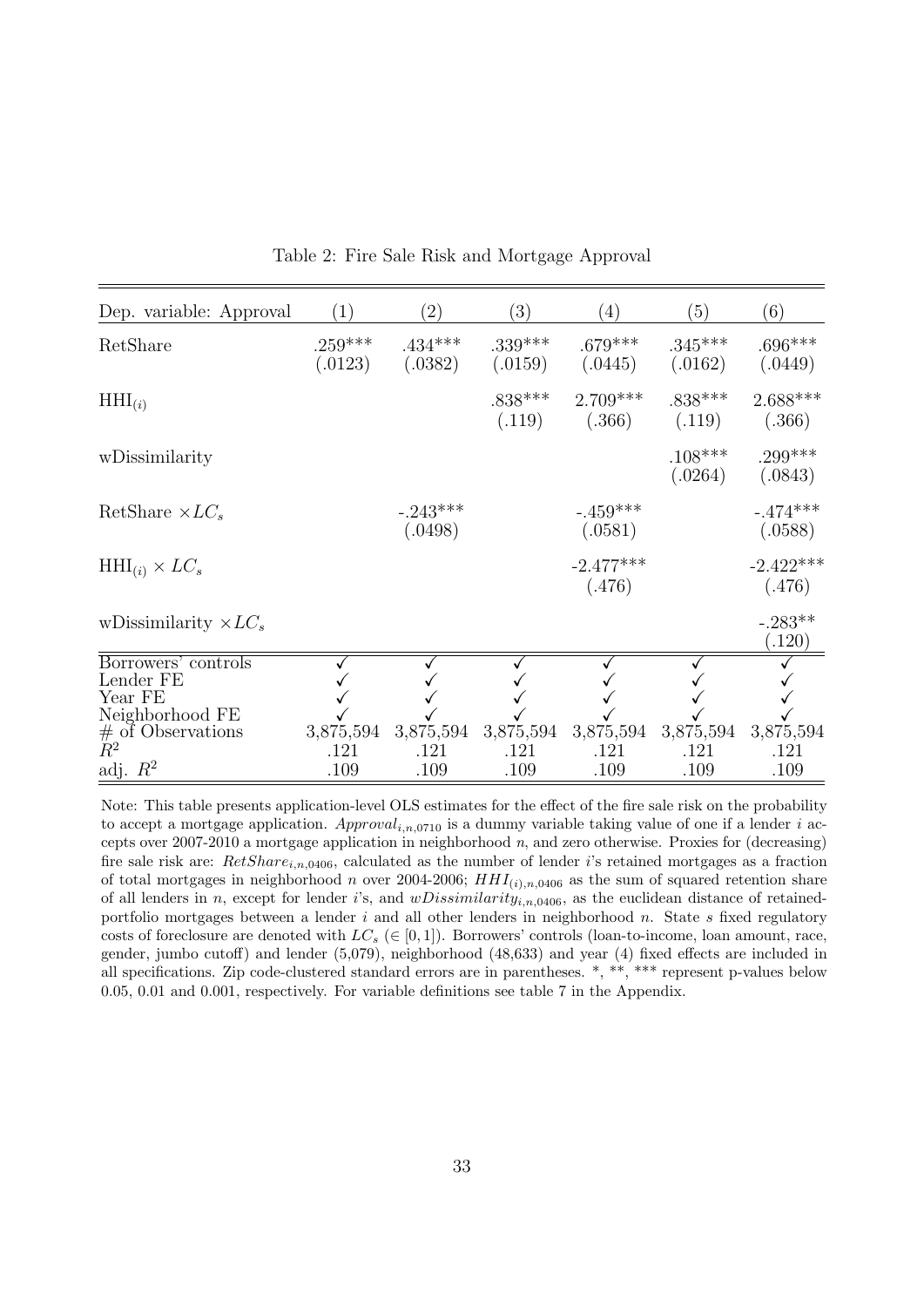<span id="page-33-0"></span>

|                                                                                                                       |                        | First stage                            | 2SLS                         |  |
|-----------------------------------------------------------------------------------------------------------------------|------------------------|----------------------------------------|------------------------------|--|
| Dep. variables:                                                                                                       | (1)                    | RetShare RetShare $\times LC_s$<br>(2) | Approval<br>$\left(3\right)$ |  |
| Mergers                                                                                                               | $-.0198***$<br>(.0038) | $-.0349***$<br>(.00319)                |                              |  |
| Mergers $\times LC_s$                                                                                                 | $.0847***$<br>(.00705) | $.0968***$<br>(.00656)                 |                              |  |
| RetShare                                                                                                              |                        |                                        | $2.614***$<br>(.400)         |  |
| $HHI_{(i)}$                                                                                                           |                        |                                        | $10.25***$<br>(1.719)        |  |
| wDissimilarity                                                                                                        |                        |                                        | $1.041***$<br>(.165)         |  |
| RetShare $\times LC_s$                                                                                                |                        |                                        | $-3.084***$<br>(.468)        |  |
| $HHI_{(i)} \times LC_s$                                                                                               |                        |                                        | $-12.33***$<br>(1.961)       |  |
| wDissimilarity $\times LC_s$                                                                                          |                        |                                        | $-1.362***$<br>(.217)        |  |
| Borrowers' controls<br>Lender FE<br>Year FE<br>Neighborhood FE<br>$#_{R^2}$ of Observations<br>Kleibergen Wald F-stat | 3,875,594<br>.610      | 3,875,594<br>.634                      | 3,875,594<br>.005<br>155.4   |  |

Table 3: Instrumental variable estimation

Note: The table presents the results of a 2SLS exploiting mergers among large ( $\geq$  \$1*billion* in assets) banks. The instrumenting variable  $Mergers_{i,z,0406}$  sum merged institutions' deposits as a fraction of total deposits within a zip code (source: Summary of Deposits).  $LC_s$  is the state s fixed liquidation cost index. The first two columns of the table show the first stage results. The second stage (column 3) estimates the effect of instrumented fire sale risk on approval probability,  $Appr_{i,n,0710}$ . Zip code-clustered standard errors in parentheses. \*, \*\*, \*\*\* represent p-values below 0.05, 0.01 and 0.001, respectively. For variable definitions see table [7](#page-39-0) in the Appendix.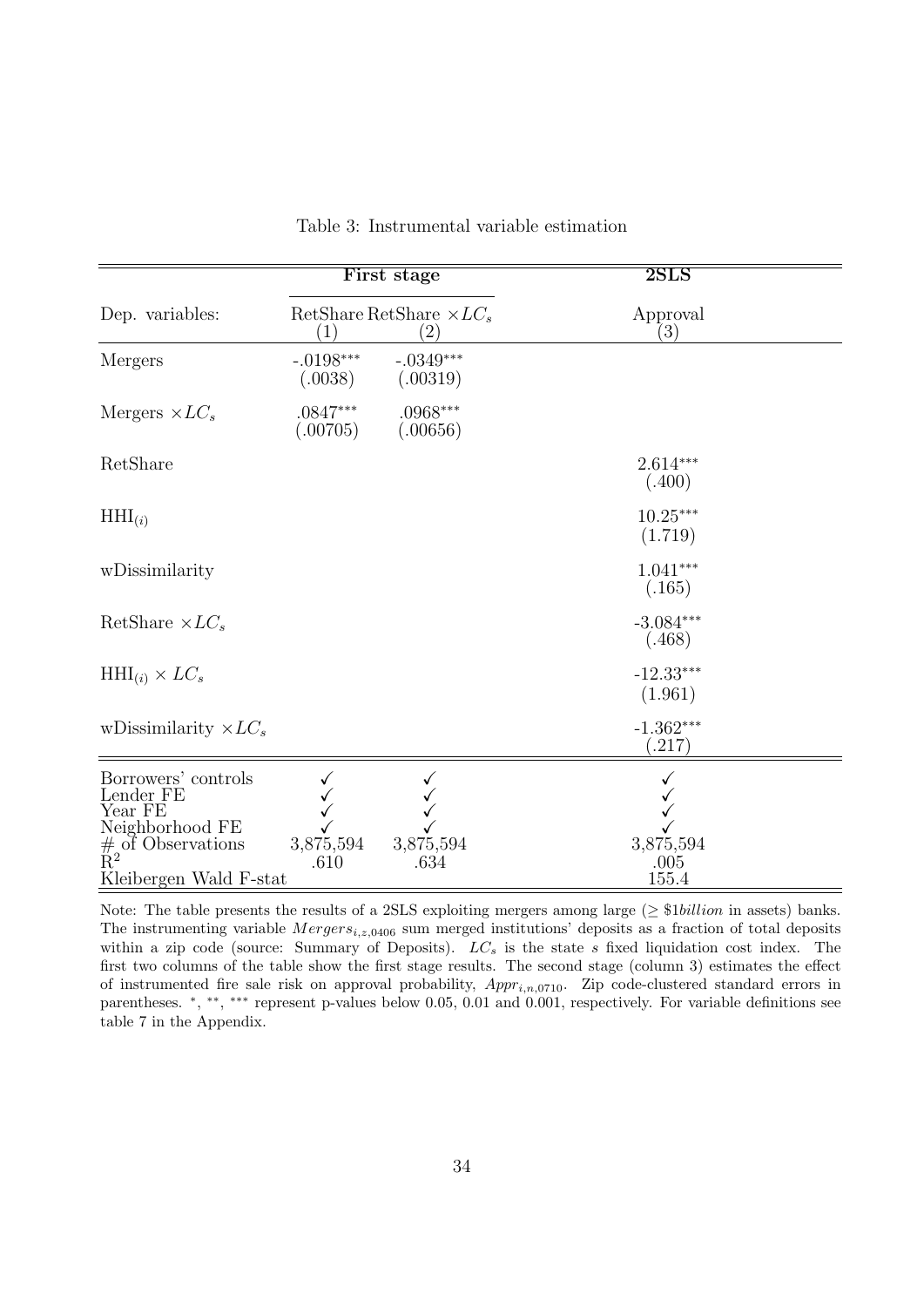<span id="page-34-0"></span>

| Dep variable: Approval      |           |                             |                     |                             |                            |            |                             |
|-----------------------------|-----------|-----------------------------|---------------------|-----------------------------|----------------------------|------------|-----------------------------|
|                             |           | Panel A: New housing        |                     |                             | Panel B: Riskier borrowers |            |                             |
|                             | (1)       | (2)                         | (3)                 |                             | (4)                        | (5)        | (6)                         |
| RetShare                    | $.336***$ | $.351***$                   |                     | $.335***$ RetShare          | $.345***$                  | $.306***$  | $.299***$                   |
|                             | (.0264)   | (.0282)                     | (.0280)             |                             | (.0162)                    | (.0236)    | (.0170)                     |
| $HHI_{(i)}$                 | $.943***$ | $.930***$                   | .880*** $HHI_{(i)}$ |                             | $.838***$                  | $.819***$  | $.647***$                   |
|                             | (.149)    | (.153)                      | (.158)              |                             | (.119)                     | (.125)     | (.116)                      |
| wDissim                     | $.133***$ | $.129***$                   |                     | $.131***$ wDissimilarity    | $.108***$                  | $.105***$  | $.0846***$                  |
|                             | (.0349)   | (.0354)                     | (.0357)             |                             | (.0264)                    | (.0274)    | (.0266)                     |
| $RetSh \times NewHouse$     |           | $-.136$                     |                     | $-.0017$ RetSh $\times LTI$ |                            | $.0153***$ | $.0902***$                  |
|                             |           | (.149)                      | (.0269)             |                             |                            | (.0069)    | (.0124)                     |
| $HHI_{(i)} \times NewHouse$ |           | $1.432**$                   | .0988               | $HHI_{(i)} \times LTI$      |                            | .0022      | $.0373***$                  |
|                             |           | (.557)                      | (.0916)             |                             |                            | (.0162)    | (.0371)                     |
| wDissim $\times NewHouse$   |           | .027                        | .0062               | wDissim $\times LTI$        |                            | .0001      | $.0378***$                  |
|                             |           | (.157)                      | (.0136)             |                             |                            | (.0033)    | (.0054)                     |
| Borrowers' controls         |           |                             |                     |                             |                            |            |                             |
| Lender FE                   |           |                             |                     |                             |                            |            |                             |
| Year FE                     |           |                             |                     |                             |                            |            |                             |
| Neihgborhood FE             |           |                             |                     |                             |                            |            |                             |
| of Obs.                     |           | 1,025,3951,011,5081,011,508 |                     |                             |                            |            | 3,875,5943,875,5943,875,594 |
| $R^2$                       | .105      | .100                        | .104                |                             | .121                       | .121       | .122                        |

Table 4: Fire Sale Risk versus propping-up

Note: The table presents two tests to distinguish the fire sale risk channel from the propping-up conjecture. Panel A includes applications for house purchases in neighborhoods with new construction. In column 2,  $NewHouse_{n,t}$ is the fraction of the number of houses newly built and the housing stock in neighborhood  $n$ . In column 3,  $NewHouse$  takes value of 1 when the ratio is higher than the county-year average. Panel B shows specifications that include the interaction of fire sale proxies with the borrower Loan-to-Income (LTI). In column 5, LT I is the continuous version of this variable, while in column 6, it takes the value of 1 when  $LTI$  is higher than the county-year average. Zip code-clustered standard errors are in parentheses. \*, \*\*, \*\*\* represent p-values below 0.05, 0.01 and 0.001, respectively. For variable definitions see table [7](#page-39-0) in the Appendix.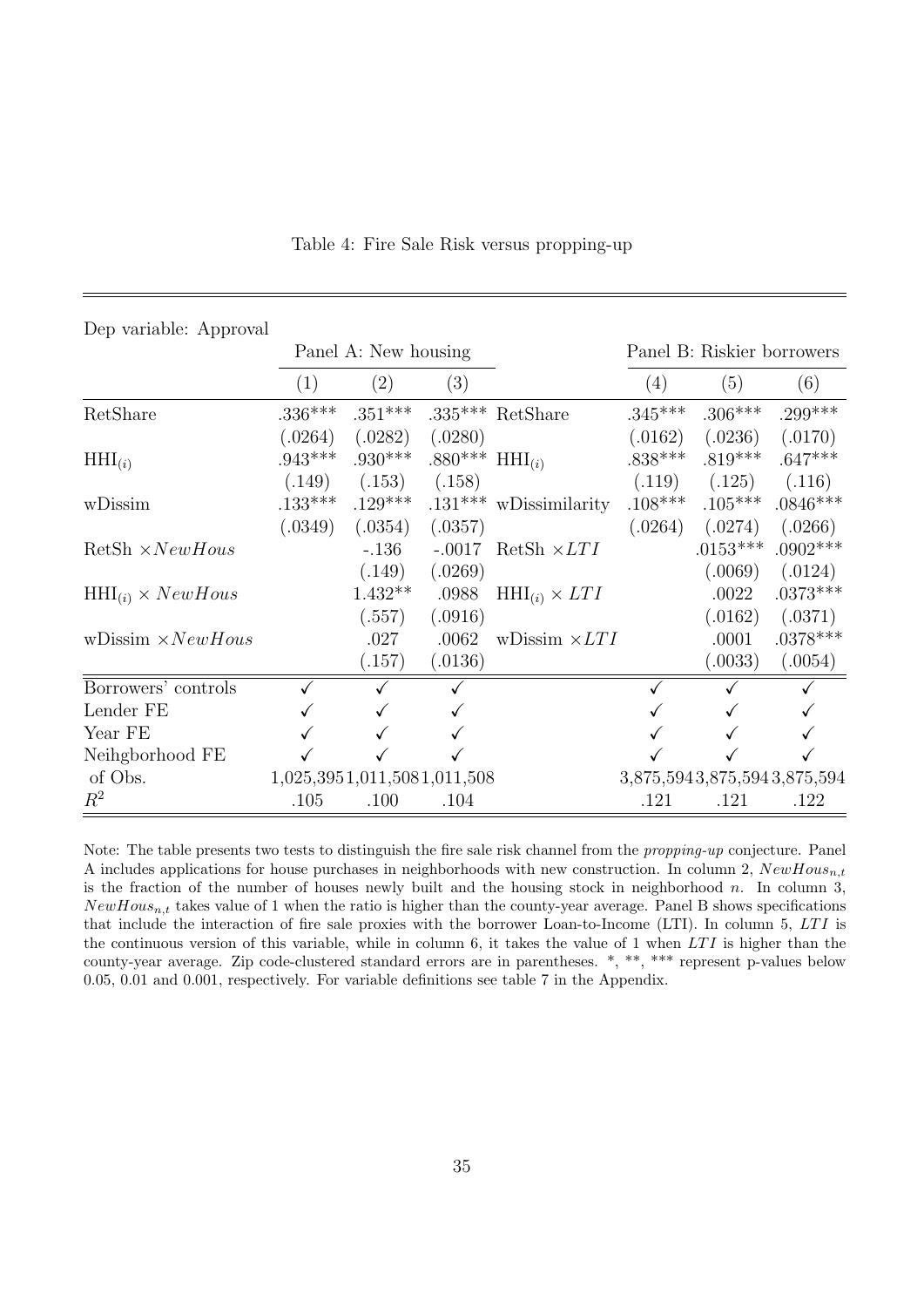<span id="page-35-0"></span>

| Dep. variable:                                                                                        |                   |                   | Approval          |                   |                             |
|-------------------------------------------------------------------------------------------------------|-------------------|-------------------|-------------------|-------------------|-----------------------------|
| Sub-sample:                                                                                           | Recourse          | WeakL             | RiskyB            | 2ndLien           | Full                        |
|                                                                                                       | (1)               | $\left( 2\right)$ | $\left(3\right)$  | $\left( 4\right)$ | (5)                         |
| RetShare                                                                                              | $.850***$         | $1.156***$        | $.758***$         | $1.390***$        | $.650***$                   |
|                                                                                                       | (.056)            | (.072)            | (.061)            | (.161)            | (.0449)                     |
| $HHI_{(i)}$                                                                                           | $2.981***$        | $5.70***$         | $3.144***$        | 1.877             | $2.477***$                  |
|                                                                                                       | (.443)            | (.690)            | (.491)            | (1.36)            | (.362)                      |
| wDissimilarity                                                                                        | $.381***$         | $2.067***$        | $.344***$         | .650              | $.287***$                   |
|                                                                                                       | (.109)            | (.776)            | (.127)            | (.598)            | (.084)                      |
| RetShare $\times LC_s$                                                                                | $-.679***$        | $-1.013***$       | $-.525***$        | $-1.008***$       | $-.410***$                  |
|                                                                                                       | (.068)            | (.088)            | (.079)            | (.232)            | (.059)                      |
| $HHI_{(i)} \times LC_s$                                                                               | $-2.843***$       | $-5.810***$       | $-2.940***$       | .732              | $-2.151***$                 |
|                                                                                                       | (.545)            | (.875)            | (.613)            | (2.082)           | (.472)                      |
| wDissim $\times LC_s$                                                                                 | $-.399***$        | $-2.335*$         | $-.307*$          | $-.766$           | $-.266**$                   |
|                                                                                                       | (.149)            | (1.28)            | (.184)            | (1.07)            | (.120)                      |
| $Size_i \times LC_s$                                                                                  |                   |                   |                   |                   | $-.000042***$<br>(.0000044) |
| Borrowers' controls<br>Lender FE<br>Year FE<br>Neighborhood FE<br>$#$ of Observations<br>$\ddot{R}^2$ | 2,997,351<br>.125 | 1,805,874<br>.098 | 2,036,022<br>.144 | 230,060<br>.267   | 3,875,594<br>.122           |

Table 5: Robustness tests

Note: This table presents application-level OLS estimates keeping the same structure of the baseline model (table [2,](#page-32-0) column 6), yet focusing on different sub-samples (columns 1-4) or adding a new control variable (column 5). In column 1, we focus on applications in recourse states; in column 2, only on weak lenders (i.e., those with a capital ratio in the lowest quartile of the nationwide lender type-distribution); column 3 explores the fire sale risk effects on applicants with an LTI larger than the annual county average; column 4 takes the subset of second-lien and no-lien applications; in column 5, Size or TotalAssets<sub>i</sub>  $\times LC_s$  is appended to the baseline specification. Zip codeclustered standard errors in parentheses. \*, \*\*, \*\*\* represent p-values below 0.05, 0.01 and 0.001, respectively. For variable definitions see table [7](#page-39-0) in the Appendix.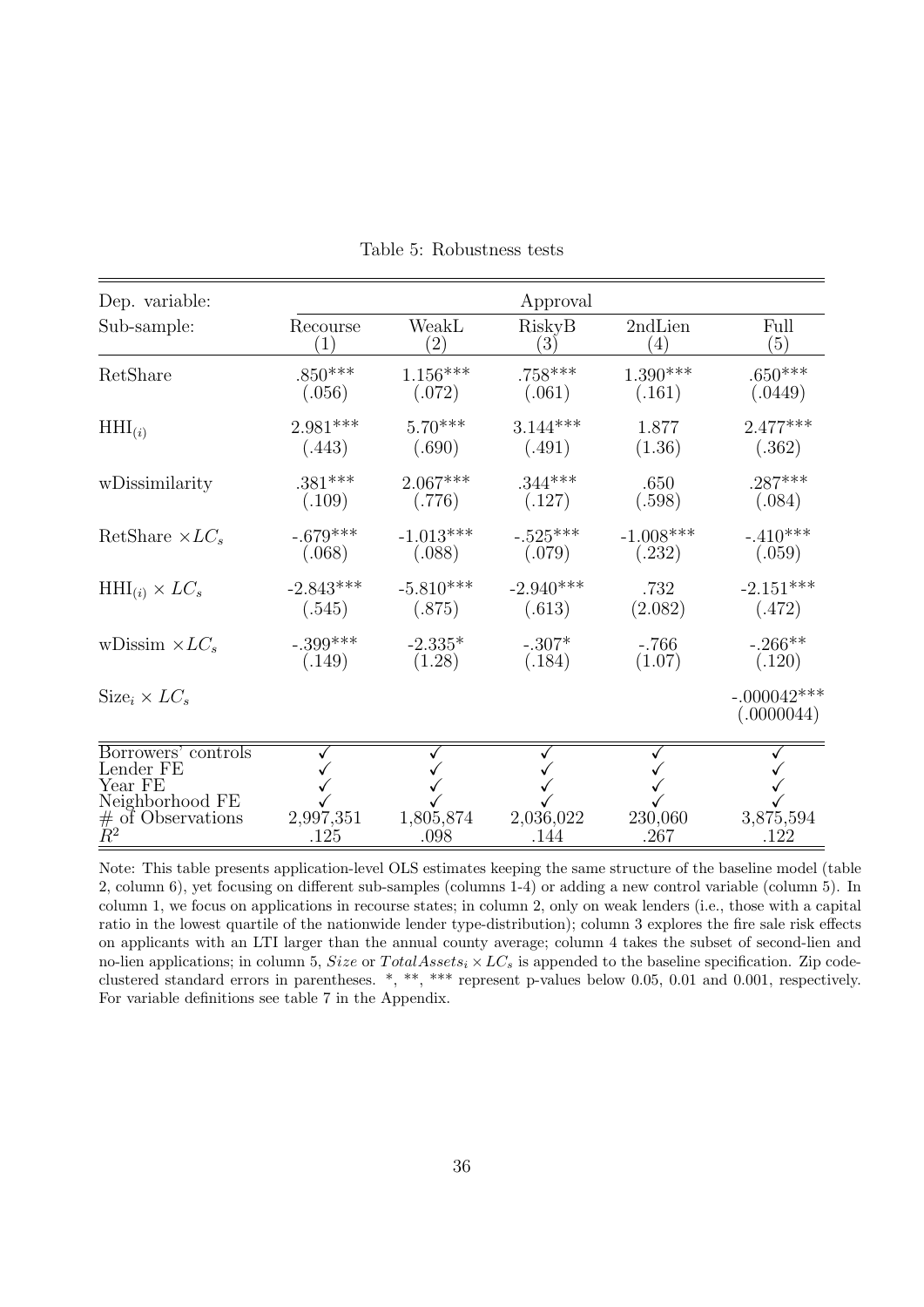<span id="page-36-0"></span>

| Dep. variable:                                                                                       | $\rm{Approxal}_{07}$ | $\rm{Approval}_{1114}$ | Retained<br>$\left( 3\right)$ | HighCost<br>$\left(4\right)$ | Origination<br>$\left(5\right)$ |
|------------------------------------------------------------------------------------------------------|----------------------|------------------------|-------------------------------|------------------------------|---------------------------------|
| RetShare                                                                                             | $.792***$            | $.505***$              | $1.234***$                    | $-.348***$                   | $.719***$                       |
|                                                                                                      | (067)                | (.068)                 | (.065)                        | (.034)                       | (.048)                          |
| $HHI_{(i)}$                                                                                          | $2.679***$           | $2.305***$             | $2.611***$                    | $-1.329***$                  | $2.907***$                      |
|                                                                                                      | (.538)               | (.473)                 | (.452)                        | (.284)                       | (.397)                          |
| wDissimilarity                                                                                       | $.500***$            | $-.072$                | $.382***$                     | $-.151$                      | $.285***$                       |
|                                                                                                      | (.141)               | (.099)                 | (.110)                        | (.095)                       | (.089)                          |
| RetShare $\times LC_s$                                                                               | $-.545***$           | $-.229***$             | $-1.195***$                   | $.264***$                    | $-.419***$                      |
|                                                                                                      | (.092)               | (.087)                 | (.093)                        | (.040)                       | (.063)                          |
| $HHI_{(i)} \times LC_s$                                                                              | $-2.105***$          | $-2.017***$            | $-2.890***$                   | $1.111***$                   | $-2.463***$                     |
|                                                                                                      | (.728)               | (.570)                 | (.597)                        | (.320)                       | (.509)                          |
| wDissim $\times LC_s$                                                                                | $-.506**$            | .202                   | $-.539***$                    | .0086                        | $-.232*$                        |
|                                                                                                      | (.200)               | (0.141)                | (.160)                        | (.134)                       | (.126)                          |
| Borrowers' controls<br>Lender FE<br>Year FE<br>Neighborhood FE<br>$#$ of Observations<br>$\bar{R}^2$ | 1,493,004<br>.183    | 1,922,631<br>.113      | 3,875,594<br>.279             | 3,065,783<br>.226            | 3,601,794<br>.133               |

Table 6: Further analysis

Note: This table presents application-level OLS estimates keeping the same structure of the baseline model (table [2,](#page-32-0) column 6), yet replacing the dependent variable. In column 1 and 2, we examine lender approval decisions in 2007 and 2011-2014, respectively. In column 3, the baseline  $Appr_{i,n,0710}$  gets replaced by  $Retained_{0710}$ , which takes the value of one if the lender accepts and retains in her balance sheet the mortgage loan, and zero if it is rejected or securitized (to private investors or GSEs); column 4 explores the fire sale risk effects on mortgage interest rate,  $HighCost_{i,n,0710}$ , which takes value of one if the interest rate charged on accepted loans is higher than a comparable Treasury rate; the last column replaces the previous dependent variable with the dummy  $Orig_{i,n,0710}$ , taking value of one if the mortgage application is accepted by the lender and the contract is accepted by the borrower; zero otherwise. Zip code-clustered standard errors in parentheses. \*, \*\*, \*\*\* represent p-values below 0.05, 0.01 and 0.001, respectively. For variable definitions see table [7](#page-39-0) in the Appendix.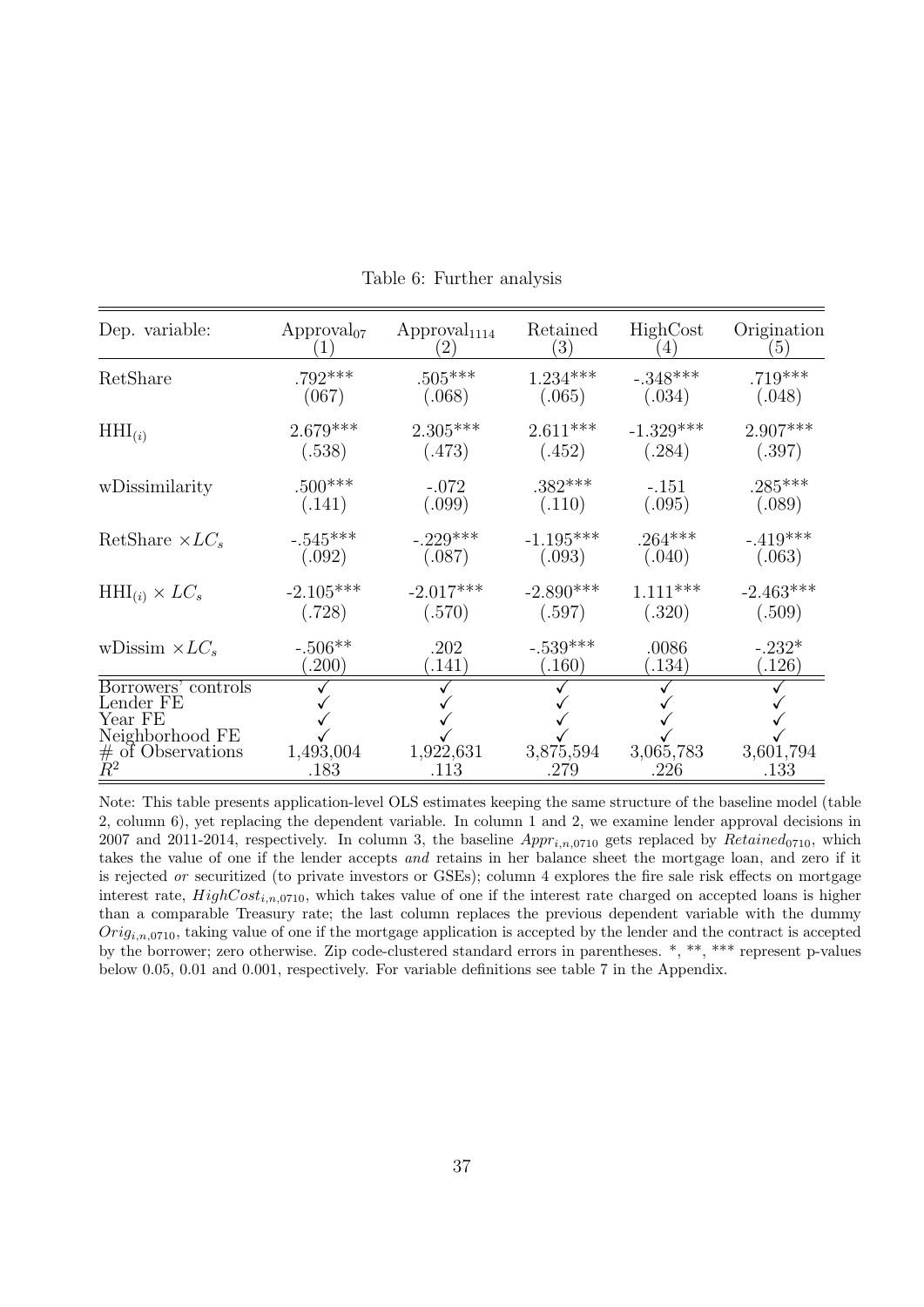## Figures

<span id="page-37-0"></span>



Figure 1: Macro Evidence. The figure plots changes in Credit Volumes (on the y-axis) against Fire Sale Risk (on the x-axis). The concentration (Herfindahl-Hirschman) Index HHI (in figure [1a\)](#page-37-0) is calculated at neighborhood  $n$  level first, and aggregated at state level using the relative credit volume in each neighborhood. Portfolio orthogonality (in figure [1b\)](#page-37-0) is at lender *i*-neighborhood  $n$  level and it is first aggregated at the neighborhood  $n$  using the local retention shares of the lenders, and then at the state level using the relative credit volume in each neighborhood. Orange (Red) dots and regression lines refer to states with foreclosure costs above (below) the average value across all states .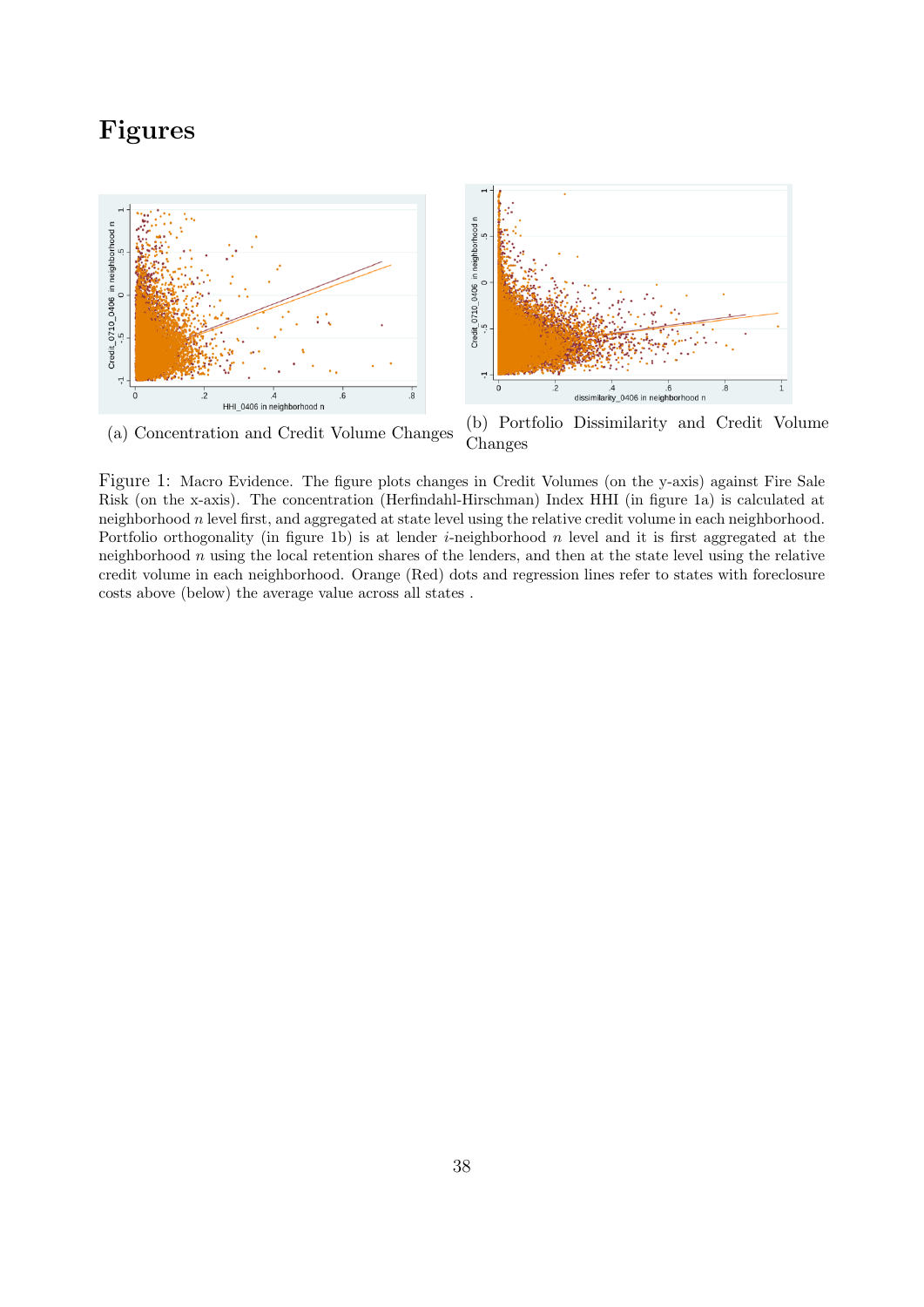# Appendix

<span id="page-38-0"></span>

Figure 2: Fannie Mae US Foreclosure Costs Index. This figure plots the foreclosure attorney's and trustee's fees per state - deflated by the most expensive one - that we use in our regressions. Black (white) bars indicate states without (with) recourse clause.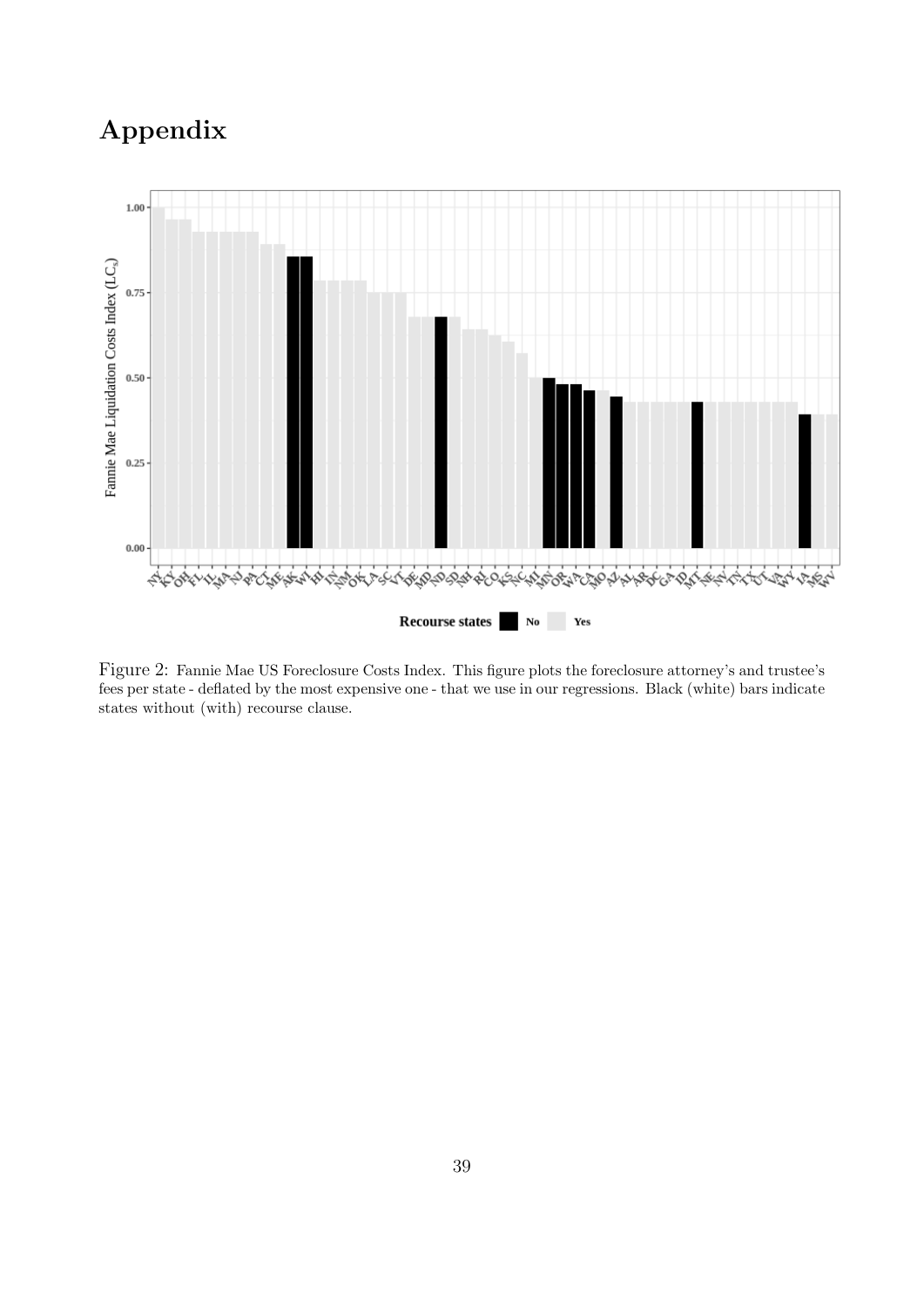#### <span id="page-39-0"></span>Table 7: Variables Definition

| Variable                    | Definition                                                                                                                                                                                       | Variable                | Definition                                                                                                                                                                                                                      |
|-----------------------------|--------------------------------------------------------------------------------------------------------------------------------------------------------------------------------------------------|-------------------------|---------------------------------------------------------------------------------------------------------------------------------------------------------------------------------------------------------------------------------|
| $Append_{i,n.0710}$         | Dummy variable, taking a value of one if lender $i$<br>approves a borrower's mortgage application for a<br>house in census tract $n$ , in a year over 2007-2010;<br>zero if rejected;            | LoanTolncome            | Loan Amount requested as a fraction of the<br>borrower's annual income:                                                                                                                                                         |
| $Origination_{i,n.0710}$    | Dummy variable, taking a value of one if a mortgage<br>application is originated, that is accepted by both<br>lender $i$ and the borrower; zero if the either party<br>rejects it;               | Risky                   | Dummy variable, taking a value of one if a<br>borrower's LTI ratio is equal to or above the county's<br>average LTI; zero otherwise;                                                                                            |
| $HighCost_{i,n,0710}$       | Dummy variable, taking a value of one if the rate<br>charged on mortgage originations is higher than the<br>rate on a Treasury security of similar maturity; zero<br>otherwise;                  | $NewHouse_{n,0710}$     | Annual number of home construction building<br>permits as a fraction of the housing stock in a census<br>tract $n$ ;                                                                                                            |
| $RetentionShare_{i,n,0406}$ | Number of mortgages that lender i originated and<br>retained on the balance sheet as a fraction of total<br>mortgages originated over 2004-2006 in census tract                                  | $HighNewHouse_{n,0710}$ | Dummy variable, taking a value of one if<br>$NewHouse_{n,0710}$ is equal or larger than the<br>county-year average; zero otherwise;                                                                                             |
| $wDissimilarity_{i,n,0406}$ | Euclidean Distance between each pairwise lender's<br>retained mortgage-portfolio, aggregated for each<br>lender $i$ by the retention share of all other lenders<br>$(\neq i)$ in census tract n; | $We a kness Q_i$        | Discrete variable that assigns a lender $i$ to one of the<br>weakness quartile-buckets based on its Tier 1 capital<br>ratio, averaged over 2004-2006, by type (commercial<br>banks, thrifts, credit unions);                    |
| $HHI_{(i),n,0406}$          | Herfindahl-Hirschman Index, calculated as the sum<br>of lenders' retention shares in a census tract $n$ ,<br>excluding lender $i$ ;                                                              | $Mergers_{i.z,0406}$    | Sum of branch deposits of merged institutions as a<br>fraction of all lenders' deposits in a zip code $z$ ;                                                                                                                     |
| LoanAmount(000s)            | The amount of the covered loan, in thousands of US<br>dollars                                                                                                                                    | Minority                | Dummy variable taking a value of one if the borrower<br>applicant is reported in HMDA data as Asian,<br>Hispanic or Black; zero otherwise;                                                                                      |
| Female                      | Dummy variable, taking a value of one if the<br>applicant is a female; zero otherwise;                                                                                                           | $LC_s$                  | Standardized Liquidation Costs index, calculated as<br>the Fannie Mae's reported attorney and notary fees<br>that a lender must pay for starting a foreclosure<br>process in state $s$ ;                                        |
| Jumbo                       | Dummy variable, taking a value of one if the<br>mortgage application is a jumbo loan, zero otherwise;                                                                                            | Recourse <sub>s</sub>   | Dummy variable, taking a value of one if the house<br>serving as collateral for the mortgage application is<br>in a Recourse state $s$ ; zero otherwise;                                                                        |
| $TotAssets_{i.0406}$        | Lender Total Assets (in Billion), average across<br>2004-2006 (source: HMDA)                                                                                                                     | $Retained_{i,n,0710}$   | Dummy variable, taking a value of one if lender $i$<br>retains in her balance sheet a mortgage origination,<br>and zero if the mortgage is either rejected or accepted<br>and later securitized (to private investors or GSEs); |

This table shows the definition of each variable used in the empirical analysis.

 $40\,$